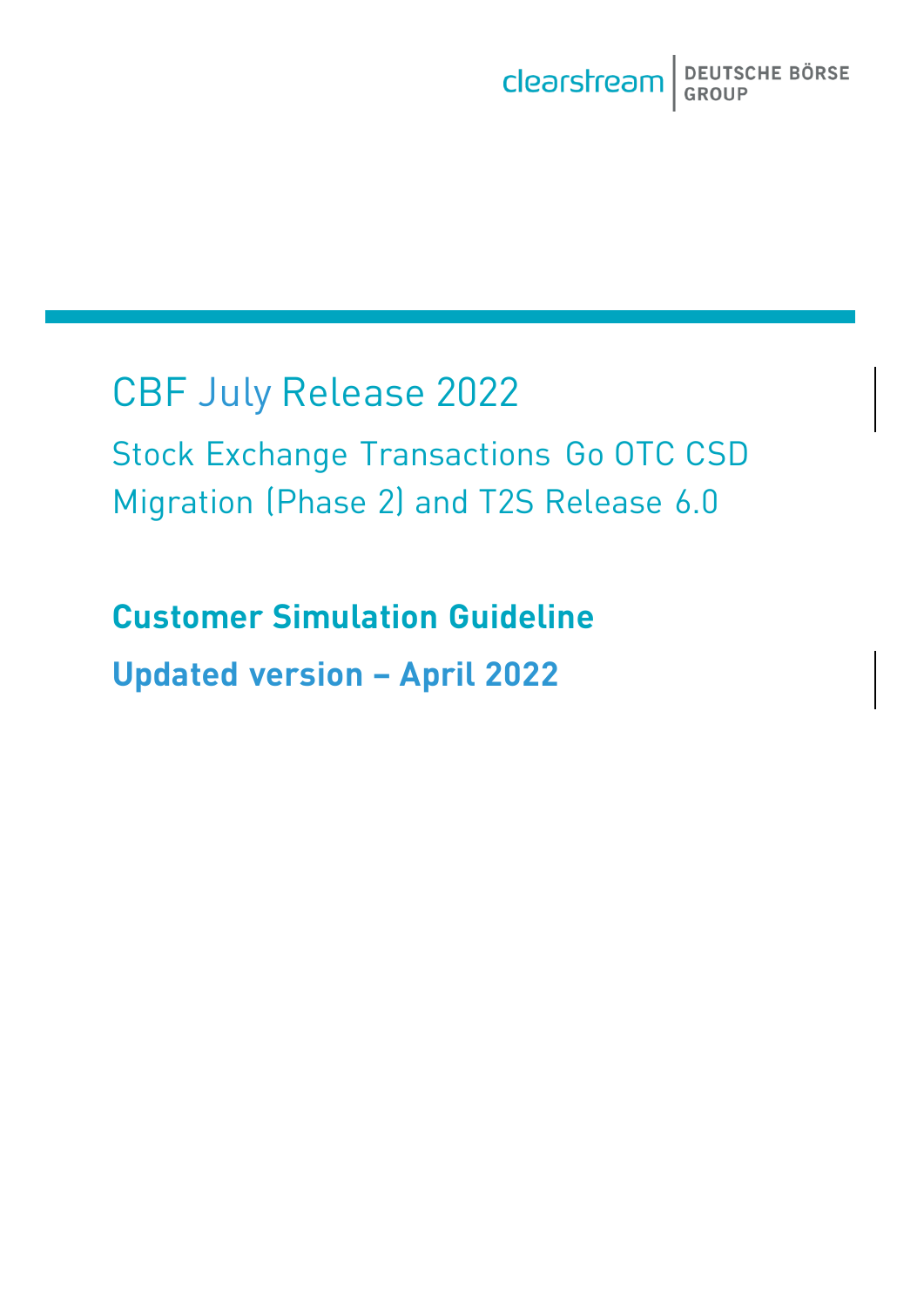# CBF July Release 2022

# Stock Exchange Transactions Go OTC CSD Migration (Phase 2) and T2S Release 6.0

# **Customer Simulation Guideline**

April 2022

Document Number: 7372

This document is the property of Clearstream Banking AG, Frankfurt ("Clearstream Banking" or "CBF") and may only be changed with prior written consent obtained from Clearstream Banking. The information in this document is subject to change without notice and does not represent any obligation on the part of Clearstream Banking, a subsidiary or other affiliate of Clearstream International S.A. © Copyright Clearstream Banking AG, Frankfurt (2022). All rights reserved. Clearstream Banking AG, Frankfurt, is a Deutsche Börse Group company.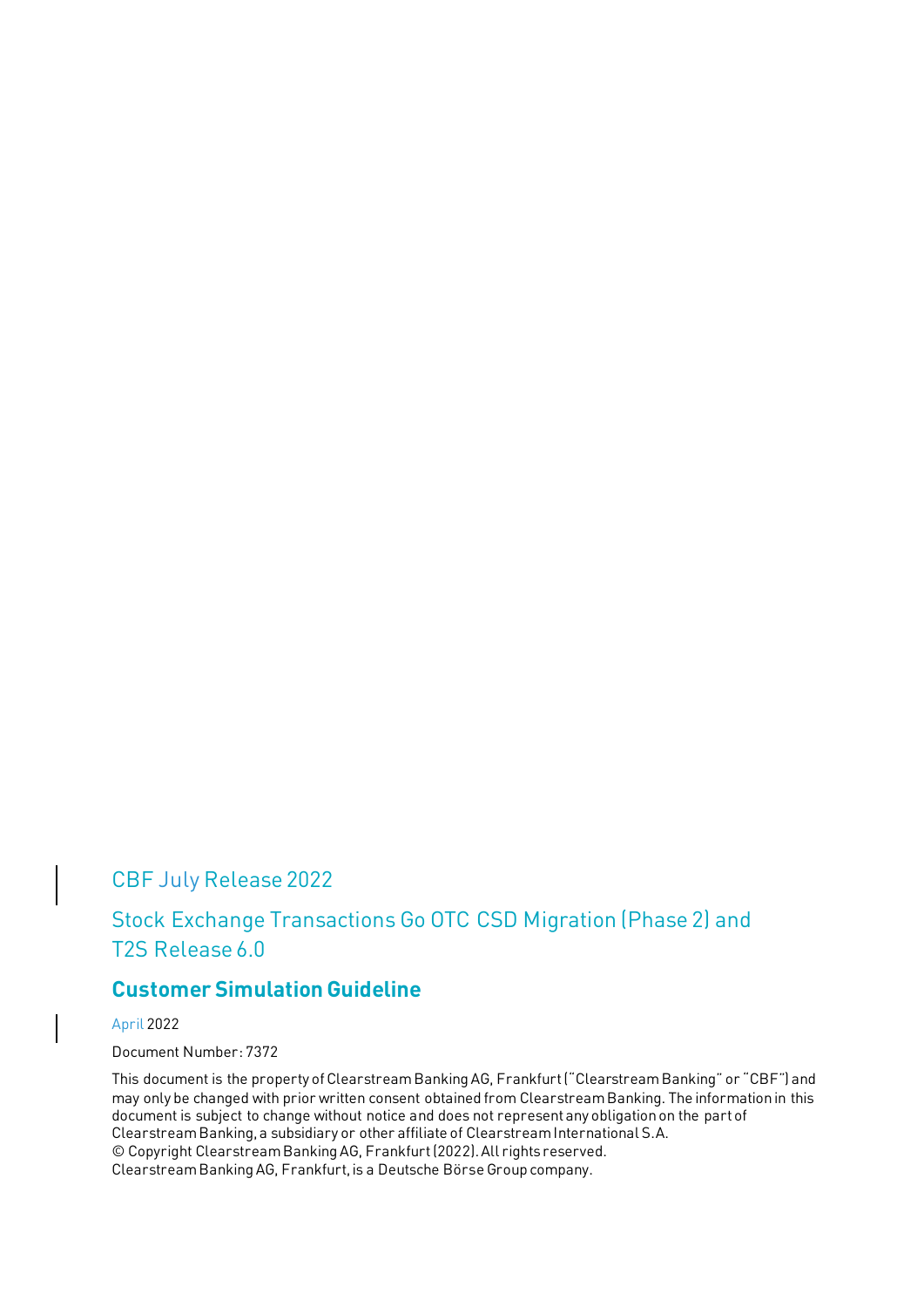# <span id="page-2-0"></span>**Contents**

| 1. |                                               |                                                                                                 |  |
|----|-----------------------------------------------|-------------------------------------------------------------------------------------------------|--|
|    | 1.1<br>1.2<br>1.3<br>1.4                      |                                                                                                 |  |
| 2. |                                               |                                                                                                 |  |
| 3. |                                               |                                                                                                 |  |
|    | 3.1<br>3.2<br>3.3<br>3.4<br>3.5               | CBF customer simulation environment (IMS23): Connectivity channels  13                          |  |
|    |                                               |                                                                                                 |  |
|    | 4.1<br>4.2<br>4.3<br>4.4<br>4.5<br>4.6<br>4.7 |                                                                                                 |  |
| 5. |                                               |                                                                                                 |  |
|    |                                               |                                                                                                 |  |
|    | 6.1<br>6.2<br>6.3<br>6.4                      | 6.1.1<br>6.1.2<br>6.1.3<br>6.1.4<br>6.2.1<br>6.2.2<br>6.3.1<br>6.3.2<br>6.3.3<br>6.3.4<br>6.4.1 |  |
|    |                                               | 6.4.2<br>6.4.3                                                                                  |  |
|    | 6.5                                           |                                                                                                 |  |
|    |                                               |                                                                                                 |  |
|    | 7.1<br>7.2                                    |                                                                                                 |  |
|    |                                               |                                                                                                 |  |
|    |                                               | $A = 11.0000$                                                                                   |  |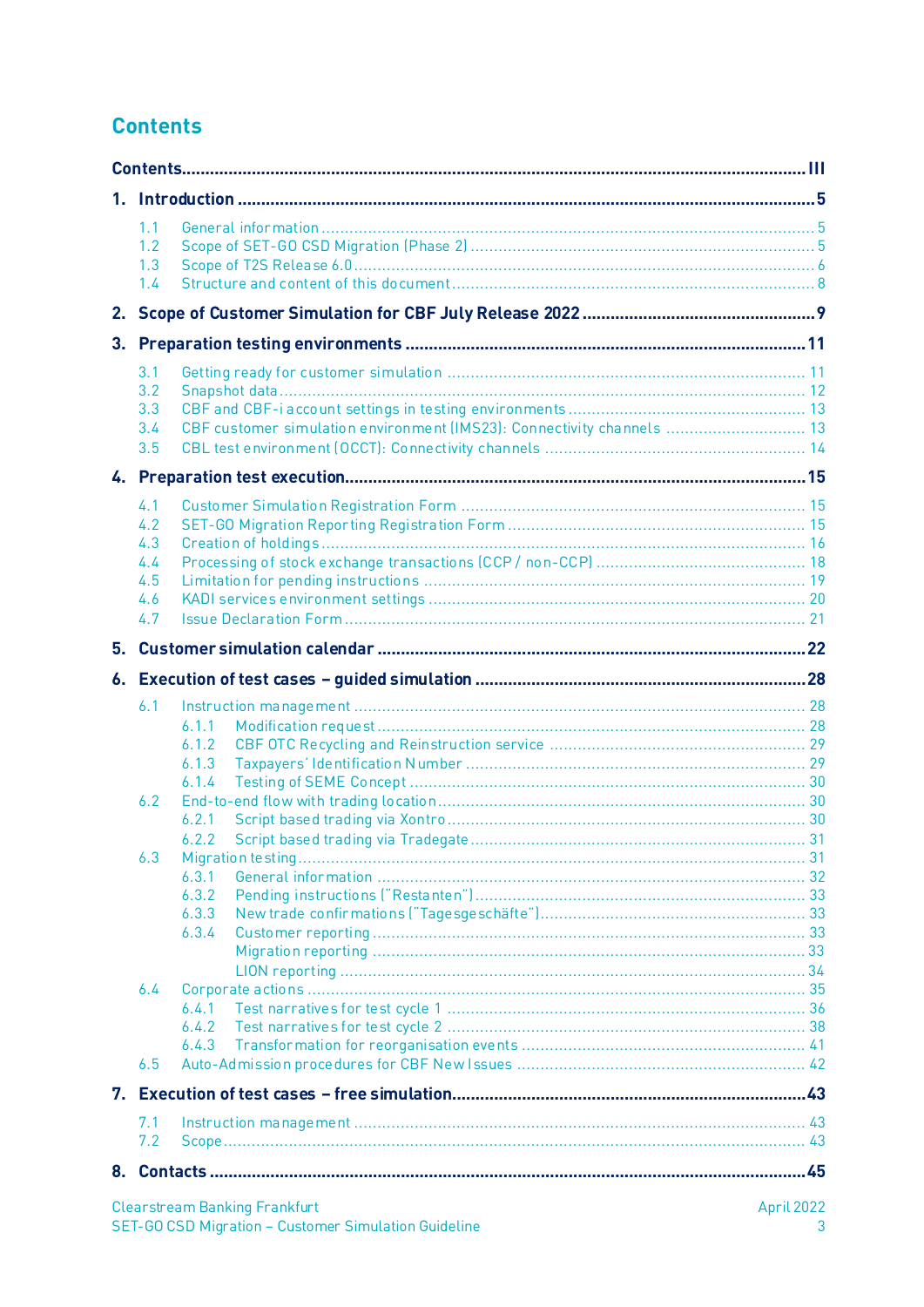| List of to be migrated trades (J 26M000) - Layout of SET-GO ICSD Migration (Phase 1)<br>List of not migrated trades (J_26M000) - Layout of SET-GO ICSD Migration (Phase 1)<br>List of not successfully migrated trades (J_26P000) - Layout of SET-GO ICSD |  |
|-----------------------------------------------------------------------------------------------------------------------------------------------------------------------------------------------------------------------------------------------------------|--|
|                                                                                                                                                                                                                                                           |  |
|                                                                                                                                                                                                                                                           |  |
|                                                                                                                                                                                                                                                           |  |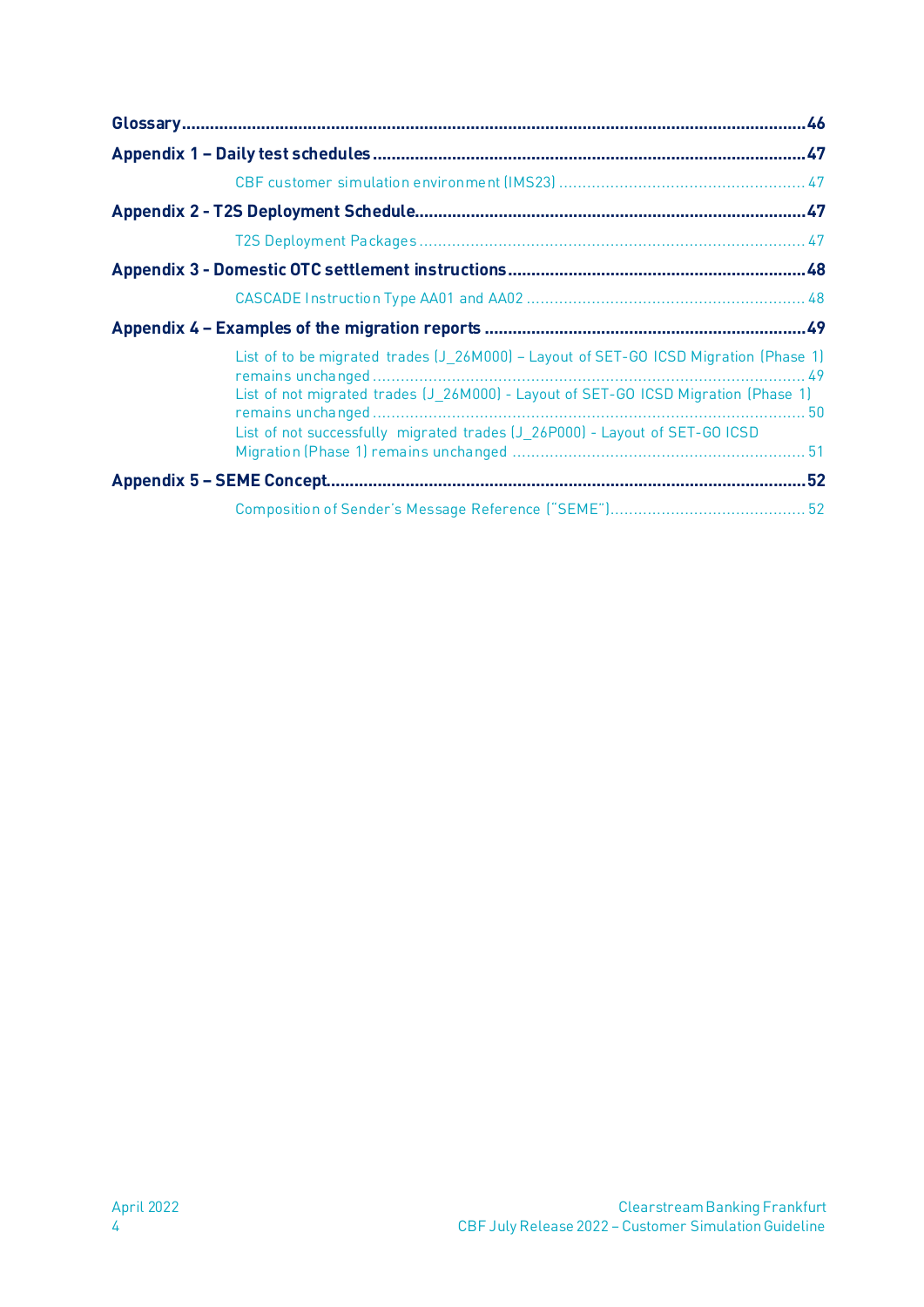# <span id="page-4-0"></span>**1. Introduction**

### <span id="page-4-1"></span>**1.1 General information**

Clearstream Banking Frankfurt (CBF) will offer a Customer Simulation period and test cases dedicated to the enhancements developed by CBF for the existing CBF functionality. The functional details about the envisaged changes are available in the following Announcements which might be updated continuously:

- [SET-GO Introduction Note Phase 2](https://www.clearstream.com/clearstream-en/products-and-services/settlement/central-bank-money-settlement-csd-/stock-exchange-and-eurex-ccp-trades)
- [CBF Release November 2021: Information on production launch](https://www.clearstream.com/clearstream-en/products-and-services/settlement/d21039-2775232)  Update
- [Information on the production launch in June 2022](https://www.clearstream.com/clearstream-en/products-and-services/settlement/d22003-2916000)  T2S Release 6.0
- [CASCADE: Instruction references](https://www.clearstream.com/clearstream-en/products-and-services/settlement/d21056-2873958)  Reallocation of number ranges

The test case setup by CBF will support the simulation of business cases where specific environment requirements are necessary for the implementation in July 2022. These consider mainly the processing between CBF and T2S when the functionality might impact CBF customers acting in ICP and / or DCP mode.

As the Customer Simulation environment (IMS23) is used simultaneously for other Clearstream testing activities, customers must consider the test requirements. In addition, customers can execute test cases based on their own needs using the IMS23. Customers acting in DCP mode might require additional testing for their procedures with T2S using the T2S Pre-Production Environment (UTEST).

For SET-GO CSD Migration (Phase 2), CBF will offer two migration tests based on snapshot data. In the period from 30 May to 29 June 2022 customers can execute test cases related to the modifications of the above-mentioned functional changes in the CBF software. Customers who would like to execute dedicated test cases were asked to [register](https://www.clearstream.com/clearstream-en/products-and-services/connectivity-1-/cascade/testing-and-simulation) by latest 18 March 2022.

The participation in the CBF guided simulation is optional and not a prerequisite for admission to production for the launch date of the T2S Release 6.0 and SET-GO CSD Migration (Phase 2).

ECB decided to postpone the T2S Release 6.0 by three weeks (se[e ECB News\)](https://www.ecb.europa.eu/paym/intro/news/html/ecb.mipnews20220316.en.html). The new launch date of the T2S Release 6.0 and SET-GO CSD Migration (Phase 2) is 4 July 2022.

# <span id="page-4-2"></span>**1.2 Scope of SET-GO CSD Migration (Phase 2)**

With the go-live of the SET-GO CSD Migration (Phase 2) on 13 June 2022, the instruction and lifecycle management for non-cleared stock exchange (SE) instructions in CSC / NCSC-T securities will be executed and reported via CASCADE / T2S. The content of today's LION instructions for SE instructions in custody type CSC / NCSC-T will be transformed "OTC-like" using the automated Indirectly Connected Participant (ICP) connectivity tools, that is CASCADE Online functionality (HOST/PC) and / or the automated CBF connectivity channels (SWIFT, MQ, File Transfer (FT)) in ISO15022. Today's instruction management for customers acting in Directly Connected Participant (DCP) mode remains unchanged.

The Stock Exchange Transaction Interface (SETI) that was introduced in November 2021, will transmit instructions of CSC / NCSC-T securities to T2S. Within SET-GO CSD Migration (Phase 2), the settlement and related reporting for CSC / NCSC-T securities will be offered in ICP and DCP mode, whereas modification requests can be exclusively entered via Clearstream. Non-cleared SE instructions in custody type CSC / NCSC-T will follow the OTC instruction lifecycle of CBF instruction type (AA01 and AA02). Whenever not explicitly explained in the upcoming chapters the lifecycle follows the standard TARGET2-Securities (T2S) process for Clearstream Banking OTC instructions.

In the following "non-cleared stock exchange instructions in collective safe custody (CSC and NCSC-T) securities" will be referred to as "SE instructions (CSC)".

During customer simulation, Clearstream offers a setup that will cover the future functionality used in production for non-cleared stock exchange trades. In general, test cases for stock exchange instructions in custody type CSC and NCSC-T will be supported, that is, such instructions will be forwarded to T2S for instruction and lifecycle management.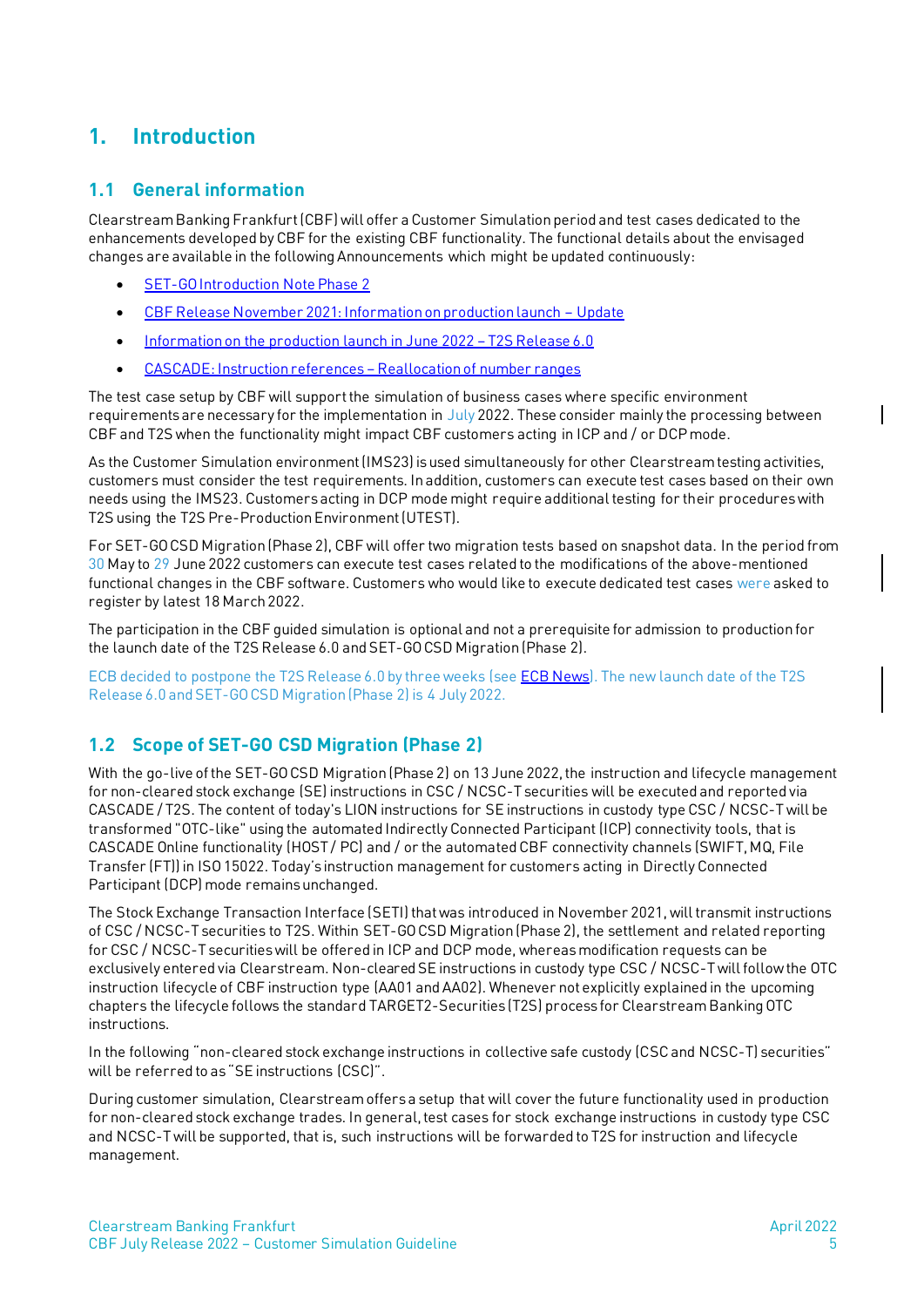Customers acting in DCP mode may receive additional settlement reporting via T2S, if the related report subscription has been enabled. The existing framework will not change, hence no dedicated test cases will be set up for CSC and NCSC-T securities.





Figure 1: Targeted flow after CSD Migration (Phase 2)

# <span id="page-5-0"></span>**1.3 Scope of T2S Release 6.0**

With the T2S Release 6.0, 15 Change Requests (CRs) will be introduced in production. They have already been approved at T2S Steering Level. In addition, the resolution of some T2S Problem Tickets (PBI) will be delivered. CBF regularly reviews the lists of outstanding PBIs provided by T2S. The analysis of the list published mid-January 2022 currently shows six PBIs. Experience shows that until a T2S release is launched, additional tickets can be authorised for implementation. CBF will inform customers in due time if the scope changes with an update of the [Information on the production launch in June 2022](https://www.clearstream.com/clearstream-en/products-and-services/settlement/d22003-2916000) – T2S Release 6.0.

Customers acting in DCP mode must use the updated XSD schema defined in SWIFT MyStandards. According to the T2S description, changes in the XSD are triggered for the implementation of the T2S Release 6.0. The final version of the XSD files is available since end of January 2022.

Regarding the readiness to the Eurosystem Single Market Infrastructure Gateway (ESMIG), on 7 July 2021 a central communication for DCPs establishing and maintaining the technical sender or receiver (DiCoAs) was published by the ECB. This documentation provided the main principles for the monitoring of DiCoAs connectivity. However, due to the necessary replanning for ESMIG configuration, the common component "Datawarehouse (DWH)" will be introduced delayed. The envisaged implementation date has been outlined with T2S Release 6.2 in November 2022.

In UTEST, the configuration of the new mandatory access rights were delivered. That is, the new privilegeswere set up system-wise by T2S, except the common component "Datawarehouse (DWH)". These rights grant access to the new common components that will partially replace the current presentation of the T2S Graphical User Interface (T2S GUI):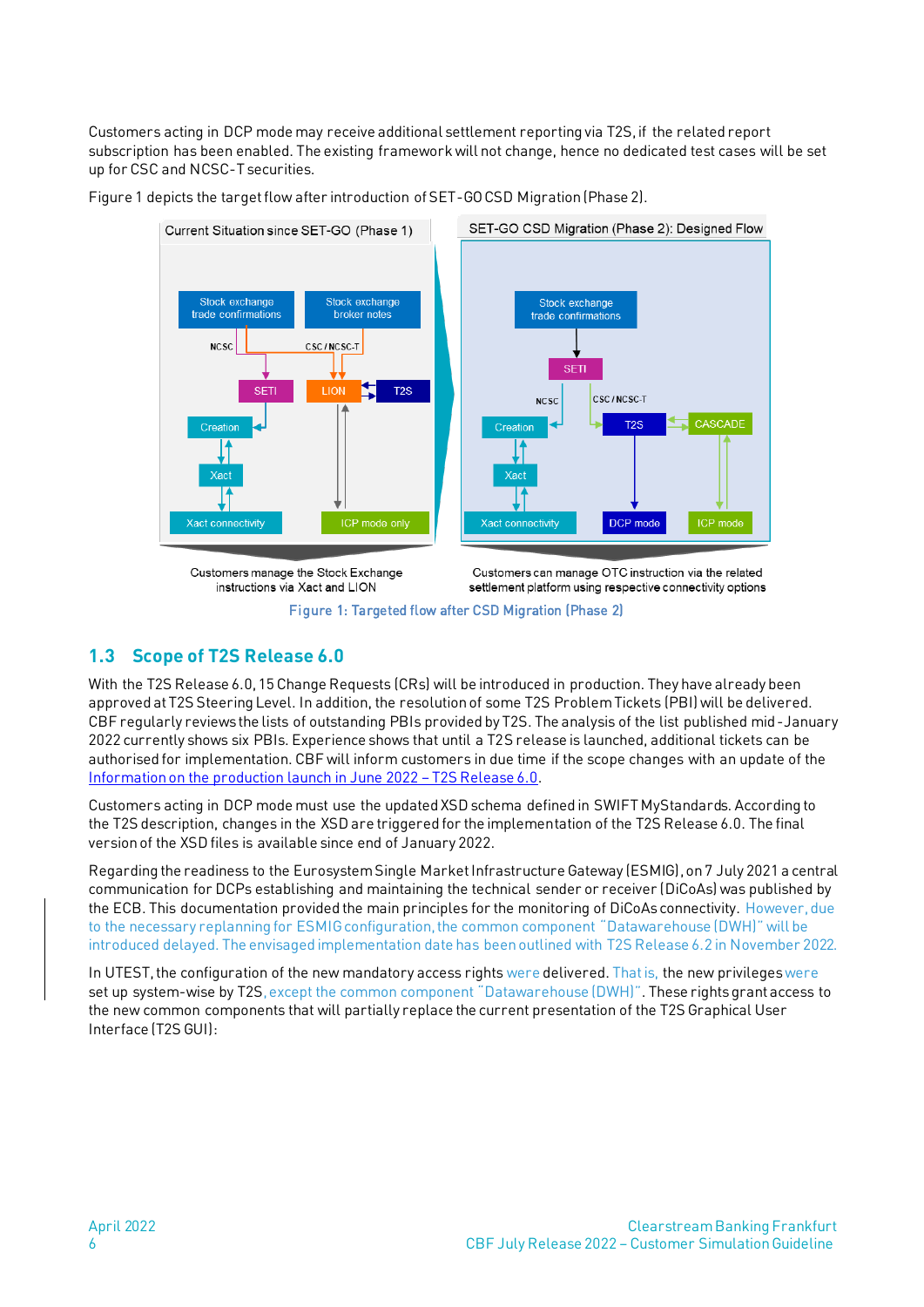| <b>TARGET Service</b> | <b>Specific Component</b> | <b>Common Component</b> |
|-----------------------|---------------------------|-------------------------|
|                       | <b>CLM</b>                | <b>DWH</b>              |
| T <sub>2</sub>        | <b>RTGS</b>               | <b>CRDM</b>             |
|                       | <b>ECONS</b>              | <b>BILL</b>             |
|                       |                           | <b>BDM</b>              |
|                       |                           | <b>DWH</b>              |
| T2S                   | T2S                       | <b>CRDM</b>             |
|                       |                           | <b>BILL</b>             |
|                       |                           | <b>BDM</b>              |
| <b>ECMS</b>           | <b>ECMS</b>               | <b>BILL</b>             |
| <b>TIPS</b>           | <b>TIPS</b>               | <b>CRDM</b>             |
|                       |                           | <b>BILL</b>             |

Figure 2: T2S component catalogue

Source: T2S Clarification Note "Common Reference Data Management set up for ESMIG interaction"

Based on the [roles and privileges concept](https://www.clearstream.com/clearstream-en/products-and-services/connectivity-1-/cascade/t2s-dcp-connectivity) defined by CBF for customers acting in DCP mode, customers are requested to enable the specific component "T2S", the common component "Common Reference Data Management (CRDM)" and "Business Day Management (BDM)".

On 29 March 2022,CBF allocated three further privilegesenabling DCP admin users ("Access Rights Admin./Basic DCP" role) maintaining the rights in UTEST:

- T2S Access:
- CRDM\_Access; and
- BDM Access.

Currently, "Access Rights Admin./Basic DCP" role has following six privileges:

- ARM\_AdministerParty;
- ARM\_GrantPrivilege;
- ARM\_GrantRole;
- ARQ\_GrantedSysPrivilegesListQuery;
- ARQ\_GrantObjectPrivilegesListQuery; and
- ARQ\_Granted-RolesListQuery.

DCP admin users can distribute relevant rights and roles to their users so that they can also access the new GUIs. In the period between 11 and 27 April 2022, the rights management is requested to be updated allowing a proper start of T2S Release 6.0 in UTEST on 2 May 2022.

Based on the analysis of the T2S Change Request documentation for T2S-0557-SYS "Skip validations on minimum settlement unit (MSU) and settlement unit multiple (SUM) for settlement instructions related to Market Claims and Transformations" the adjustment in the T2S functionality will lead to changes in the customers' instruction management. With the implementation of the June 2022 release, T2S will no longer validate the fields minimum settlement unit (MSU) and settlement unit multiple (SUM) for all instructions provided with the ISO transaction code "CLAI". With this procedure, T2S standardises the settlement rules for CSDs and other T2S Actors. The adjustment means that, in particular for market claims and transformations, the nominal specified in the securities instruction can differ from the security master data stored in T2S. Currently, instructions provided with the ISO transaction code "CLAI" and showing a deviating nominal are rejected by the inbound interfaces.

According to the T2S Service and Transition Plan, T2S will deploy the scope elements for the T2S Release 6.0 in UTEST on Friday, 29 April 2022. Please refer to Appendix 2 for more details regarding the deployment schedule.

The execution in UTEST for T2S Release 6.0 finishes on 14 June 2022. After this date, however, customers can still execute test cases.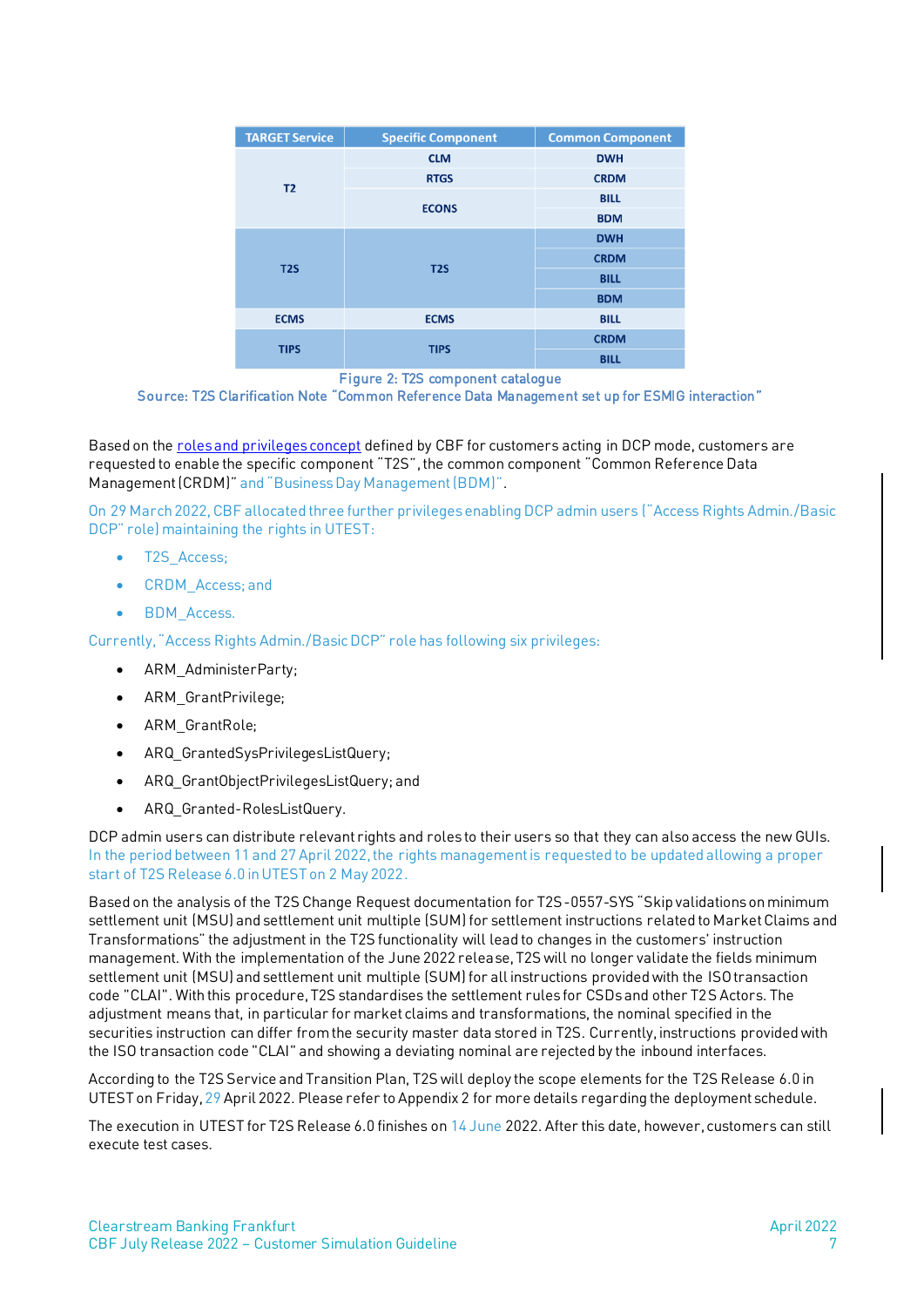### <span id="page-7-0"></span>**1.4 Structure and content of this document**

This simulation guideline covers the necessary scope and general framework for organising, preparing, and executing the CBF July Release 2022 with Clearstream. The purpose of the document is to ensure a smooth and efficient transition phase. It provides a common understanding and commitment of all involved stakeholders for the simulation execution, its required timeline, the environment setup, and the content.

The guideline describes how Clearstream supports customer specific SET-GO testing by offering them the Clearstream simulation environments (IMS23 and OCCT) as well as by organising functional Focus Days, when special data setups are needed. In addition, this guideline intends to provide customers with the simulation requirements and to guide them through continuous simulation. Clearstream will provide test cases that will be executed during the migration testing and guided simulation period.

Following the introduction and general topics in Chapter 1:

- Chapter 2 sets out the schedule and the content of each stage planned for the simulation.
- Chapter 3 outlines details on static and dynamic data, snapshot data, information related to CBF and CBFi account connectivity settings as well as technical connectivity testing.
- Chapter 4 describes the prerequisites for participation in the guided simulation and migration reporting including forms and creation of holdings.
- Chapter 5 provides the customer simulation calendar which gives a chronological overview of the planned test activities and availability of the environments.
- Chapter 6 explains the guided simulation and provides predefined stock exchange trades and test narratives for corporate action events including the Focus Days. In addition, detailed information on the migration test scenarios and related migration reporting is given.
- Chapter 7 describes the free simulation in which customers can execute test cases including regression testing of CSC securities on their demand.
- Chapter 8 and the appendix provide additional material supporting the customer simulation.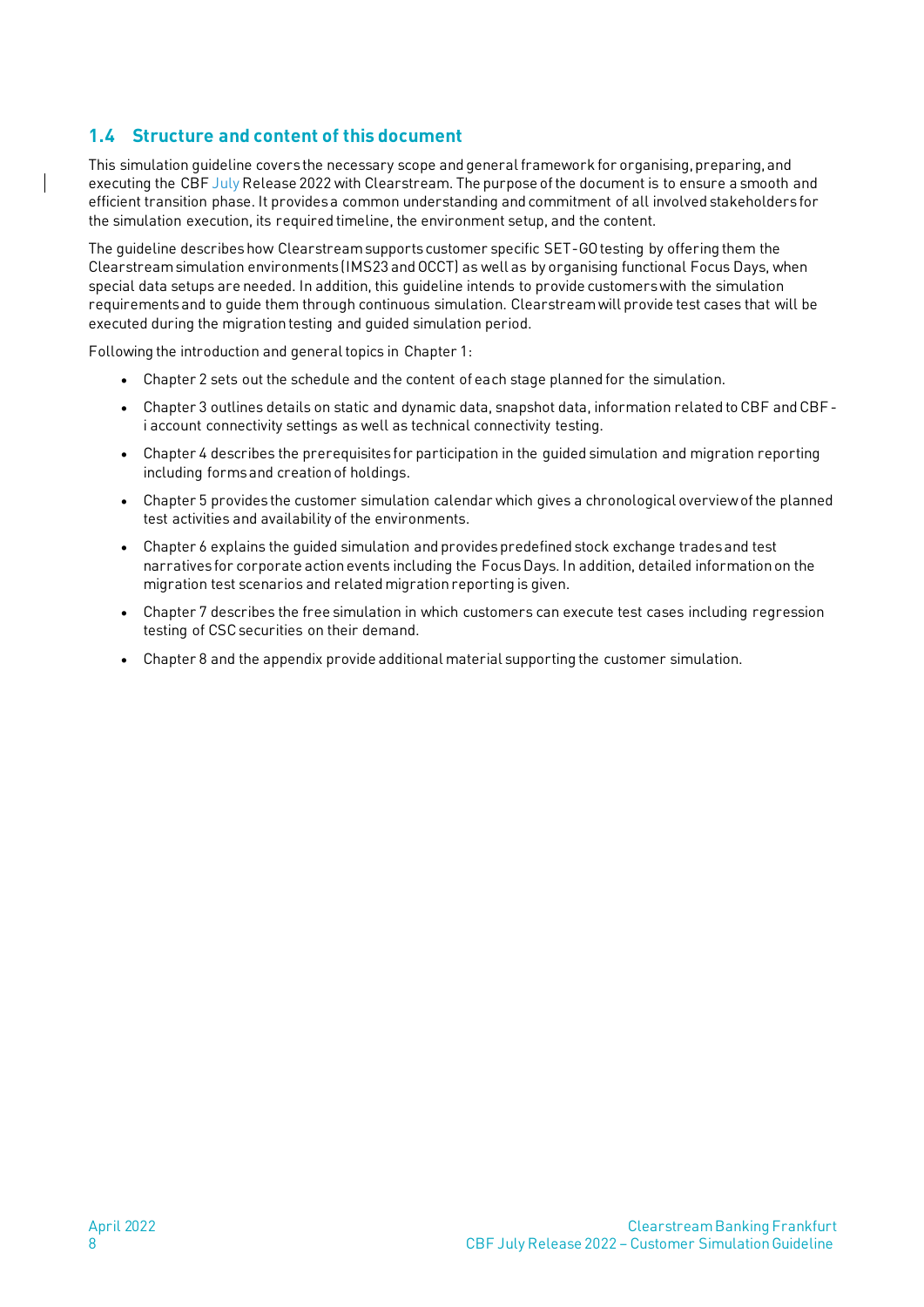# <span id="page-8-0"></span>**2. Scope of Customer Simulation for CBF JulyRelease 2022**

In general, the scope of the customer simulation for CBF July Release 2022 entails the following:

- End-to-end testing of SE instructions in custody type CSC and NCSC-T;
- Regression testing of SE instructions in custody type NCSC as well as CASCADE OTC instructions;
- SET-GO migration procedure based on predefined snapshot data;
- Recycling and reinstruction service for CASCADE instructions;
- Taxpayers' Identification Number for Italian bonds;
- Corporate action testing for KADI income and non-income events; and
- Auto-Admission procedures for CBF New Issues.

The customer simulation in CSD Migration (Phase 2) follows a staggered approach. In total, the customer simulation runs over a period of nine weeks, split into two stages:

- Stage 3 starts on 26 April 2022 and ends on 20  $M$ ay 2022. This test period offers the migration of pending stock exchange instructions in custody type CSC and NCSC-T. During the deployment of the T2S Release 6.0 in the various test environments, the SET-GO migration test procedures will be on hold.
- Stage 4 starts on 23 May 2022 and ends on 29 June 2022. Right at the beginning another migration of pending stock exchange instructions in custody type CSC and NCSC-T will be executed. Afterwards,the end-to-end test as well as regression testing will be offered for lifecycle management of non-cleared SE instructions and OTC instructions settled via T2S supporting the software changes induced by CBF July Release 2022.

Depending on the stage, a different scope for the customer simulation applies. The following two tables indicate the test activities planned for each phase in chronological order:

| Stage 3 (26 April - 20 May 2022)                                                 |                          |                                                               |  |  |  |  |  |  |
|----------------------------------------------------------------------------------|--------------------------|---------------------------------------------------------------|--|--|--|--|--|--|
| <b>Test week</b>                                                                 | <b>Period</b>            | <b>Scope</b>                                                  |  |  |  |  |  |  |
|                                                                                  | 26 April - 29 April 2022 | Preparation of migration test run 1 for SE instructions (CSC) |  |  |  |  |  |  |
| $\overline{2}$                                                                   | 2 May - 6 May 2022       | Slow motion testing of T2S Release 6.0 deployment weekend     |  |  |  |  |  |  |
| $3 - 4$<br>Migration test run 1 for SE instructions (CSC)<br>9 May - 20 May 2022 |                          |                                                               |  |  |  |  |  |  |

Table 1: CBF July Release 2022 Customer Simulation Stage 3

| Stage 4 (23 May - 29 June 2022) |                       |                                                                                                         |  |  |  |  |  |  |
|---------------------------------|-----------------------|---------------------------------------------------------------------------------------------------------|--|--|--|--|--|--|
| <b>Test week</b>                | <b>Period</b>         | <b>Scope</b>                                                                                            |  |  |  |  |  |  |
|                                 | 23 May - 27 May 2022  | Migration test run 2 for SE instructions (CSC)                                                          |  |  |  |  |  |  |
| $\overline{2}$                  | 30 May - 3 June 2022  | End-to-end testing with T7                                                                              |  |  |  |  |  |  |
|                                 |                       | Regression testing for SE instructions (NCSC)                                                           |  |  |  |  |  |  |
|                                 |                       | End-to-end testing with T7, Xontro, and Tradegate                                                       |  |  |  |  |  |  |
| $3 - 5$                         | 7 June - 29 June 2022 | Various Focus Days for KADI Corporate Actions, CBF<br>Recycling Services, and Auto-Admission processing |  |  |  |  |  |  |
|                                 |                       | Regression testing on customer demand                                                                   |  |  |  |  |  |  |

Table 2: CBF July Release 2022 Customer Simulation Stage 4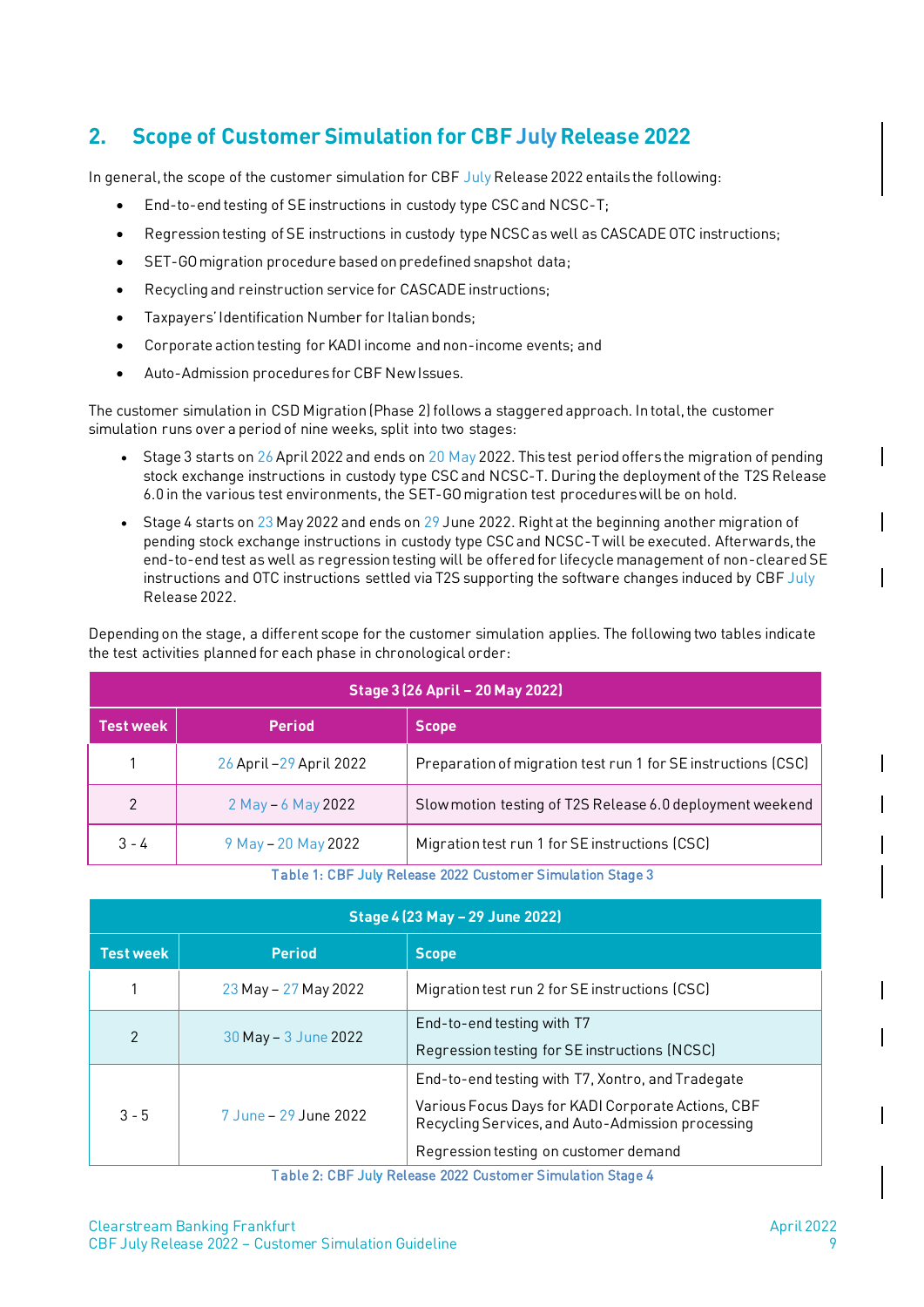The customer simulation for CBF July Release 2022 covers the guided simulation, migration testing, and the free simulation for SE instructions. The different test activities enable customers the verification of the instruction management for CBF instruction types (AA01 / AA02) and CBL internal instructions (41, 51 / 4F, 5F). The focus of the customer simulation is on the testing of settlement instruction procedures allowing a verification of the CBF A2A and U2A connectivity channels. Furthermore, the instruction maintenance via Xact A2A and Xact Web Portal is offered.

Please refer to the figure below for an indicative timeline of the environment availability and planned test activities with regards to the CBF July Release 2022 customer simulation. More detailed information can be found in Chapter 5 under "Customer simulation calendar".



Figure 3: CBF July Release 2022 Customer Simulation timeline overview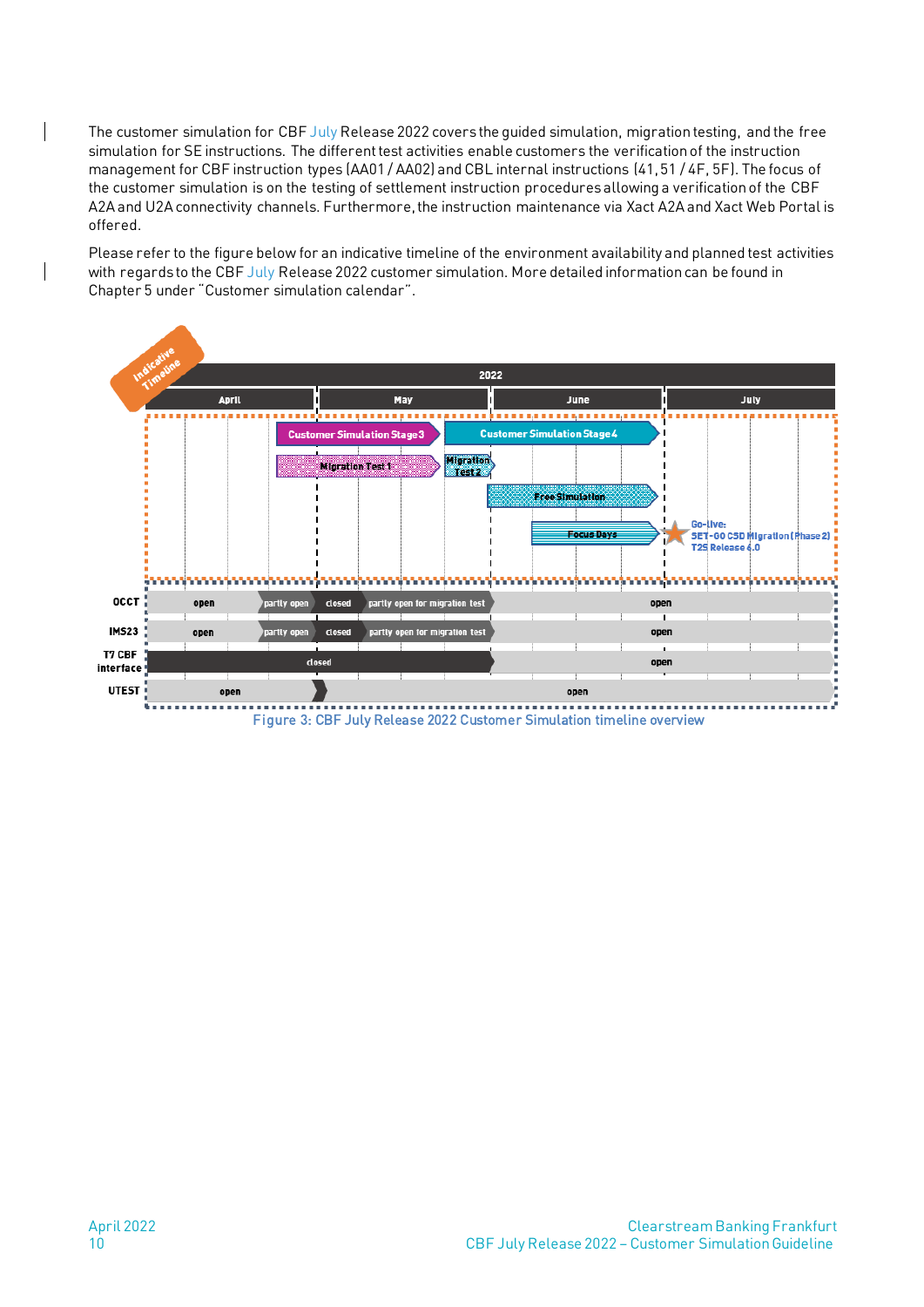# <span id="page-10-0"></span>**3. Preparation testing environments**

In preparation for the transition of a release, CBF closes the Customer Simulation environment (IMS23) to internally test the deployment activities, that will be performed during the Release Weekend, step by step. For the Customer Simulation period April to June 2022, the IMS23 will not be available for roll-out activities during the period from 21 April 2022 to 27 May 2022. However, for SET-GO migration activities, CBF will offer the dedicated migration reporting in May 2022.

On 21 April 2022, with the end of day procedures, CBF will close the CASCADE Online functionality (HOST / PC) as well as the automated connectivity channels (SWIFT, MQ and File Transfer (FT)). Customers using:

- The CASCADE Online functionality (HOST / PC) cannot access the IMS23.
- SWIFT will only receive the SWIFT acknowledgement. The messages are held in the SWIFT network and will be not available in the CBF simulation environment. Once CBF opens IMS23, all messages will be processed, and the feedback is sent based on the existing message configuration on 10 May 2022.
- MQ messages cannot be transferred to CBF after CBF has closed its gateway. The messages will remain on the customer side, that is in their queues. If test activities are planned, customers are requested to check their configuration and must ensure sufficient storage capacity by 10 May 2022.
- For any message sent to the IMS23 while the gateway is closed, the system used to monitor the MQ connection will send a warning that the CBF channels and queues are not available during downtimes.
- FT need to consider that the transmitted files will not be processed not even after the re-opening in IMS23 and hence no feedback is sent.

On 10 May 2022 after the re-opening of IMS23, SWIFT and MQ messages that are queued will be processed using the updated software modules. Hence, the feedback can be different to the results currently presented in production. The feedback might not be processed at customer side if their software is not compatible with the scope items of the CBF and T2S Release July 2022.

As of 2 May 2022, after the deployment of T2S Release 6.0 in the T2S Pre-Production environment (UTEST), customers acting in DCP mode can start testing considering the modifications driven by ESMIG. These customers need to consider the announced CBF downtime from 21 April 2022 to 27 May 2022 while executing test cases. During this period, T2S outbound messages to CBF will not be processed in IMS23. Hence, if the T2S settlement processing requires a validation by CBF, for such messages the final settlement cannot be achieved. However, the T2S reporting will be provided upon message subscription and will contain the information according to the definition of T2S.

### <span id="page-10-1"></span>**3.1 Getting ready for customer simulation**

During the simulation period for the CBF July Release 2022, customers will be able to receive settlement reporting for SE instructions via the different testing environments. For securities in custody type CSC / NCSC-T, the settlement reporting will be offered via the CBF customer simulation environment (IMS23) and the T2S Pre-Production environment (UTEST). As part of the regression testing, the settlement reporting for securities in custody type NCSC will be provided via the CBL testing environment (OCCT). In addition, regression testing for CASCADE OTC instructions in custody type CSC can be executed. Customers acting in DCP mode can also receive the reporting via the T2S Pre-Production environment (UTEST) for ISINs with custody CSC and NCSC-T.

Customers who would like to execute dedicated test cases were asked t[o register](https://www.clearstream.com/clearstream-en/products-and-services/connectivity-1-/cascade/testing-and-simulation) by latest 18 March 2022. The related registration form is available on the Clearstream website under [Testing and Simulation.](https://www.clearstream.com/clearstream-en/products-and-services/connectivity-1-/cascade/testing-and-simulation)

Migration tests will be offered between 26 April and 17 May 2022 (run 1) as well as in the period 23 May to 25 May 2022 (run 2). During these time frames, CBF prepares IMS23 for the customer simulation activities. Therefore, the environment is available for reporting purposes only (CBF Outbound).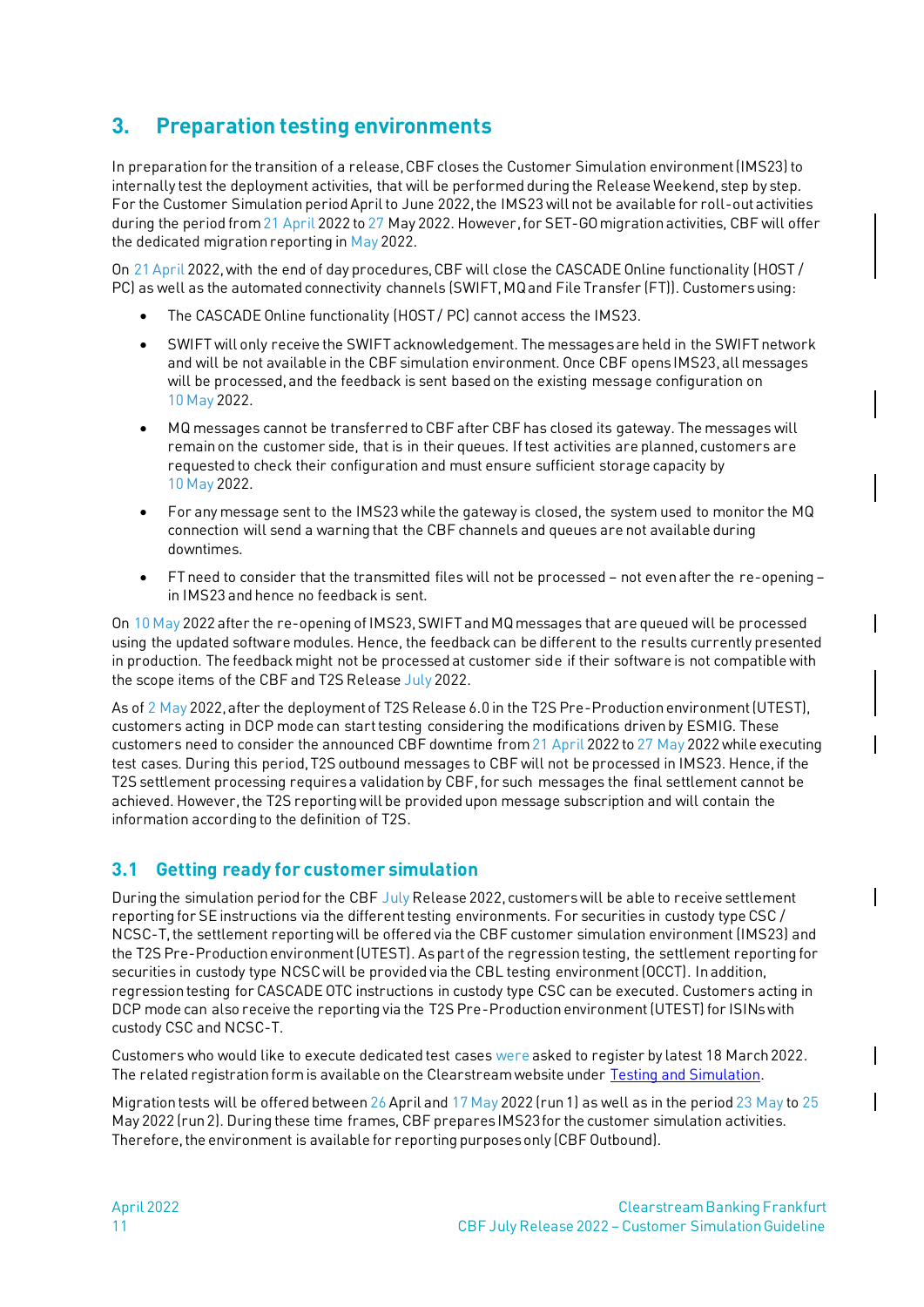Between 30 May and 29 June 2022, the various simulation environments will be available and participating customers can start to execute test cases and assess possible impacts on their functional and organisational procedures.

For a successful participation in the customer simulation, account and connectivity settings must be available. The static data for accounts and related connectivity settings from the previous simulation period stored in UTEST, IMS23, and OCCT will be reused. Customers that have not participated in the previous customer simulation or require their account / connectivity settings to be verified are requested to contact the CBF Customer Readiness team. Changes had to be communicated vi[a T2S-Support@clearstream.com](mailto:T2S-support@clearstream.com) by 18 March 2022.

Since the introduction of T2S, customers are responsible for the funding of the Dedicated Cash Account (DCA). This procedure applies for production and in UTEST. Allowing a successful settlement of instructions, the CBF customer needs to be prepared to fund the DCA. Liquidity transfers can be arranged using the functionality offered by the respective National Central Bank (NCB). For the testing of stock exchange transactions there are no specific requirements. That is, the procedures used for previous customer simulations can be re-used.

# <span id="page-11-0"></span>**3.2 Snapshot data**

The objective of the snapshot is to enable production-like test data. Extracted from LION production environment, this data will be used to set up SE instructions (CSC) for a settlement on CASCADE / T2S via SETI. Instructions with custody type NCSC are out of scope. In addition, the snapshot data does not contain broker notes ("Aufgaben") meaning a trade that is pending at the broker.

Only SE instructions (CSC) of customers participating in migration testing will be used for further processing. This means, the sell side and buy side must be registered for the migration test. CBF will provide the accounts via the "Disclosed Member List". For more information, please refer to Chapter 4.2. "Customer Simulation Registration Form".

Due to the capacity limitations defined for the testing environment UTEST, the snapshot data / volume needs be reduced. CBF selected ISINs for migration testing to reduce the number of instructions extracted from the snapshot date. The ISIN list is available in Chapter 4.3 "Creation of holdings".

The snapshot is taken from the business day:

- 18 March 2022 for pending SE instructions (CSC) end of day and new trade confirmations received from the stock exchange locations at around 22:00. The selected pending instructions will be loaded in LION (IMS23) and transmitted to UTEST on 26 April 2022 for preparation of the migration test run 1. Due to the changes in the T2S recycling period for the deployment of T2S Release 6.0 (UTEST) between April and May 2022, the Intended Settlement Date (ISD) of the stock exchange instructions has to be carried forward to:
	- o 11 May 2022 for Input Date 16 March 2022 and before;
	- o 13 May 2022 for Input Date 17 March 2022; and
	- o 17 May 2022 for Input Date 18 March 2022.
- 22 April 2022 for pending SE instructions (CSC) end of day that were presented by the stock exchange locations between 21 March 2022 and 22 April 2021. As a result, there will be no overlap between the snapshot dates. The selected pending instructions will be loaded in LION (IMS23) and transmitted to UTEST on 23 May 2022 for preparation of the migration test run 2. The ISD of the stock exchange instructions will be carried forward to:
	- o 27 May 2022 for Input Date 21 April 2022; and
	- o 30 May 2022 for Input Date 22 April 2022.

The ISD of stock exchange instructions with Input Date of 20 April 2022 and before will not be changed.

Customers are recommended to take a data snapshot of their own production environments as of the same date as CBF. This data can be used to initialise the test environment to be in sync with CBF. Additionally, for the migration testing, static data for securities may have to be enriched.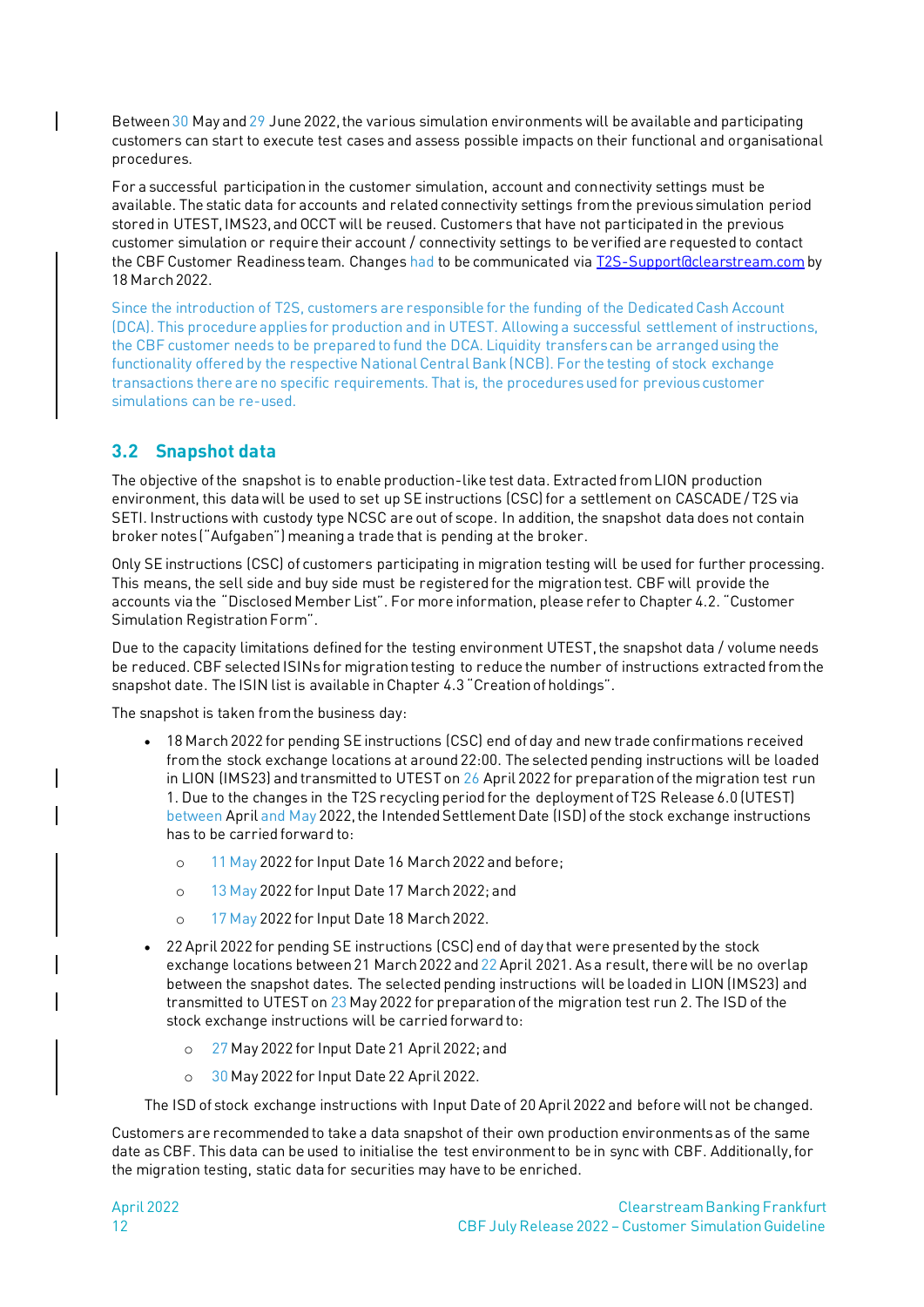### <span id="page-12-0"></span>**3.3 CBF and CBF-i account settings in testing environments**

For a successful participation in the customer simulation, account settings must be available in T2S Pre-Production environment (UTEST), CBF customer simulation environment (IMS23), and CBL test environment (OCCT). In general, the settings used in the testing environment shall not deviate from production. If customers decide differently, they are requested to reconfirm the settings in the testing environment and are requested to consider the risk that is imposed by executing test cases with deviating static data. The default language of the reports transmitted via the testing environment depends on the settings used in production. Customers cannot change these settings in IMS23.

The related connectivity settings will be reused from the previous simulation periods stored in IMS23 and OCCT. If the account settings in IMS23 or OCCT were requested to be updated, customers could have contacted the CBF Customer Readiness team vi[a T2S-Support@clearstream.com](mailto:T2S-Support@clearstream.com) by 18 March 2022.

### <span id="page-12-1"></span>**3.4 CBF customer simulation environment (IMS23): Connectivity channels**

For the CBF July Release 2022 Customer Simulation, customers may need a connectivity set up to IMS23 and UTEST. The connectivity setup from the previous simulation period stored in the different testing environments will be reused. This is valid for the settlement and custody reporting.

Customers that have not registered for previous customer simulations or require their connectivity settings to be verified are requested to contact the CBF Customer Readiness team. Changes in the connectivity setup needed to be communicated via  $T2S-Support@clearstream.com$  by 18 March 2022.</u>

After the introduction of SET-GO CSD Migration (Phase 2), Reg-Über-Filialen (Branches) are not configured as a settlement participant meaning no CBF settlement reporting service is provided. The lifecycle of the SE instructions (CSC) must be managed by the respective settlement agent of the Branch and can no longer be reported to the Branch itself.

For all stock exchange instructions, the Party Level 1 and 2 concept is used. The Party Level 1 (REAG / DEAG, representing the settlement party) and Party Level 2 (BUYR / SELL, providing details about trading partners) are presented in both legs of the settlement instruction. Therefore, the Reg-Über-Zentrale (Head Office) has to consider that the Branch(es) may require a reporting. If a Branch is interested in participating in the customer simulation, they will need to contact their respective Head Office.

In the Customer Simulation Registration Form for CBF July Release 2022, customers must provide the CBF and CBF-i accounts that will participate in the simulation if they are acting as settlement agent or on their own behalf as account owner (Reg-Über Konzept). Customers being a Branch are requested to liaise with their Head Office to agree on simulation activity. Registration forms provided by Branches cannot be considered by CBF. For further information on the registration form, please refer to Section [4.1.](#page-14-1)

For the message exchange via the SWIFT network, SWIFT requires the use of Test BICs as technical sender and receiver address within its testing environment. The Test BIC must be registered with the SWIFT network. If customers wish to participate via a Test BIC for the first time, they should allow some time for the preparation of the technical setup by SWIFT, RMA key exchange and connectivity tests.

For a regression test in custody type CSC and NCSC-T, the message exchange via File Transfer (FT) as well as MQ and the production sender / receiver addresses are to be used. Only production addresses are allowed in the CBF connection to T2S.

Technically, CBF customers can send instructions to the CBF customer simulation environment (IMS23) by using the production BIC DAKVDEFFXXX in the header or the CBF Test BIC ZYDGDEF0DOM when they instruct via File Transfer or MQ. Via SWIFT, BIC ZYDGDEF0DOM must always be used. If a customer wants to send an instruction to a test system via File Transfer, the message has to be identified as not being for production. This is done by a TNG trailer at the end of the instruction: ä5: äTNG: üü

The trailer is used for CBF replies to customers, too. This guarantees that CBF test messages can clearly be identified, so that the customer can avoid injections into the customer's production system.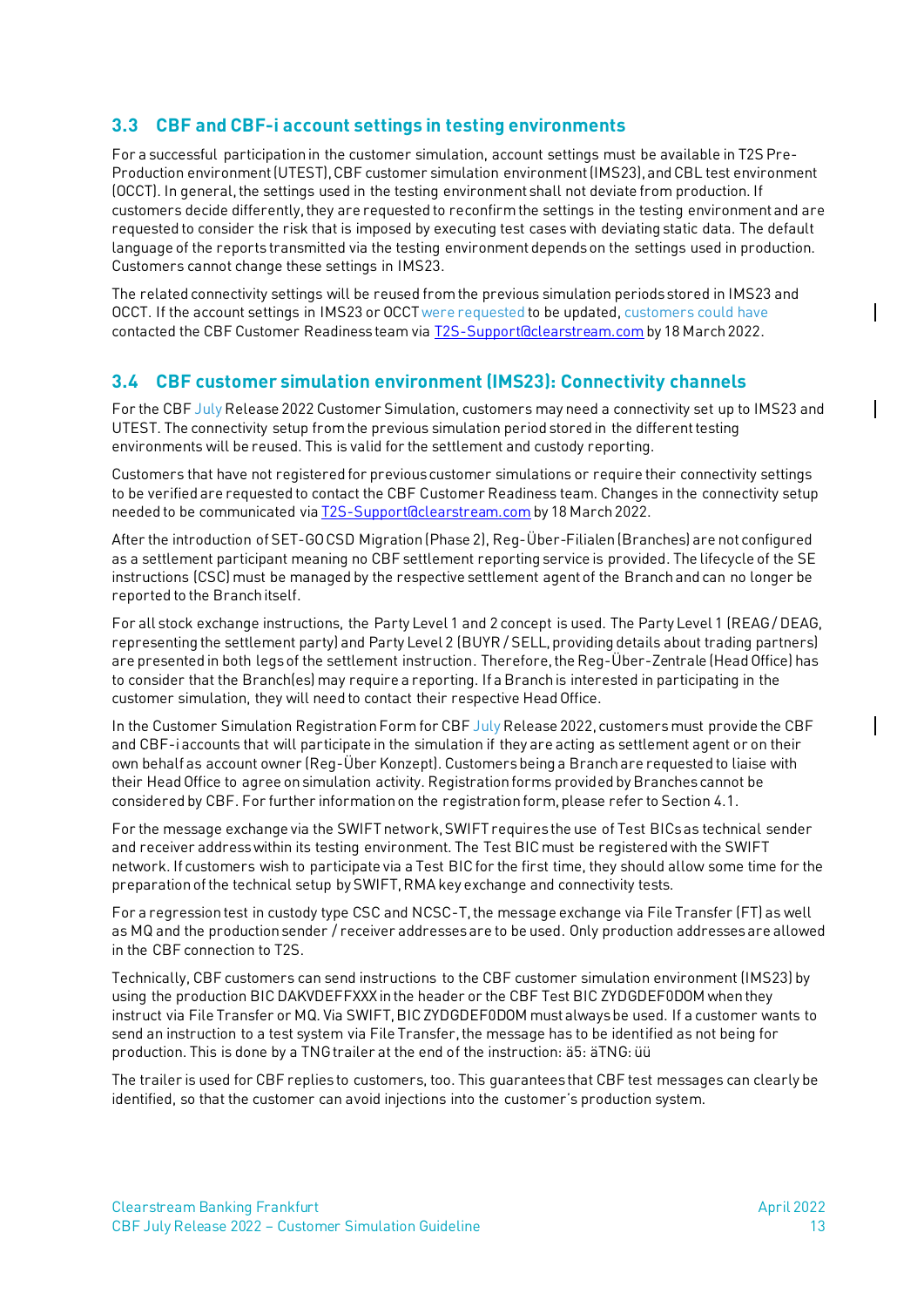

Figure 4: Message flow during the testing

The CBF customer SWIFT addresses used in their messages to CBF is applied by CBF to create the T2S actor reference for DCP eligible instruction types. If the SWIFT address is a Test BIC and linked to an account with T2S Party BIC, this BIC is used when forwarding the messages to the T2S platform.

In order to set up the required connectivity channels, it is required as in production to request the settings in advance. The require[d order forms a](http://clearstream.com/clearstream-en/products-and-services/connectivity--1-/cascade/cascade-forms/cascade-forms/9688)re available via the [Clearstream website.](https://www.clearstream.com/clearstream-en/products-and-services/connectivity-1-/cascade/cascade-forms) Please contact the Connectivity Support team [\(connect@clearstream.com](mailto:connect@clearstream.com)) if connectivity settings in IMS23 needs to be verified.

# <span id="page-13-0"></span>**3.5 CBL test environment (OCCT): Connectivity channels**

For the message exchange via the SWIFT network, SWIFT requires the use of Test BICs as technical sender and receiver address within the testing environment. Test BICs used in IMS23 might be different to the Test BICs used in OCCT. The Test BIC must be registered with the SWIFT network. If customers wish to participate via a Test BIC for the first time, they should allow some time for the preparation of the technical setup by SWIFT, RMA key exchange and connectivity tests.

Technically, CBF customers can send instructions to the CBL test environment (OCCT) using the CBL Test BIC ZYAILUL0XXX in the header via A2A connectivity (SWIFT, File Transfer) or U2A connectivity (Xact Web Portal). BICs used in production are different to the ones provided in the test environment. For CBF-i accounts, Test BICs needs to be provided by customers and they need to be linked to the BIC. Customers are requested to check account connectivity settings.

The Xact A2A connectivity setup from the previous simulation period stored in CBL test environment (OCCT) will be reused.

Ensuring a proper instruction maintenance via Xact Web Portal customers are requested to check if the tester have sufficient access and the necessary user rights. For more details about the relevant settlement functionalities, please refer to "Table 7 - Functionalities for instruction maintenance" in Sectio[n 6.1.1](#page-27-2).

Please contact the Connectivity Support team [\(connect@clearstream.com\)](mailto:connect@clearstream.com) if connectivity settings in OCCT needs to be enriched for the customer simulation.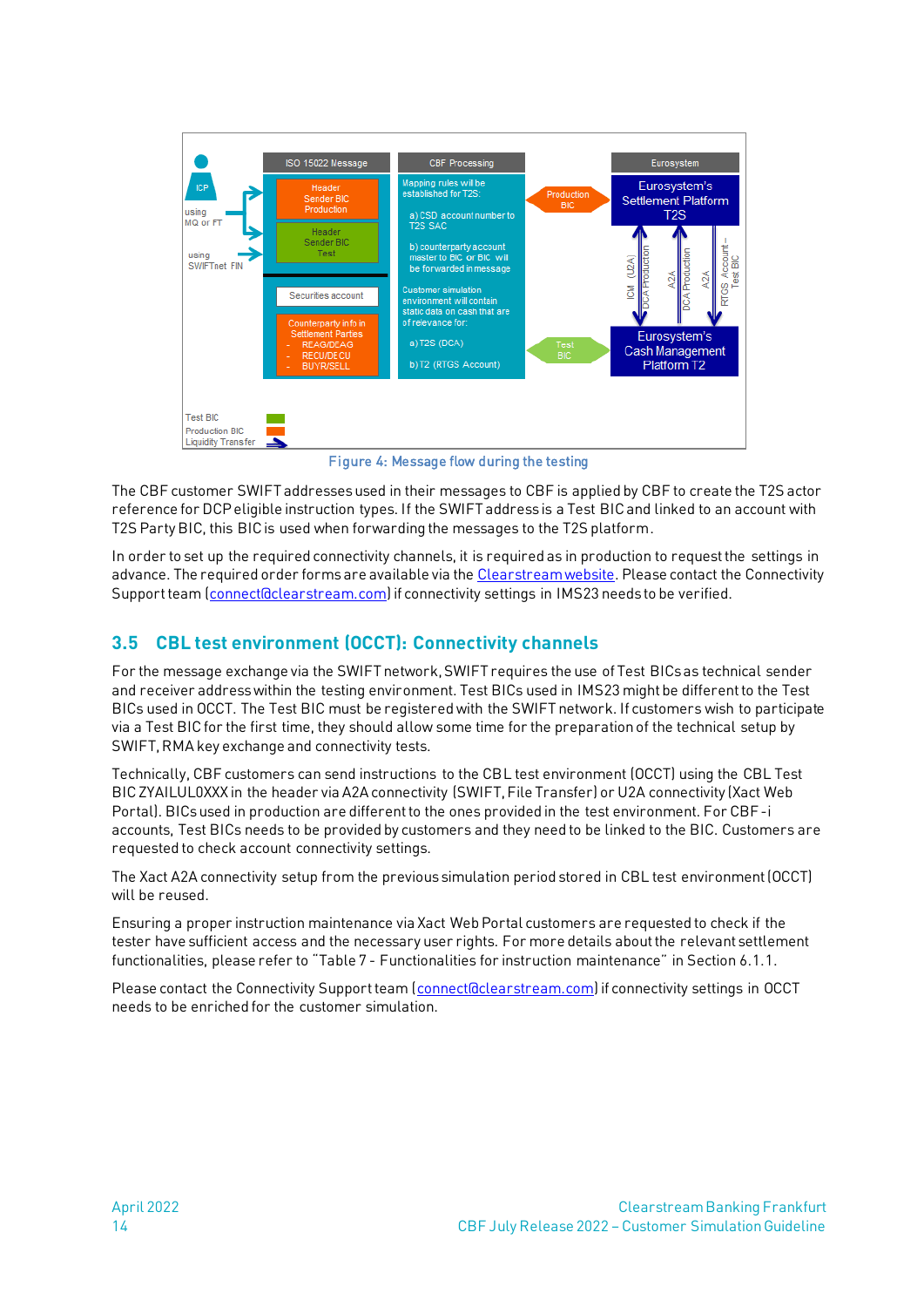# <span id="page-14-0"></span>**4. Preparation test execution**

# <span id="page-14-1"></span>**4.1 Customer Simulation Registration Form**

Customers interested in executing specific test cases for the migration procedures and the new lifecycle management of stock exchange instructions in custody type CSC and NCSC-T are requested to complete the CBF July Release 2022 Customer Simulation Registration Form. CBF will use the "Single Point of Contact (SPOC)" concept. Therefore, customers are requested to define a coordinator for the customer simulation who will receive all relevant information and updates, if necessary. The "SPOC" is kindly asked to inform their test team responsible for customer simulation activities.

Allowing a proper execution of the customer simulation, CBF will request dedicated account information in the Registration Form. Customers need to define on account level whether the account used in customer simulation is the settlement account by a member of a German stock exchange. If the account is flagged as a Reg-Über-Zentrale (Head Office) and / or the testing shall be executed for a Reg-Über-Filiale (Branch) these details need to be specified. In addition, the T7 member id information and / or the participation in Xontro as well as Tradegate needs to be indicated in the registration form.

Test cases may require customer coordination for instruction management and / or the creation of stock exchange trades. For this purpose, CBF offersa "Disclosed Member List" with corresponding SPOC contact details. Interested customers need to fill in the details which require a signature from the SPOC in the registration form. The CBF Customer Readiness team has sent the "Disclosed Member List" to participating customers via [T2S-Support@clearstream.com.](mailto:T2S-Support@clearstream.com)

Based on the information provided on the registration form, Clearstream will create necessary settings in IMS23, OCCT, and UTEST,if a customer requires an update of the static data for accounts and / or the related connectivity settings.

### <span id="page-14-2"></span>**4.2 SET-GO Migration Reporting Registration Form**

Customers interested in receiving the dedicated SET-GO migration reporting during the customer simulation need to register. Based on the information provided in the SET-GO Migration Reporting Registration Form, the migration reporting will be made available via Host Fileservice. Customers should consider informing their data centres about the dedicated migration reporting.

Different to production, during customer simulation the migration reports available on Host Fileservice can only be retrieved vi[a the website of Group Deutsche Boerse.](https://deutsche-boerse.com/dbg/app/open/hostfileservice?lang=en) The connectivity media "Direct", "NJE" and "CA-spool" are not supported in simulation but are available for the migration weekend in production.

The SET-GO Migration Reporting Registration Form is available on th[e Clearstream website](https://www.clearstream.com/clearstream-en/products-and-services/settlement/central-bank-money-settlement-csd-/stock-exchange-and-eurex-ccp-trades/stock-exchange-and-eurex-central-counterparty-ccp-trades-1275282) and had to be returned for the customer simulation by 4 March 2022, if not already submitted.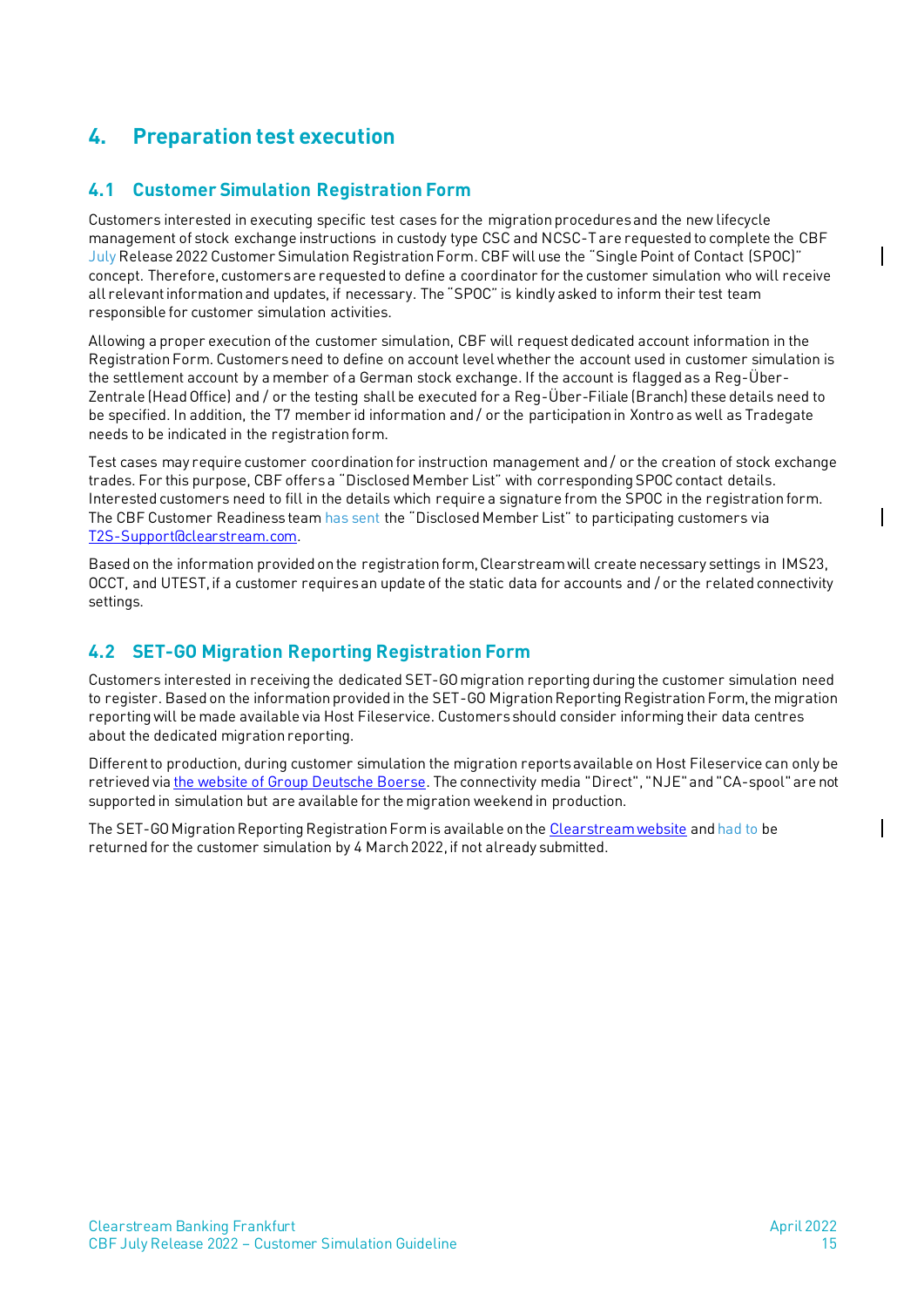# <span id="page-15-0"></span>**4.3 Creation of holdings**

Between 18 April and 25 April 2022 as well as 27 and 30 May 2022, CBF will collect the existing holdings of predefined securities from customer accounts and redistribute them via CBF account 4424 to the respective CBF main account (xxxx 000). Positions currently held in the testing accounts will remain and only when no position is in place a holding will be created.

During the customer simulation, securities will be offered that are categorized as "Blue Chips" and hence registered shares are covered. As CASCADE-RS is not involved in this testing, CBF will ensure that the nominal shown is available in "Freier Meldebestand" for registered shares.

Once the holdings are set up, customers acting in ICP mode can verify them via the CASCADE Online functionality (HOST / PC) or MT535 Statement of Holding, if subscribed in IMS23. In the above-mentioned time frame, customers must not enter test cases nor transmit instructions via an automated connectivity channel towards IMS23 or UTEST. In addition, the CASCADE Online functionality (HOST / PC) must not be used. This will allow the CBF Customer Readiness team a reconfiguration of IMS23 and preparation of the Focus Days in time.

Customers who are connected to UTEST and receive (settlement) reporting might notice instruction flows between CBF and T2S from setup activities.

The static data for the ISINs selected are based on the settings defined in Wertpapier-Service-System (WSS) stored in IMS23.

**ISIN Name Nominal available Tradeable via** CA0679011084 BARRICK GOLD CORP. 100,000 T7 XFRA CA2926717083 ENERGY FUELS INC. 10,000 T7 XFRA DE0005140008 DEUTSCHE BANK AG NA O.N. 10,000 T7 XFRA DE0005552004 DEUTSCHE POST AG NA O.N. 10,000 17 XFRA DE0005557508 DT.TELEKOM AG NA 10,000 T7 XFRA DE0006231004 | INFINEON TECH.AG NA O.N. 10,000 | T7 XFRA DE0006599905 | MERCK KGAA O.N. 10,000 | TRADEGATE DE0007100000 DAIMLER AG NA O.N. 10,000 10,000 T7 XFRA DE0007236101 SIEMENS AG NA 10,000 T7 XFRA DE0007314007 | HEIDELBERG.DRUCKMA.O.N. 100,000 | T7 XFRA DE0007664039 VOLKSWAGEN AG VZO O.N. 100,000 T7 XFRA DE0008232125 LUFTHANSA AG VNA O.N. 10,000 1 T7 XFRA DE0008404005 ALLIANZ SE NA O.N. 10,000 T7 XFRA DE0008430026 MUENCH.RUECKVERS.VNA 0.N. 10,000 17 XFRA DE0008491002 UNIFONDS 10,000 T7 XFRA DE000A0D9PT0 MTU AERO ENGINES NA O.N. 10,000 T7 XFRA DE000A0F5UF5 SHARES NASDAQ-100 U.ETF 10,000 1 T7 XFRA DE000A0KRJ36 ETFS COM.SEC.DZ06/UN.NGAS 100,000 TRADEGATE DE000A0KRJ51 ETFS COM.SEC.DZ06/UN.SLVR 1,000 1.000 TRADEGATE DE000A0Q8A07 CONCEPT AURELIA GLOBAL 1,000 XONTRO DE000A0WMPJ6 AIXTRON SE NA O.N. 10,000 10,000 T7 XFRA

For each account participating, holdings are enabled as shown in the table below: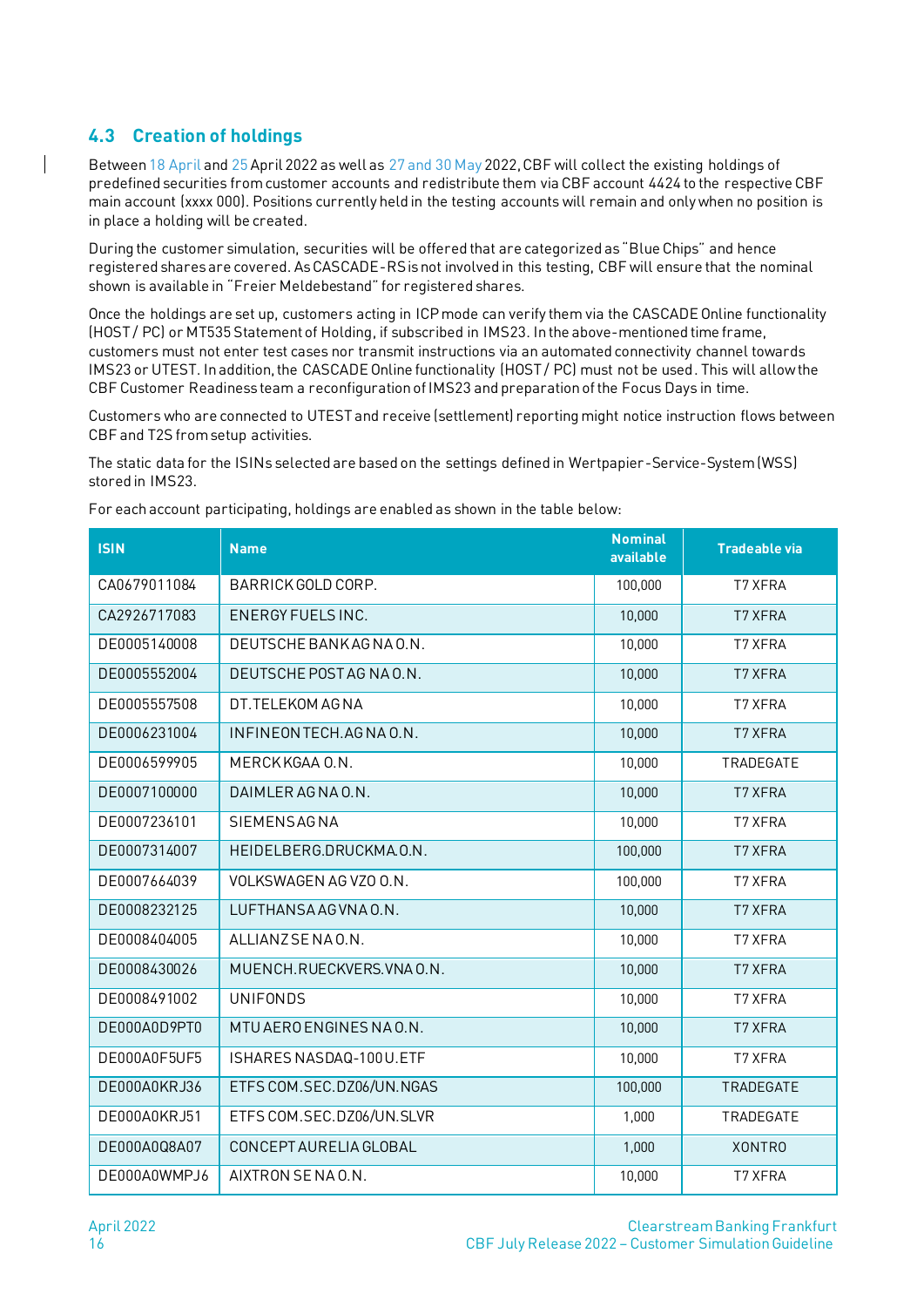| <b>ISIN</b>  | <b>Name</b>                             | <b>Nominal</b><br>available | <b>Tradeable via</b> |
|--------------|-----------------------------------------|-----------------------------|----------------------|
| DE000A169HW2 | 1,45 IKB DT.IND.BK.MTN 16/22            | 100,000                     | T7 XFRA              |
| DE000A182VS4 | 0,875 VONOVIA FINANCE 16/22 MTN 10.06.G | 1,000,000                   | <b>T7 XFRA</b>       |
| DE000A1ML7J1 | VONOVIA SE NA O.N.                      | 10,000                      | T7 XFRA              |
| DE000A1YCQD2 | 0,375% STADT HAMBURG LSA A.2/15         | 100,000                     | <b>XONTRO</b>        |
| DE000ENAG999 | E.ON SENAO.N.                           | 10,000                      | <b>T7 XFRA</b>       |
| DE000ETFL102 | DK MSCI JAPAN LC                        | 1,000                       | T7 XFRA              |
| DE000ETFL110 | DEKAIBOXX EU.LI.S.D 1-10 UCITS ETF      | 1,000                       | T7 XFRA              |
| DE000ETFL128 | DEKAIBOXX EU.LI.S.D 1-3 UCITS ETF       | 10,000                      | T7 XFRA              |
| DE000HLAG475 | HAPAG-LLOYD AG NA O.N.                  | 10,000                      | T7 XFRA              |
| DE000KSAG888 | K+SAGNAO.N.                             | 10,000                      | T7 XFRA              |
| DE000PAH0038 | PORSCHE AUTOM.HLDGVZ0                   | 100,000                     | T7 XFRA              |
| DE000PH93S77 | BNP PAR. EHG TURBOS DAX 15579,9997      | On demand                   | <b>T7 XFRA</b>       |
| DE000PH93TC9 | BNP PAR.EHG TURBOS DAX 15629,7603       | On demand                   | <b>T7 XFRA</b>       |
| DE000PD1LR02 | BNP PAR.EHG X-TUS DAX 15333,4462        | On demand                   | <b>T7 XFRA</b>       |
| DE000PD1LR51 | BNP PAR.EHGX-TUS DAX 15383,295          | On demand                   | <b>T7 XFRA</b>       |
| DE000TUAG000 | TUI AG NA 0.N.                          | 10,000                      | T7 XFRA              |
| FR0004056851 | VALNEVASE EO-,15                        | 10,000                      | T7 XFRA              |
| FR0010524777 | LYX. MSCI NE ESG FIL. DR D              | 10,000                      | T7 XFRA              |
| GB00B03MLX29 | ROYAL DUTCH SHELL A EO-07               | 100,000                     | T7 XFRA              |
| IT0000072618 | INTESA SANPAOLO EO 0,52                 | 10,000                      | T7 XFRA              |
| IT0004735152 | 3,433529% B.T.P.11-26 FLR               | 10,000                      | T7 XFRA              |
| IT0005001547 | 3,75% B.T.P. 14-24                      | 10,000                      | <b>T7 XFRA</b>       |
| LU0274209237 | DB X-TR.MSCI EUR.IDX.DR1C               | 10,000                      | TRADEGATE            |
| LU0274211480 | DB X-TRACK.DAX ETF(DR)1C                | 10,000                      | T7 XFRA, XONTRO      |
| LU0383026803 | STUTTGARTER-AKTIEN-FONDS                | 1,000                       | T7 XFRA              |
| LU0392494562 | LYXOR MSCI WORLD ETF I                  | 10,000                      | T7 XFRA              |
| LU0603942888 | COMST.-SDAX TR UCIT.ETF I               | 1,000                       | TRADEGATE            |
| LU0629459743 | UBSLFS-MSCIWLD.SRDLAD                   | 10,000                      | T7 XFRA              |
| NL0010273215 | ASMLHOLDING EO-,09                      | 1,000                       | <b>T7 XFRA</b>       |
| US00206R1023 | AT + T INC. DL1                         | 10,000                      | T7 XFRA              |
| US01609W1027 | ALIBABA GR.HLDG SP.ADR 8                | 10,000                      | T7 XFRA              |
| US02079K3059 | ALPHABET INC.CL.ADL-,001                | 10,000                      | T7 XFRA              |
| US02209S1033 | ALTRIA GRPINC. DL-,333                  | 10,000                      | T7 XFRA              |
| US0231351067 | AMAZON.COM INC. DL-,01                  | 100,000                     | T7 XFRA              |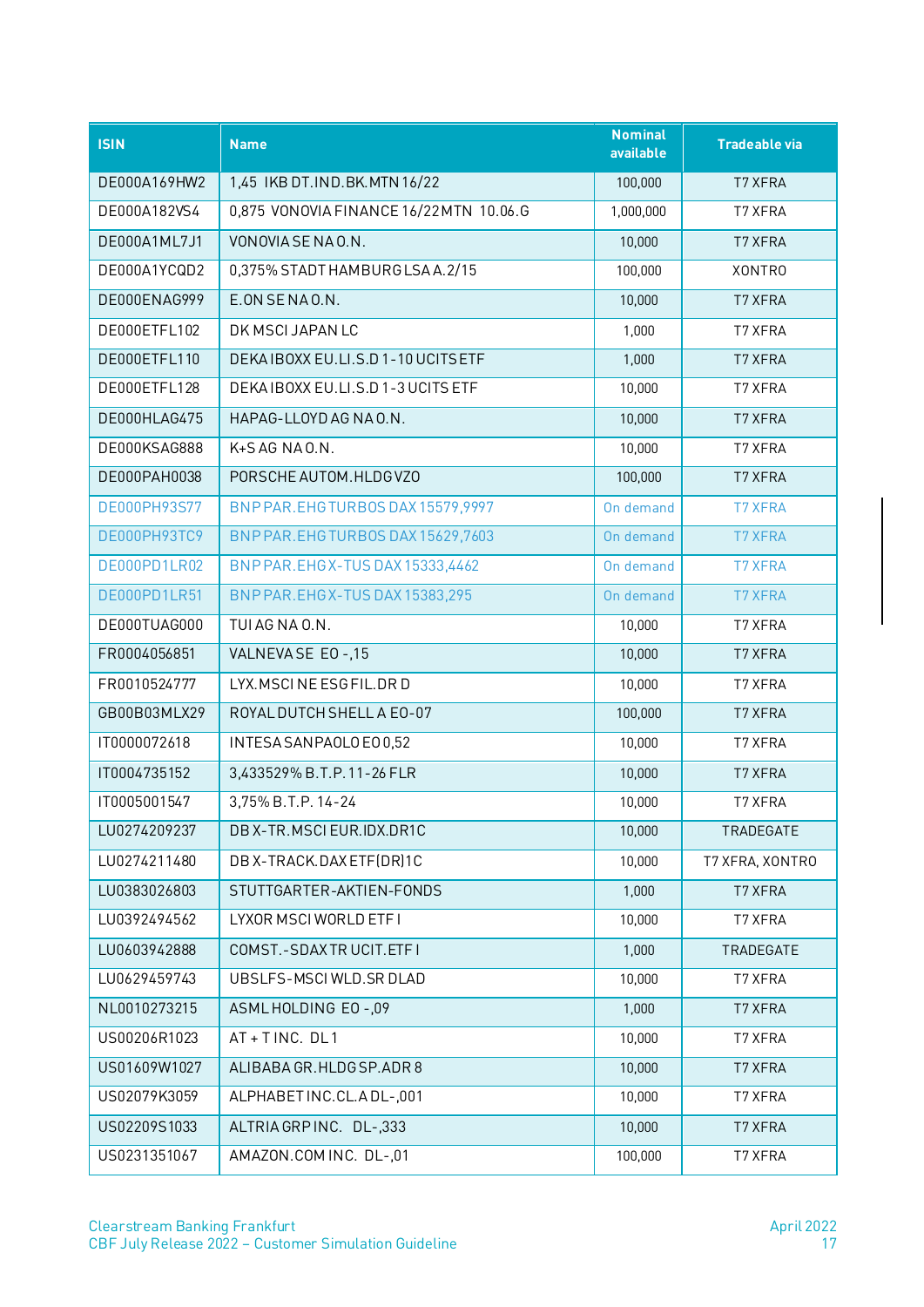| <b>ISIN</b>  | <b>Name</b>                              | <b>Nominal</b><br>available | <b>Tradeable via</b> |
|--------------|------------------------------------------|-----------------------------|----------------------|
| US0846707026 | BERKSH. H.B NEW DL-,00333                | 10,000                      | <b>T7 XFRA</b>       |
| US0970231058 | BOEINGCO. DL5                            | 10,000                      | T7 XFRA              |
| US1912161007 | COCA-COLA CO. DL-,25                     | 100,000                     | T7 XFRA              |
| US3682872078 | GAZPROM ADR SP./2 RL5L5                  | 100,000                     | T7 XFRA              |
| US4581401001 | INTELCORP. DL-,001                       | 10,000                      | <b>T7 XFRA</b>       |
| US4592001014 | INTLBUS. MACH. DL-,20                    | 10,000                      | T7 XFRA              |
| US55315J1025 | MMCNOR.NICK.PJSCADRRL1                   | 10,000                      | <b>T7 XFRA</b>       |
| US64110L1061 | NETFLIXINC. DL-,001                      | 10,000                      | T7 XFRA              |
| US6541061031 | NIKE INC. B                              | 10,000                      | <b>XONTRO</b>        |
| US67066G1040 | NVIDIA CORP. DL-,001                     | 10,000                      | <b>T7 XFRA</b>       |
| US7170811035 | PFIZER INC. DL-,05                       | 10,000                      | T7 XFRA              |
| US72919P2020 | PLUG POWER INC. DL-,01                   | 10,000                      | T7 XFRA, TRADEGATE   |
| US7960502018 | SAMSUNG EL./25 GDRS NV PF                | 10,000                      | <b>T7 XFRA</b>       |
| US88160R1014 | TESLAINC. DL -,001                       | 10,000                      | T7 XFRA              |
| US8816242098 | TEVA PHARMACEUT. SP.ADR                  | 10,000                      | T7 XFRA              |
| US8825081040 | TEXAS INSTR. DL1                         | 10,000                      | T7 XFRA              |
| XS1591416679 | 2,625 % K+S AG ANL.17/23 06.04.G         | 100,000                     | T7 XFRA              |
| XS1853998182 | 4 % OTTO GCKG NTS.18/UNBEFR.17.07.G      | 100,000                     | T7 XFRA              |
| XS1910851242 | 1,5 % GRENKE FIN. 18/23 MTN 05.10.G      | 100,000                     | T7 XFRA              |
| XS2024715794 | 0,5 % DT. TELEKOM MTN 19/27 05.07.G      | 100,000                     | T7 XFRA              |
| XS2084497705 | 0,625 % FRESE.MED.CARE MTN 19/26 30.11.G | 100,000                     | <b>T7 XFRA</b>       |

Table 3: List of ISINs in custody type CSC and NCSC-T for the CBF July Release 2022 Customer Simulation

### <span id="page-17-0"></span>**4.4 Processing of stock exchange transactions (CCP / non-CCP)**

Upon customer demand, stock exchange trades can be entered for security settlement activities in T2S / CASCADE or Creation. Trades can be set up with an operating Market Identifier Code (MIC) in the trading system. If the flag:

- "XFRA" is used, they are forwarded as non-CCP trades towards the new routing system SETI (NCSC, CSC, and NCSC-T). This flow is part of the SET-GO CSD Migration (Phase 2) customer simulation.
- "XETR" is used, they are processed via CCP and clearing results will be provided to CBF for further processing in CASCADE. This flow has been added for completeness of stock exchange trade flows.

In general, the simulation environment of Eurex Clearing AG (ECAG) for CCP activities will be connected to the CBF customer simulation environment (IMS23). CBF supports the testing of stock exchange trades cleared by the clearing platform(C7 SCS).

Non-cleared stock exchange trades will be transmitted to the CBF customer simulation environment (IMS23) on "CCP Batch Days" only. The batch days defined by ECAG are shown in Chapte[r 5](#page-21-0) "[Customer simulation calendar](#page-21-0)". Non-cleared stock exchange trades will be supported during the Customer Simulation Stage 4 from 30 May 2022.

The figure below depicts the process chain of stock exchange instructions during CBF July Release 2022 Customer Simulation: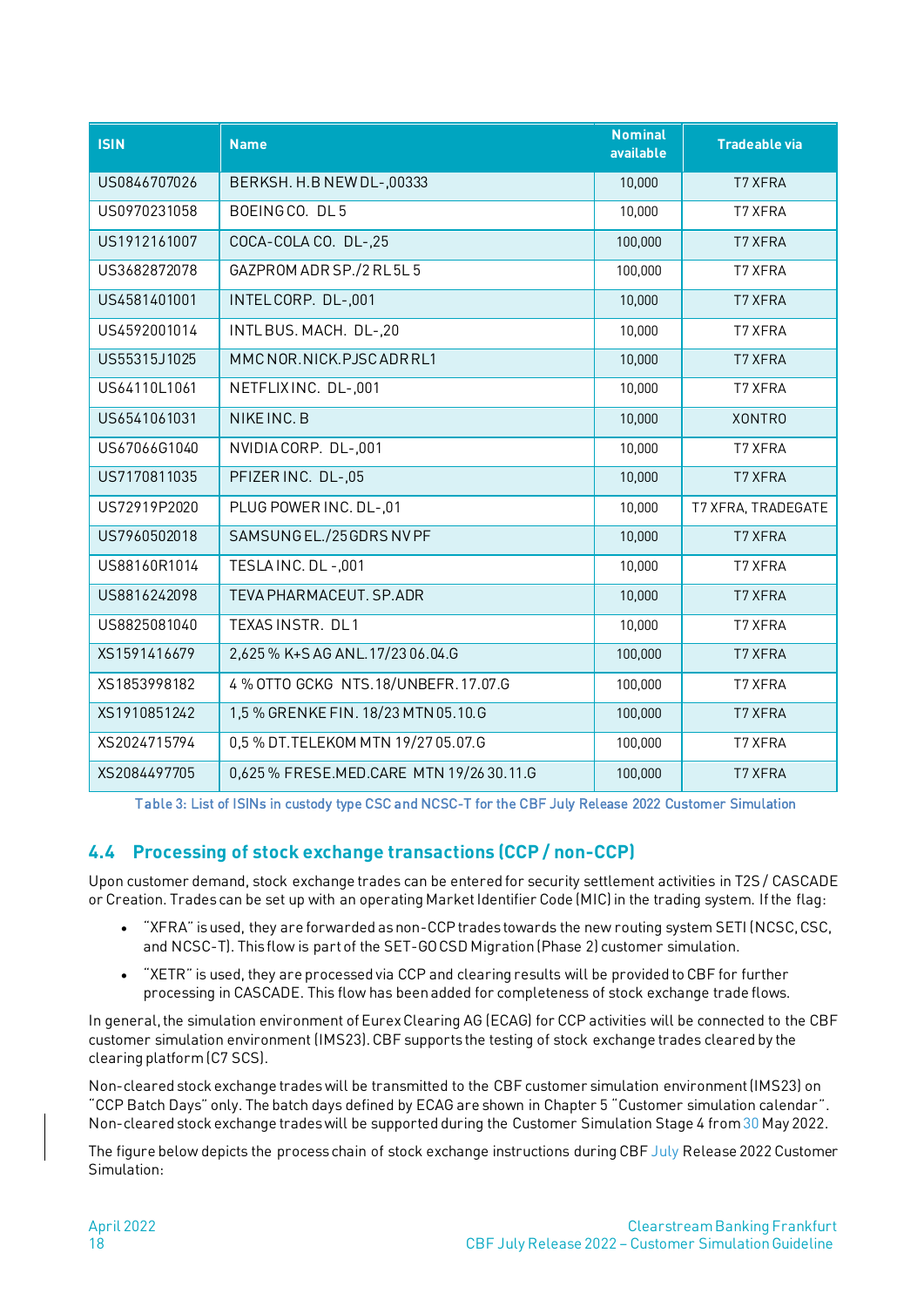

Figure 5 - Process chain stock exchange instructions

### <span id="page-18-0"></span>**4.5 Limitation for pending instructions**

During the test execution, each customer participating in the simulation is requested to consider that high volumes of pending instructions in UTEST impacts the performance of all T2S test environments. Therefore, the customer should actively monitor the number of pending instructions and ensure that no more than 500 pending instructions are active in the test system. To determine the number, all instructions must be considered, independent from:

- The status, that is, matched, unmatched, hold or release;
- The business procedure, that is, domestic and cross-border instructions, Stock Exchange trades and instructions resulting from corporate actions;
- The connectivity channel, that is, ICP or DCP mode;
- The test activity conducted with Clearstream Banking (for example One Clearstream).

This limitation applies to all accounts (and sub-accounts) of a customer that are set up in the CBF Customer Simulation environment (IMS23) for testing.

T2S aims to reduce the number of pending trades prior to the deployment of a release in order to minimise the capacity and resources needed for the deploymentin UTEST. Therefore, T2S will change the recycling period in the week before the installation. The parameter will be set to one T2S Settlement Day for matched and unmatched instructions. The standard values (five T2S Settlement Days for unmatched instructions and 60 days for matched instructions) will be restored after the successful deployment in UTEST. For the implementation of the T2S Release 6.0, the different recycling period will apply from Monday, 25 April 2022 until Monday, 2 May 2022.

Furthermore, CBF intends to carry out two clean-ups to remove pending instructions for securities in custody type CSC and NCSC-T:

- 20 May 2022 instructions with an ISD prior 18 May 2022 are cancelled;
- 8 July 2022 instructions with an ISD prior 1 July 2022 are cancelled.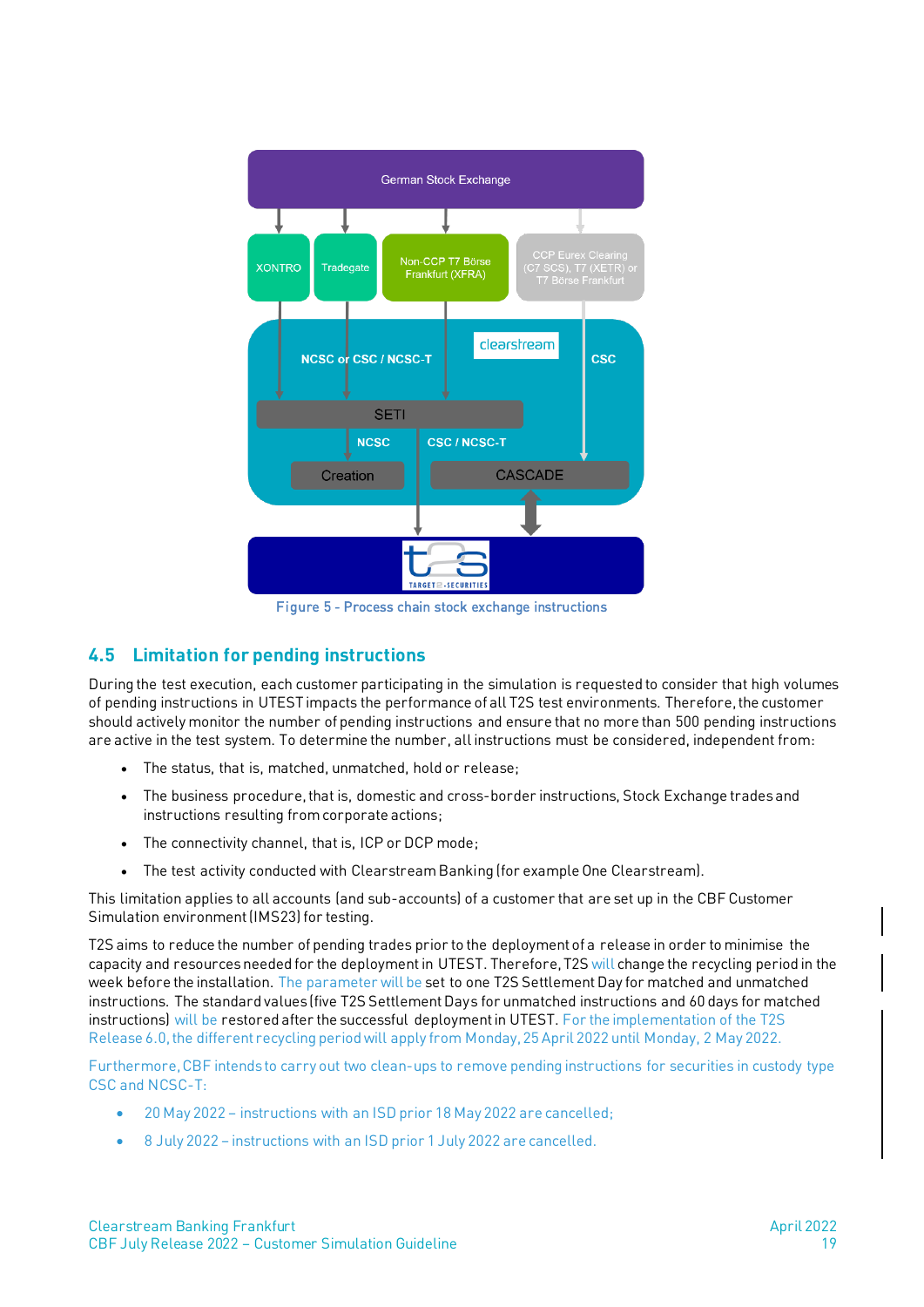# <span id="page-19-0"></span>**4.6 KADI services environment settings**

The processing of predefined income and non-income events in IMS23 will be executed via KADI. The events (Focus Days) scheduled are limited to the scope defined in this document. CBF asks customers participating in the test to ensure that their internal test system for securities master data will support these ISINs.

The table below lists the event-driven activities related and the related processing during the customer simulation in IMS23:

| <b>Event-related activity</b>                                | General information related to event procedures using KADI                                                                                                                                                                                                                                                                                                                                                                                                                                                                                                          |  |  |  |  |  |
|--------------------------------------------------------------|---------------------------------------------------------------------------------------------------------------------------------------------------------------------------------------------------------------------------------------------------------------------------------------------------------------------------------------------------------------------------------------------------------------------------------------------------------------------------------------------------------------------------------------------------------------------|--|--|--|--|--|
| <b>Cancellation period for</b><br>pending market claims      | During the customer simulation, pending market claims are cancelled after ten<br>business days. A reminder is sent after five business days.                                                                                                                                                                                                                                                                                                                                                                                                                        |  |  |  |  |  |
| <b>Cancellation period for</b><br>pending<br>transformations | During the customer simulation, pending transformations are not cancelled because<br>the 60 days period is also applicable in UTEST. This time frame exceeds the guided<br>customer simulation period.                                                                                                                                                                                                                                                                                                                                                              |  |  |  |  |  |
| <b>Cash proceeds</b>                                         | During the customer simulation, all income events distributed in Euro, for securities<br>where CBF acts in the role as the Issuer-CSD, will be transferred to the existing<br>Custody Default T2S DCA, if not differently defined in the static data for the main /<br>sub account.                                                                                                                                                                                                                                                                                 |  |  |  |  |  |
|                                                              | For securities that are not covered by the CBF Corporate Action Cash Payment<br>model, the liquidity transfer will be initiated in the CBF DD1 cycle using the T2 ASI<br>procedure 3.                                                                                                                                                                                                                                                                                                                                                                               |  |  |  |  |  |
|                                                              | The cash movements for income events are reported via MT942 "Interim Transaction<br>Report" and MT950 "Statement Message".                                                                                                                                                                                                                                                                                                                                                                                                                                          |  |  |  |  |  |
| <b>Corporate action</b><br>announcement                      | Customers will be informed via MT564, if they have requested the related KADI<br>settings in the account master and subscribed for the connectivity settings.<br>The MT564 will be send out to the customers in real-time if the event was subject to<br>a change on a record date or to a cancellation / repayment.<br>The notification will be provided as shown in the event details or highlighted in the<br>customer simulation calendar.                                                                                                                      |  |  |  |  |  |
| <b>Corporate action</b><br>confirmation                      | For income events distributed in Euro and for securities where CBF acts in the role<br>of Issuer-CSD, the confirmation will be provided once the T2S settlement<br>confirmation was received.<br>For securities that are not covered by the CBF Corporate Action Cash Payment<br>model, the confirmation will be provided once the payment authorisation has been<br>provided by the paying agent.<br>Customers will be informed via MT566, if they have requested the related KADI<br>settings in account master and subscribed for the connectivity settings. The |  |  |  |  |  |
|                                                              | corporate action confirmation will be provided on payment date as shown in the<br>event details or in the customer simulation calendar.                                                                                                                                                                                                                                                                                                                                                                                                                             |  |  |  |  |  |
| <b>Corporate action</b><br>reporting                         | Provisioning timings of the corporate action reporting can be found in the IMS23<br>daily test schedule.                                                                                                                                                                                                                                                                                                                                                                                                                                                            |  |  |  |  |  |
| <b>Creation of market</b><br>claims                          | The related free of payment (FoP) instructions or payment free of delivery (PFoD)<br>instructions are generated and forwarded to T2S depending on the successful<br>settlement of the underlying transaction. The hold and release status for FoP market<br>claims is set due to the respective account setup.                                                                                                                                                                                                                                                      |  |  |  |  |  |
| <b>Creation of reverse</b><br>market claims                  | The related free of payment (FoP) instructions as well as payment free of delivery<br>(PFoD) instructions are generated and forwarded to T2S.<br>The hold and release status for FoP reverse market claims is set due to the<br>respective account setup.                                                                                                                                                                                                                                                                                                           |  |  |  |  |  |
| Detection period for<br>market claims and<br>transformations | During the customer simulation, the market claims and transformation period is five<br>business days.                                                                                                                                                                                                                                                                                                                                                                                                                                                               |  |  |  |  |  |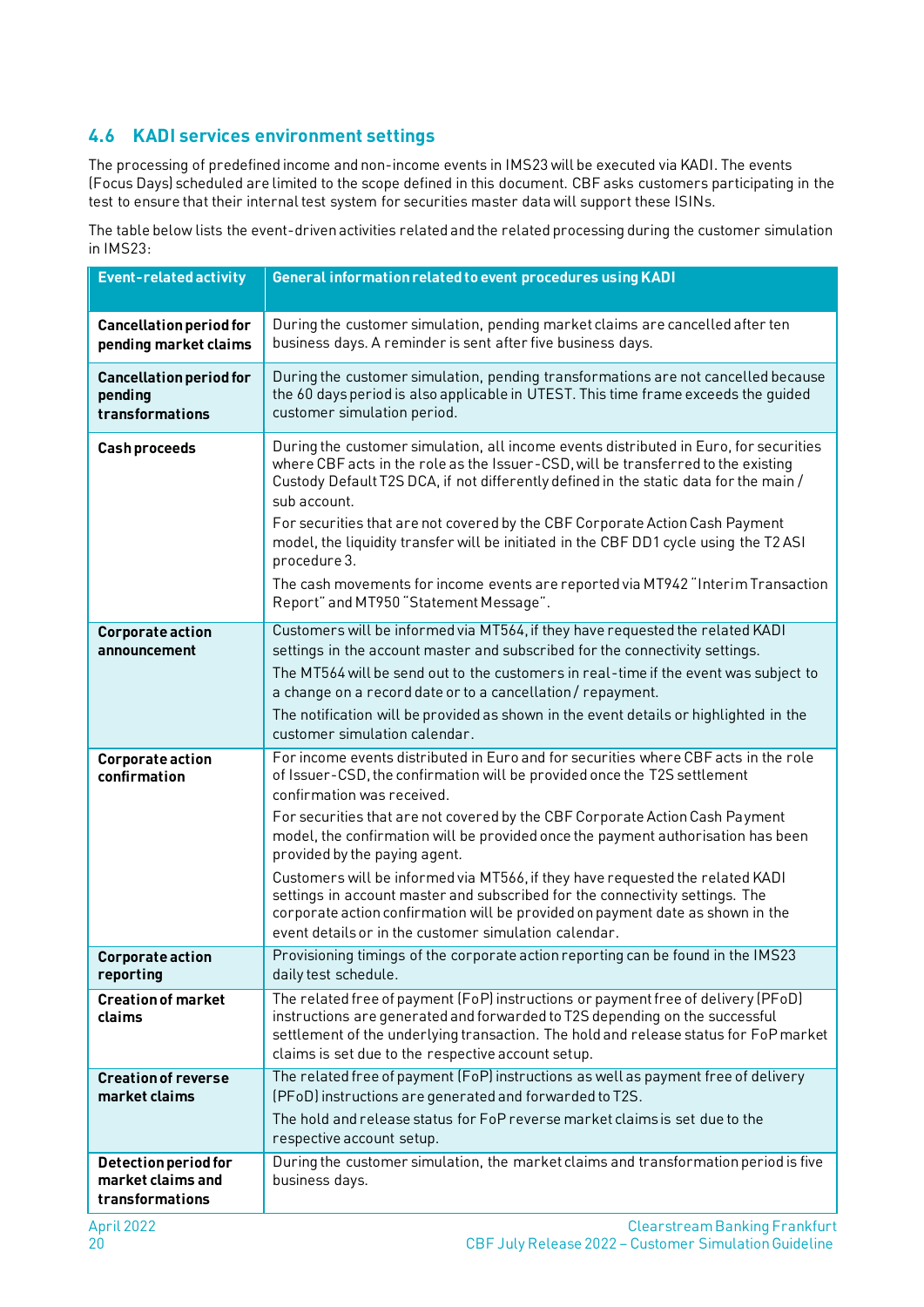| <b>Event-related activity</b>                     | General information related to event procedures using KADI                                                                                                                                                                                                                                                                                                                                                                                                             |
|---------------------------------------------------|------------------------------------------------------------------------------------------------------------------------------------------------------------------------------------------------------------------------------------------------------------------------------------------------------------------------------------------------------------------------------------------------------------------------------------------------------------------------|
|                                                   | Customers acting in DCP mode have to consider that the Transformation Detection<br>Period (TDP) at T2S is defined as 20 business days. Even if customers can set up<br>instructions during the entire T2S Transformation Detection Period of 20 business<br>days, only instructions set up in the first five business days will be transformed by<br>CBF.                                                                                                              |
| Instruction<br>management                         | Customers can enter settlement instructions on their demand, if they want to test<br>market claims, reverse market claims, or transformations. Based on the<br>compensation rules, instructions require the final settlement; therefore, customers<br>need to agree with their counterparties on the respective instruction details.                                                                                                                                   |
|                                                   | Customers who wish to settle free of payment (FoP) instructions can set up such<br>instructions against the account "CBF W/KUNDENSIMU CRC (PASSIV), account<br>number 1117 000 / BIC11: DAKVDEFFT77", if no other counterparty is available.                                                                                                                                                                                                                           |
| <b>Security positions</b>                         | Please refer to Section "4.3. Creation of holdings" for an overview of the holdings<br>provided for each registered account as defined in "Table 3 - List of ISINs in custody<br>type CSC and NCSC-T for the CBF July Release 2022 Customer Simulation".<br>Customers must ensure that they have sufficient holdings in the respective ISIN on<br>the registered accounts to successfully participate in the customer simulation.                                      |
| <b>Taxation</b>                                   | In general, the market tax rate will be applied. However, for German and U.S.<br>taxation the customer specific tax rate is applied.                                                                                                                                                                                                                                                                                                                                   |
| <b>Usage of OPT-OUT flag</b><br>and Ex / Cum flag | Market claims and reverse market claims as well as transformations will be<br>processed according to the compensation rules.<br>Customers can still overrule the general record date criteria to generate claims by<br>using the respective flags (opt-out flag / cum flag / ex flag) within their OTC<br>instructions. These flags cannot be set for SE instructions in custody type CSC/<br>NCSC-T. For more details, please refer to the CBF Compensation Handbook. |

Table 4: IMS23 system parameters for corporate actions processing in KADI

### <span id="page-20-0"></span>**4.7 Issue Declaration Form**

The **Issue Declaration Form** is a fillable form for the written submission of any issue encountered during the customer simulation period regarding CBF July Release 2022. The form is requested to be sent if a test issue raised by a customer cannot be resolved. If the test issue relates to a test case as described in Chapter 6 "Execution of test cases – guided simulation", please mention it in the description.

The completed declaration form will initiate an investigation of the issue. This procedure aims to avoid misunderstandings and to accelerate the solution process.

Completed Issue Declaration Forms can be sent t[o T2S-Support@clearstream.com](mailto:T2S-Support@clearstream.com).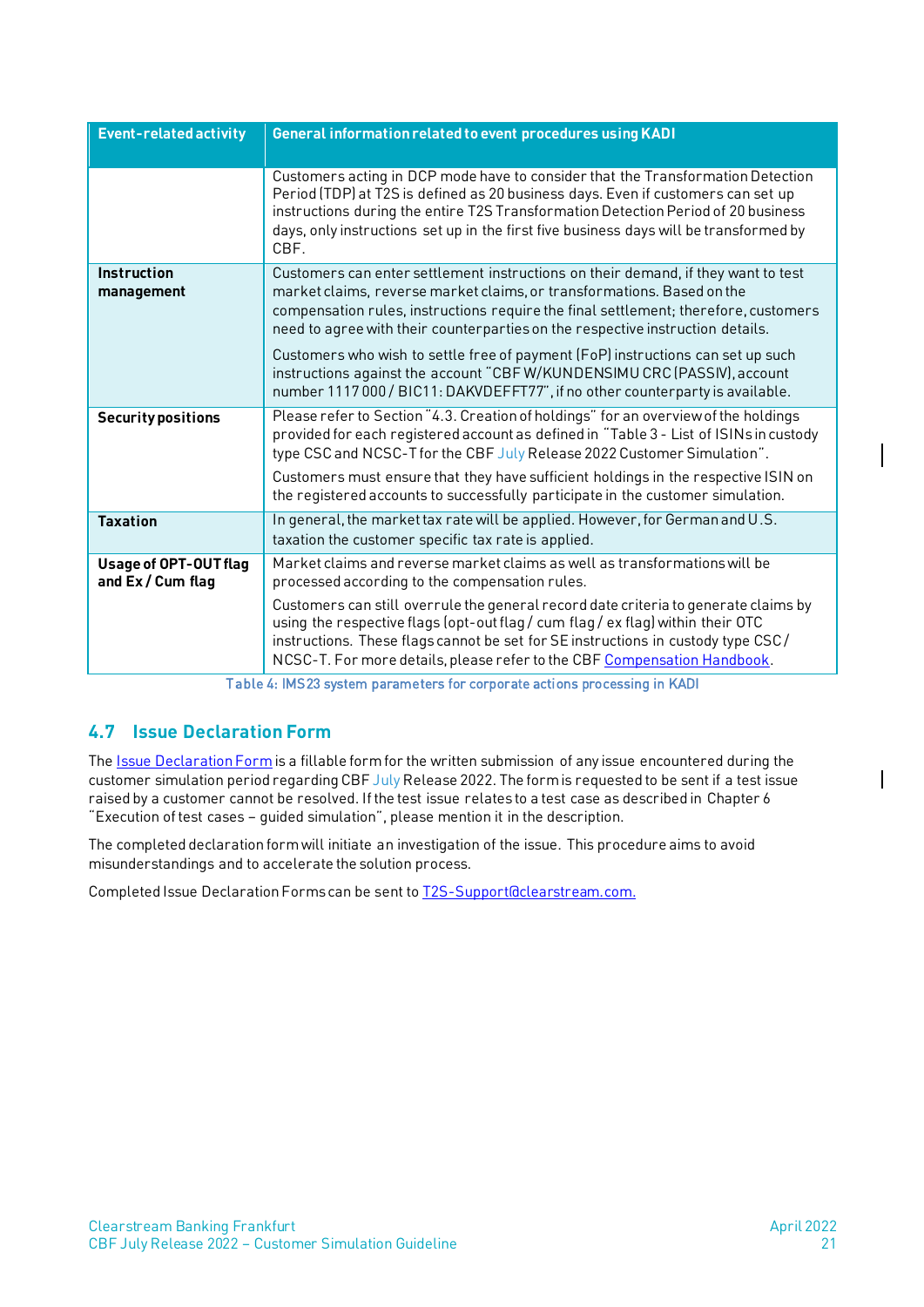# <span id="page-21-0"></span>**5. Customer simulation calendar**

Clearstream defined a customer simulation calendar that gives an overview of the testing for each stage of the customer simulation period. The simulation calendar is specified on a daily basis including the dates for:

- Availability of all environments participating in the simulation (IMS23, OCCT, UTEST, T7 Test);
- Availability of the interface between T7 and CBF;
- CCP Simulation business days ("Execution of Batch Days"), trades entered in T7 will be forwarded for settlement processing in Clearstream after the successful execution of the CCP Batch Day;
- Test cases of guided simulation covering the Xontro and Tradegate end-to-end test activities, migration testing, and corporate action events.

Since the simulation calendar is subject to change, customers are kindly requested to ensure they always refer to the most up-to-date version which will be published on th[e Clearstream website.](http://www.clearstream.com/)

The overall test schedule shown below indicates the downtimes already communicated for the CBF customer simulation environment (IMS23), CBL test environment (OCCT), T2S Pre-Production environment (UTEST), and T7 Test. Customers need to align their processing schedules with the test execution run times. There might be additional downtimes, if one of the environments is not available or the testing is limited because of specific measures ensuring a proper test execution. Clearstreamwill inform customers about such downtimes in due time by email to their contact nominated (SPOC) in the CBF July Release 2022 Customer Simulation Registration Form.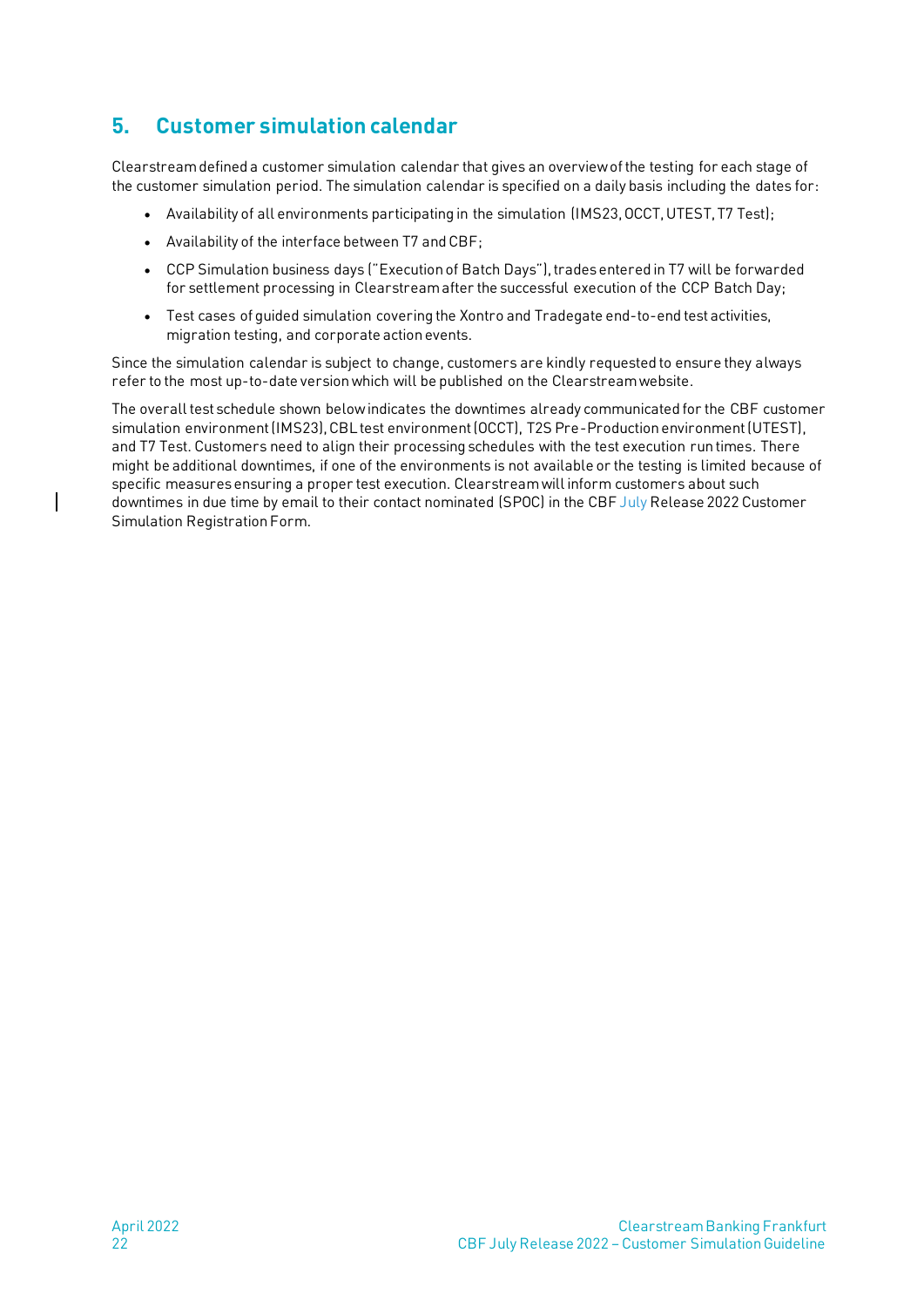|        |                             |                                                  | Customer simulation calendar: Stage 3, 26 April - 20 May 2022 |                                                             |                                                      |                                                           |                                                                                                                                           |
|--------|-----------------------------|--------------------------------------------------|---------------------------------------------------------------|-------------------------------------------------------------|------------------------------------------------------|-----------------------------------------------------------|-------------------------------------------------------------------------------------------------------------------------------------------|
| $Cl^*$ | <b>Test Day</b>             | <b>Availability of</b><br><b>IMS23</b>           | <b>Availability of</b><br><b>OCCT</b>                         | <b>Availability</b><br>of T2S Pre-<br>production<br>(UTEST) | <b>Availability</b><br>of T7-CBF<br><b>Interface</b> | <b>CCP Simulation</b><br><b>Execution of Batch</b><br>Day | <b>Dedicated Test Case/ Focus Day</b>                                                                                                     |
|        | Monday, 25 April 2022       |                                                  |                                                               |                                                             |                                                      |                                                           |                                                                                                                                           |
|        | Tuesday, 26 April 2022      | Inbound: Closed<br>Outbound: Open                | Inbound: Closed<br>Outbound: Open                             | Open                                                        | Closed                                               | Not applicable                                            | Start of SET-GO migration test run 1:<br>Loading of SE instructions (CSC) into LION to be migrated<br>with snapshot data of 18 March 2022 |
|        | Wednesday, 27 April<br>2022 | Inbound: Closed<br>Outbound: Open                | Inbound: Closed<br>Outbound: Open                             | Open                                                        | Closed                                               | CCP Batch Day                                             | MT537 (SE) - CBF Statement of Pending Instructions                                                                                        |
|        | Thursday, 28 April 2022     | Inbound: Closed<br>Outbound: Open<br>until 14:00 | Inbound: Closed<br>Outbound: Open<br>until 14:00              | Open until<br>14:00                                         | Closed                                               | Not applicable                                            | Cancellation of pending SE instructions (CSC) in LION                                                                                     |
|        | Friday, 29 April 2022       | Closed                                           | Closed                                                        | Closed                                                      | Closed                                               | Not applicable                                            |                                                                                                                                           |
|        | Saturday, 30 April 2022     |                                                  |                                                               | Weekend                                                     |                                                      |                                                           |                                                                                                                                           |
|        | Sunday, 1 May 2022          |                                                  |                                                               | Weekend                                                     |                                                      |                                                           |                                                                                                                                           |
|        | Monday, 2 May 2022          | Closed                                           | Closed                                                        | Open                                                        | Closed                                               | Not applicable                                            |                                                                                                                                           |
|        | Tuesday, 3 May 2022         | Closed                                           | Closed                                                        | Open                                                        | Closed                                               | CCP Batch Day                                             |                                                                                                                                           |
|        | Wednesday, 4 May 2022       | Closed                                           | Closed                                                        | Open                                                        | Closed                                               | Not applicable                                            |                                                                                                                                           |
|        | Thursday, 5 May 2022        | Closed                                           | Closed                                                        | Open                                                        | Closed                                               | CCP Batch Day                                             |                                                                                                                                           |
|        | Friday, 6 May 2022          | Closed                                           | Closed                                                        | Open                                                        | Closed                                               | Not applicable                                            |                                                                                                                                           |
|        | Saturday, 7 May 2022        |                                                  |                                                               | Weekend                                                     |                                                      |                                                           |                                                                                                                                           |
|        | Sunday, 8 May 2022          |                                                  |                                                               | Weekend                                                     |                                                      |                                                           |                                                                                                                                           |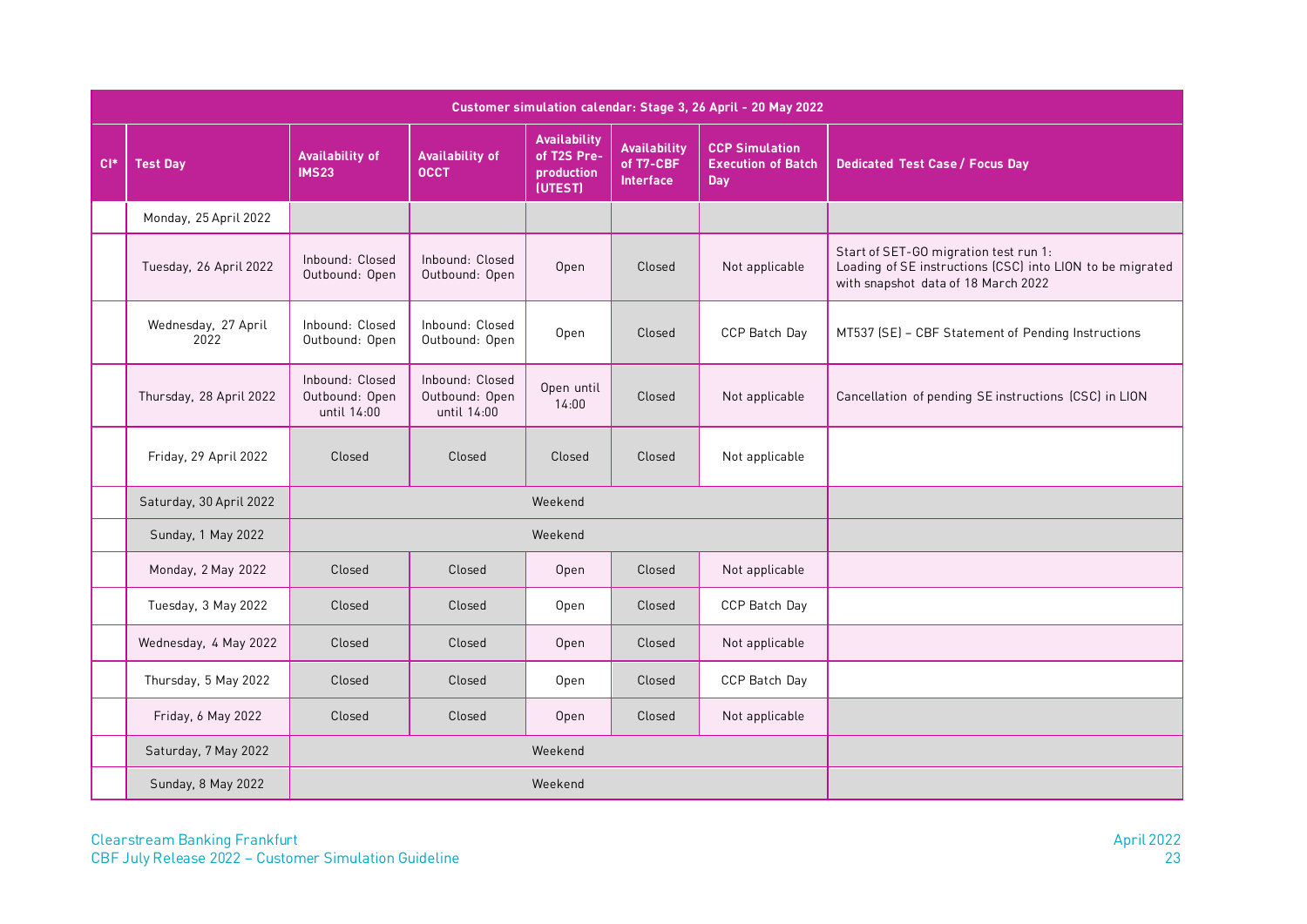| $Cl^*$ | <b>Test Day</b>        | <b>Availability of</b><br><b>IMS23</b> | <b>Availability of</b><br><b>OCCT</b> | <b>Availability</b><br>of T2S Pre-<br>production<br>(UTEST) | <b>Availability</b><br>of T7-CBF<br><b>Interface</b> | <b>CCP Simulation</b><br><b>Execution of Batch</b><br><b>Day</b> | <b>Dedicated Test Case / Focus Day</b>                                                                                                                                                 |
|--------|------------------------|----------------------------------------|---------------------------------------|-------------------------------------------------------------|------------------------------------------------------|------------------------------------------------------------------|----------------------------------------------------------------------------------------------------------------------------------------------------------------------------------------|
|        | Monday, 9 May 2022     | Closed                                 | Closed                                | Open                                                        | Closed                                               | Not applicable                                                   |                                                                                                                                                                                        |
|        | Tuesday, 10 May 2022   | Inbound: Closed<br>Outbound: Open      | Open                                  | Open                                                        | Closed                                               | CCP Batch Day                                                    | SE instructions (CSC) to be transmitted to T2S<br>LION cancellation reporting (MT537) LC<br>Dedicated migration reporting (report no.1 and 2) via Host<br>Fileservice                  |
|        | Wednesday, 11 May 2022 | Inbound: Closed<br>Outbound: Open      | Open                                  | Open                                                        | Closed                                               | CCP Batch Day                                                    | Dedicated migration reporting (report no. 3) via Host<br>Fileservice<br>New trade confirmations "Tagesgeschäfte" to be<br>transmitted to T2S<br>LION cancellation reporting (MT537) LG |
|        | Thursday, 12 May 2022  | Inbound: Closed<br>Outbound: Open      | Open                                  | Open                                                        | Closed                                               | CCP Batch Day                                                    | Verification of migration test results                                                                                                                                                 |
|        | Friday, 13 May 2022    | Inbound: Closed<br>Outbound: Open      | Open                                  | Open                                                        | Closed                                               | Not applicable                                                   | Verification of migration test results                                                                                                                                                 |
|        | Saturday, 14 May 2022  |                                        |                                       | Weekend                                                     |                                                      |                                                                  |                                                                                                                                                                                        |
|        | Sunday, 15 May 2022    |                                        |                                       | Weekend                                                     |                                                      |                                                                  |                                                                                                                                                                                        |
|        | Monday, 16 May 2022    | Inbound: Closed<br>Outbound: Open      | Open                                  | Open                                                        | Closed                                               | Not applicable                                                   | Verification of migration test results                                                                                                                                                 |
|        | Tuesday, 17 May 2022   | Inbound: Closed<br>Outbound: Open      | Open                                  | Open                                                        | Closed                                               | Not applicable                                                   | Verification of migration test results                                                                                                                                                 |
|        | Wednesday, 18 May 2022 | Inbound: Closed<br>Outbound: Open      | Open                                  | Open                                                        | Closed                                               | CCP Batch Day                                                    | Verification of migration test results                                                                                                                                                 |
|        | Thursday, 19 May 2022  | Inbound: Closed<br>Outbound: Open      | Open                                  | Open                                                        | Closed                                               | CCP Batch Day                                                    | Verification of migration test results                                                                                                                                                 |
|        | Friday, 20 May 2022    | Inbound: Closed<br>Outbound: Open      | Open                                  | Open                                                        | Closed                                               | Not applicable                                                   | End of customer simulation Stage 3<br>Clean-up SE instructions in IMS23 and UTEST                                                                                                      |

Table 5: Customer simulation calendar Stage 3

\* CI stands for change indicator. With the April 2022 version of this document, all dates were updated. The CI field is reserved for further changes, if necessary.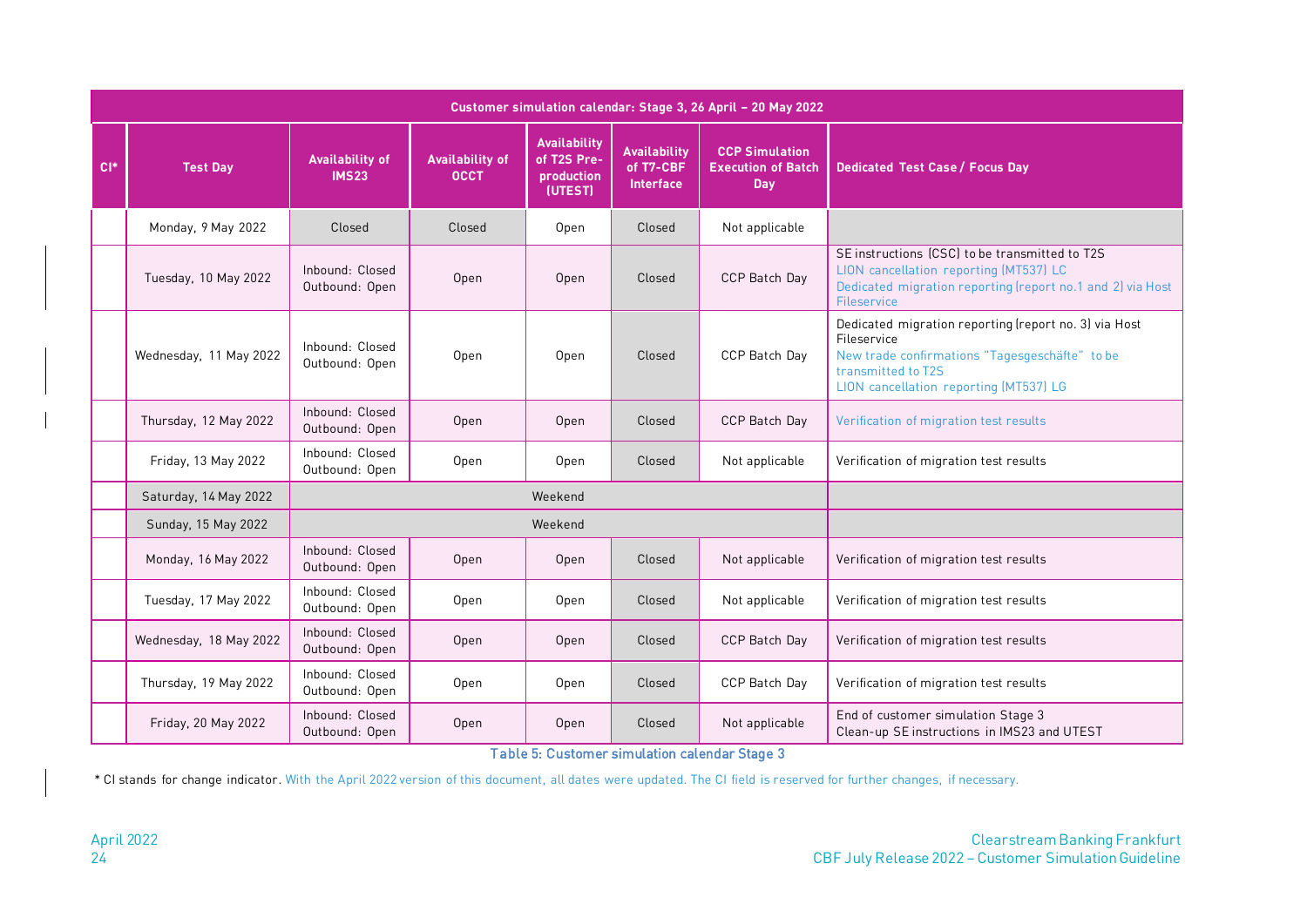|       |                        |                                        | Customer simulation calendar: Stage 4, 23 May - 29 June 2022 |                                                             |                                                      |                                                                  |                                                                                                                                                                                                                           |
|-------|------------------------|----------------------------------------|--------------------------------------------------------------|-------------------------------------------------------------|------------------------------------------------------|------------------------------------------------------------------|---------------------------------------------------------------------------------------------------------------------------------------------------------------------------------------------------------------------------|
| $CI*$ | <b>Test Day</b>        | <b>Availability of</b><br><b>IMS23</b> | <b>Availability of</b><br><b>OCCT</b>                        | <b>Availability</b><br>of T2S Pre-<br>production<br>(UTEST) | <b>Availability of</b><br>T7-CBF<br><b>Interface</b> | <b>CCP Simulation</b><br><b>Execution of</b><br><b>Batch Day</b> | <b>Dedicated Test Case / Focus Day</b>                                                                                                                                                                                    |
|       | Monday, 23 May 2022    | Inbound: Closed<br>Outbound: Open      | Open                                                         | Open                                                        | Closed                                               | CCP Batch Day                                                    | Start of SET-GO migration test run 2:<br>Loading of SE instructions (CSC) into LION to be migrated<br>with snapshot data of 22 April 2022<br>MT537 (SE) - CBF Statement of Pending Instructions                           |
|       | Tuesday, 24 May 2022   | Inbound: Closed<br>Outbound: Open      | Open                                                         | Open                                                        | Closed                                               | CCP Batch Day                                                    | Cancellation of pending instructions (CSC) in LION<br>LION cancellation reporting (MT537) LC<br>SE instructions to be transmitted to T2S<br>Dedicated migration reporting (report no.1 and 2) via Host<br>Fileservice     |
|       | Wednesday, 25 May 2022 | Inbound: Closed<br>Outbound: Open      | Open                                                         | Open                                                        | Closed                                               | Not applicable                                                   | Dedicated migration reporting (report no. 3) via Host<br>Fileservice and new trade confirmations<br>"Tagesgeschäfte" to be transmitted to T2S<br>LION cancellation reporting (MT537) LG                                   |
|       | Thursday, 26 May 2022  | Closed                                 | Closed                                                       | Open                                                        | Closed                                               | Not applicable                                                   | Holiday                                                                                                                                                                                                                   |
|       | Friday, 27 May 2022    | Inbound: Closed<br>Outbound: Open      | Open                                                         | Open                                                        | Closed                                               | Not applicable                                                   | Verification of migration test results                                                                                                                                                                                    |
|       | Saturday, 28 May 2022  |                                        |                                                              | Weekend                                                     |                                                      |                                                                  |                                                                                                                                                                                                                           |
|       | Sunday, 29 May 2022    |                                        |                                                              | Weekend                                                     |                                                      |                                                                  |                                                                                                                                                                                                                           |
|       | Monday, 30 May 2022    | Open                                   | Open                                                         | Open                                                        | Open                                                 | CCP Batch Day                                                    | Verification of migration test results<br>Start of free simulation:<br>End-to-end testing for CSC ISINs with CASCADE using T7<br>End-to-end regression testing for NCSC ISINs with<br>Creation / ClearstreamXact using T7 |
|       | Tuesday, 31 May 2022   | Open                                   | Open                                                         | Open                                                        | Open                                                 | CCP Batch Day                                                    |                                                                                                                                                                                                                           |
|       | Wednesday, 1 June 2022 | Open                                   | Open                                                         | Open                                                        | Open                                                 | CCP Batch Day                                                    |                                                                                                                                                                                                                           |
|       | Thursday, 2 June 2022  | Open                                   | Open                                                         | Open                                                        | Open                                                 | CCP Batch Day                                                    |                                                                                                                                                                                                                           |
|       | Friday, 3 June 2022    | Open                                   | Open                                                         | Open                                                        | Open                                                 | CCP Batch Day                                                    | Announcement Day DVCA<br>Announcement Day INTR/REDM                                                                                                                                                                       |
|       | Saturday, 4 June 2022  |                                        |                                                              | Weekend                                                     |                                                      |                                                                  |                                                                                                                                                                                                                           |
|       | Sunday, 5 June 2022    |                                        |                                                              | Weekend                                                     |                                                      |                                                                  |                                                                                                                                                                                                                           |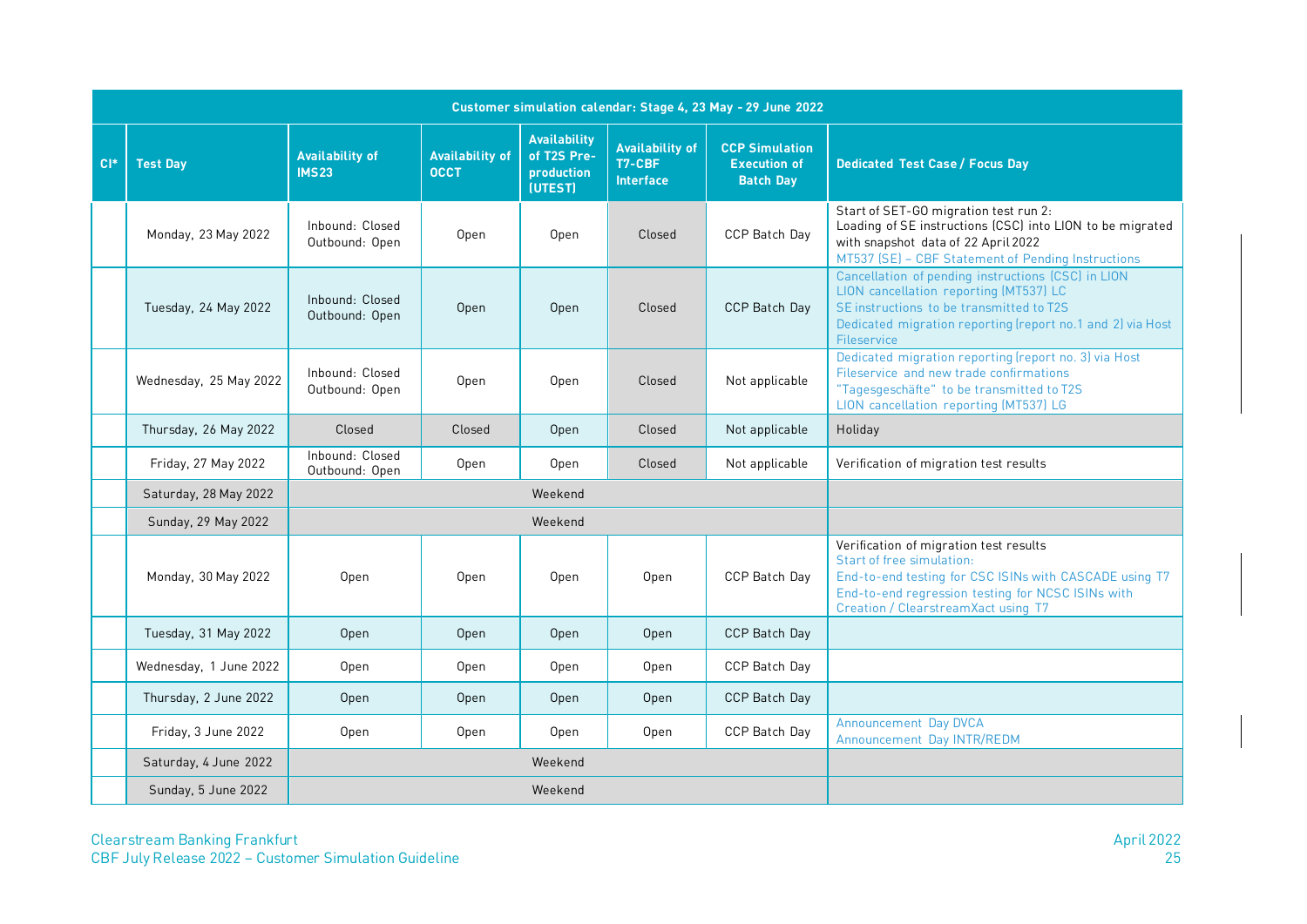|          | Customer simulation calendar: Stage 4, 23 May - 29 June 2022 |                                        |                                       |                                                             |                                                      |                                                                  |                                                                                                                                  |
|----------|--------------------------------------------------------------|----------------------------------------|---------------------------------------|-------------------------------------------------------------|------------------------------------------------------|------------------------------------------------------------------|----------------------------------------------------------------------------------------------------------------------------------|
| $ CI^* $ | <b>Test Day</b>                                              | <b>Availability of</b><br><b>IMS23</b> | <b>Availability of</b><br><b>OCCT</b> | <b>Availability</b><br>of T2S Pre-<br>production<br>(UTEST) | <b>Availability of</b><br>T7-CBF<br><b>Interface</b> | <b>CCP Simulation</b><br><b>Execution of</b><br><b>Batch Day</b> | <b>Dedicated Test Case / Focus Day</b>                                                                                           |
|          | Monday, 6 June 2022                                          | Closed                                 | Closed                                | Open                                                        | Closed                                               | Not applicable                                                   | Holiday                                                                                                                          |
|          | Tuesday, 7 June 2022                                         | Open                                   | Open                                  | Open                                                        | Open                                                 | Not applicable                                                   | Start of end-to-end testing for CSC ISINs using Xontro<br>and Tradegate<br>Announcement Day BONU<br>Focus Day KUSTA Data Carrier |
|          | Wednesday, 8 June 2022                                       | Open                                   | Open                                  | Open                                                        | Open                                                 | CCP Batch Day                                                    | Ex-Date DVCA<br>Record Date: INTR/REDM<br>Announcement Day CONV<br>Announcement Day MRGR (CSC in NCSC)                           |
|          | Thursday, 9 June 2022                                        | Open                                   | Open                                  | Open                                                        | Open                                                 | CCP Batch Day                                                    | Record Date DVCA<br>Focus Day INTR/REDM<br>Ex-Date BONU                                                                          |
|          | Friday, 10 June 2022                                         | Open                                   | Open                                  | Open                                                        | Open                                                 | Not applicable                                                   | Focus Day DVCA<br>Record Date BONU<br>Ex-Date CONV<br>Ex-Date MRGR (CSC in NCSC)                                                 |
|          | Saturday, 11 June 2022                                       |                                        |                                       | Weekend                                                     |                                                      |                                                                  |                                                                                                                                  |
|          | Sunday, 12 June 2022                                         |                                        |                                       | Weekend                                                     |                                                      |                                                                  |                                                                                                                                  |
|          | Monday, 13 June 2022                                         | Open                                   | Open                                  | Open                                                        | Open                                                 | CCP Batch Day                                                    | Start of CBF Auto-Admission Procedure testing<br>Focus Day BONU<br>Record Date CONV<br>Record Date MRGR (CSC in NCSC)            |
|          | Tuesday, 14 June 2022                                        | Open                                   | Open                                  | Open                                                        | Open                                                 | CCP Batch Day                                                    | Focus Day CONV<br>Focus Day MRGR (CSC in NCSC)                                                                                   |
|          | Wednesday, 15 June<br>2022                                   | Open                                   | Open                                  | Open                                                        | Open                                                 | Not applicable                                                   | T2S: Insolvency testing<br>Announcement Day DVCA<br>Announcement Day INTR/REDM<br>Announcement Day BONU                          |
|          | Thursday, 16 June 2022                                       | Closed                                 | Closed                                | Open                                                        | Closed                                               | Not applicable                                                   | Holiday                                                                                                                          |
|          | Friday, 17 June 2022                                         | Open                                   | Open                                  | Open                                                        | Open                                                 | Not applicable                                                   | Ex-Date DVCA<br>Record Date: INTR/REDM<br>Announcement Day CONV<br>Announcement Day MRGR (CSC in NCSC)                           |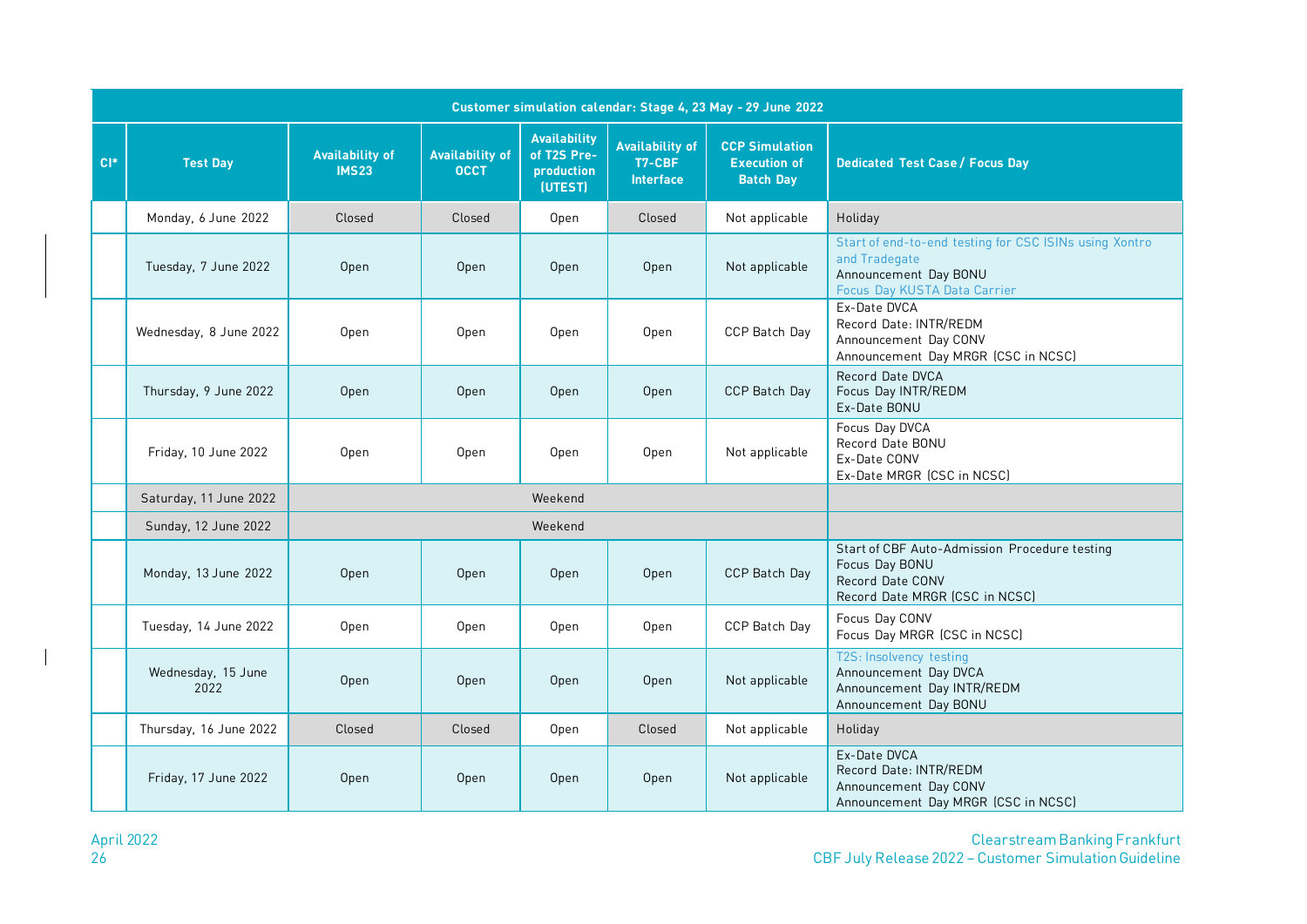| Customer simulation calendar: Stage 4, 23 May - 29 June 2022 |                            |                                        |                                       |                                                             |                                                      |                                                                  |                                                                                                                                                                            |
|--------------------------------------------------------------|----------------------------|----------------------------------------|---------------------------------------|-------------------------------------------------------------|------------------------------------------------------|------------------------------------------------------------------|----------------------------------------------------------------------------------------------------------------------------------------------------------------------------|
| $CI*$                                                        | <b>Test Day</b>            | <b>Availability of</b><br><b>IMS23</b> | <b>Availability of</b><br><b>OCCT</b> | <b>Availability</b><br>of T2S Pre-<br>production<br>(UTEST) | <b>Availability of</b><br>T7-CBF<br><b>Interface</b> | <b>CCP Simulation</b><br><b>Execution of</b><br><b>Batch Day</b> | <b>Dedicated Test Case / Focus Day</b>                                                                                                                                     |
|                                                              | Saturday, 18 June 2022     |                                        |                                       | Weekend                                                     |                                                      |                                                                  |                                                                                                                                                                            |
|                                                              | Sunday, 19 June 2022       |                                        |                                       | Weekend                                                     |                                                      |                                                                  |                                                                                                                                                                            |
|                                                              | Monday, 20 June 2022       | Open                                   | Open                                  | Open                                                        | Open                                                 | Not applicable                                                   | Record Date DVCA<br>Focus Day INTR/REDM<br>Ex-Date BONU                                                                                                                    |
|                                                              | Tuesday, 21 June 2022      | Open                                   | Open                                  | Open                                                        | Open                                                 | CCP Batch Day                                                    | T2S: Penalty testing (scenario 1)<br>Focus Day DVCA<br>Record Date BONU<br>Ex-Date CONV<br>Ex-Date MRGR (CSC in NCSC)                                                      |
|                                                              | Wednesday, 22 June<br>2022 | Open                                   | Open                                  | Open                                                        | Open                                                 | CCP Batch Day                                                    | T2S: Penalty testing (scenario 1)<br>Focus Day BONU<br>Record Date CONV<br>Record Date MRGR (CSC in NCSC)                                                                  |
|                                                              | Thursday, 23 June 2022     | Open                                   | Open                                  | Open                                                        | Open                                                 | Not applicable                                                   | Focus Day CONV<br>Focus Day MRGR (CSC in NCSC)                                                                                                                             |
|                                                              | Friday, 24 June 2022       | Open                                   | Open                                  | Open                                                        | Open                                                 | Not applicable                                                   | End of CBF Auto-Admission Procedure testing<br>End of end-to-end testing with Xontro and Tradegate                                                                         |
|                                                              | Saturday, 25 June 2022     |                                        |                                       | Weekend                                                     |                                                      |                                                                  |                                                                                                                                                                            |
|                                                              | Sunday, 26 June 2022       |                                        | Weekend                               |                                                             |                                                      |                                                                  |                                                                                                                                                                            |
|                                                              | Monday, 27 June 2022       | Open                                   | Open                                  | Open                                                        | Open                                                 | Not applicable                                                   | Verification of test results                                                                                                                                               |
|                                                              | Tuesday, 28 June 2022      | Open                                   | Open                                  | Open                                                        | Open                                                 | Not applicable                                                   | T2S: Penalty testing (scenario 2)<br>Verification of test results                                                                                                          |
|                                                              | Wednesday, 29 June<br>2022 | Open                                   | Open                                  | Open                                                        | Open                                                 | CCP Batch Dav                                                    | T2S: Penalty testing (scenario 2)<br>T2S: Reprocessing tool testing<br>End of customer simulation Stage 4<br>Clean-up SE instructions in IMS23 and UTEST on 8 July<br>2022 |

Table 6: Customer simulation calendar Stage 4

\* CI stands for change indicator. With the April 2022 version of this document, all dates were updated. The CI field is reserved for further changes, if necessary.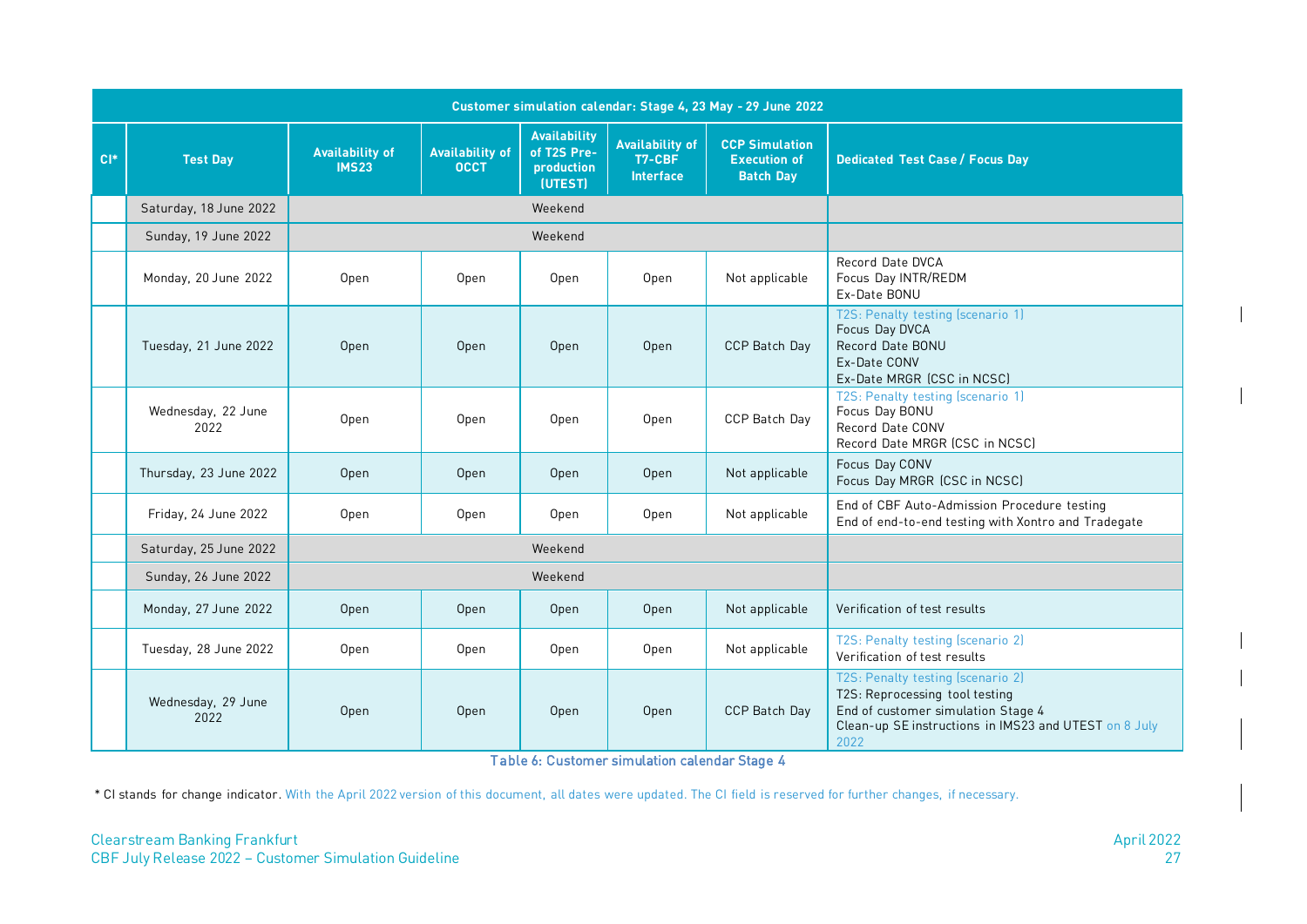# <span id="page-27-0"></span>**6. Execution of test cases – guided simulation**

In production, the implementation of the SET-GO CSD Migration (Phase 2) and of T2S Release 6.0 will take place on the same weekend  $(2/3 \text{ July } 2022)$ . Customers can test the enhancements of both projects in a joint CBF July Release 2022 guided simulation. The execution of functional tests can be supported in Stage 4 in the period from 30 May to 29 June 2022.

In addition, Clearstream offers a migration test for pending SE instructions (CSC) in Stage 3 and 4, which can be considered as guided simulation.

The focus of the predefined test cases is on the simulation of the settlement instruction procedures allowing a verification of the instruction maintenance using the CBF A2A and U2A connectivity channels.

This chapter provides the detailed test data and steps for a successful test execution.

Allowing a successful settlement, CBF will set up necessary holdings, where applicable. In addition, specific corporate action events are created. Customers need to ensure that the necessary position stay available for corporate action testing in IMS23.

### <span id="page-27-1"></span>**6.1 Instruction management**

With SET-GO CSD Migration (Phase 2), SE instructions (CSC) will follow the OTC instruction lifecycle of CBF instruction type AA01 and AA02. The existing OTC functionality offered via CASCADE / T2S will be used also for SE instructions (CSC). The [CBF Customer Handbook](https://www.clearstream.com/resource/blob/1314846/d3e8c25564ead0803dec9683518e29d9/cbf-customer-handbook-en-data.pdf) describes the service offering related to the OTC instruction management.

Once the life cycle management for SE instructions (CSC) has been reported by T2S to Clearstream, the instructions can be modified on customers demand using the CBF A2A and U2A connectivity channels.

### <span id="page-27-2"></span>**6.1.1 Modification request**

The instruction maintenance for securities in custody type CSC and NCSC-T consists of several functionalities. Please find below a table providing an overview of offered functionalities during Stage 4.

| <b>Functionality</b>                                     | <b>CBF</b> instruction type<br><b>AA01 / AA02</b> | <b>T2S</b><br>for Business Type OTC | <b>Clearstream Xact services</b><br>for CBF accounts |
|----------------------------------------------------------|---------------------------------------------------|-------------------------------------|------------------------------------------------------|
| (Multi) Hold Release                                     | Not applicable                                    | Not applicable                      | U2A                                                  |
| Party Hold Release                                       | A2A and U2A                                       | A2A and U2A                         | A2A and U2A                                          |
| <b>T2S Instruction Linking</b>                           | $A$ 2A and U2A                                    | A2A and U2A                         | $A$ 2A and U2A                                       |
| <b>Transaction Linking (CBL</b><br>internal instruction) | Not applicable                                    | Not applicable                      | Not applicable                                       |
| <b>Partial Settlement</b>                                | A2A and U2A                                       | A2A and U2A                         | A2A and U2A                                          |
| <b>Settlement Priority</b>                               | A2A and U2A                                       | A2A and U2A                         | A2A and U2A                                          |
| Partial Release Request                                  | A2A and U2A                                       | A2A and U2A                         | A2A and U2A                                          |
| CBF OTC Recycling and<br><b>Reinstruction Service</b>    | A2A and U2A                                       | Not applicable                      | Not applicable                                       |
| Taxpayers' Identification<br>Number                      | U2A                                               | Not applicable                      | Not applicable                                       |
| <b>CBF Passive Matching</b><br>Service                   | A2A and U2A                                       | Not applicable                      | A2A and U2A                                          |

Table 7 - Functionalities for instruction maintenance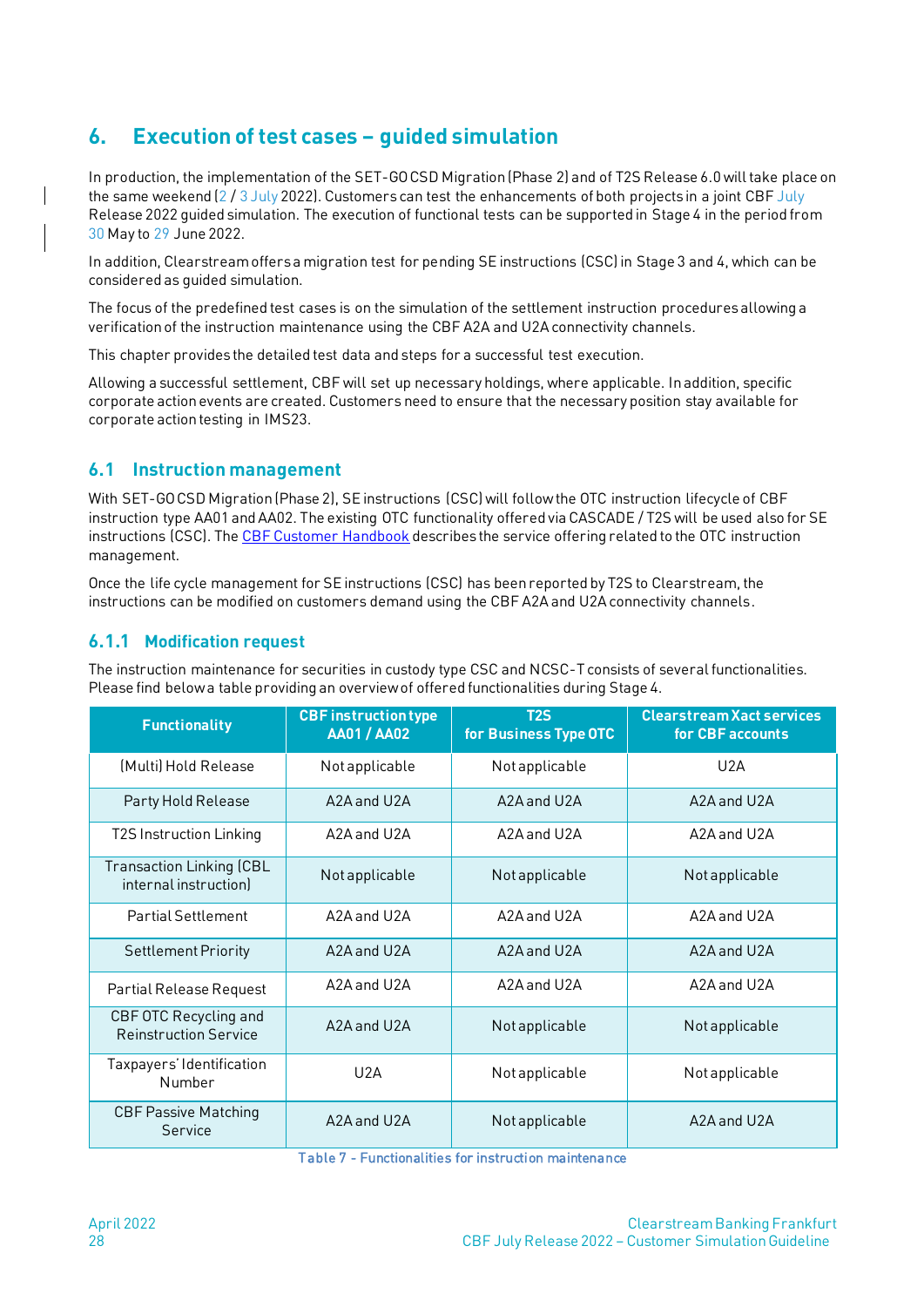Allowing a proper instruction of modification requests, customers can retrieve more information about a necessary instruction details for:

- CASCADE Online functionality (HOST / PC) in th[e CASCADE Handbuch Band 2;](https://www.clearstream.com/resource/blob/1312518/e9d6272373e3400fe7f3e254ce0531a8/cascade-handbuch-band-2-de-data.pdf)
- Xact Web Portal in the [User Manual;](https://www.clearstream.com/resource/blob/1311454/43764a5e3a246a4302b6613aeddfdd1a/xactuserguide-en-data.pdf)
- CBF automated connectivity channels in th[e Connectivity Handbook Part 2;](https://www.clearstream.com/resource/blob/1312490/49cb6d68770fe8d11873e5761ddcc0eb/cbf-connectivity-handbook-part-2-en-data.pdf) and
- ClearstreamXact A2A in th[e Xact via SWIFT User Guide.](https://www.clearstream.com/resource/blob/1313040/24c465aa8328ab6f4c5ce465ad262097/swift-ug-pre-issue-data.pdf)

Additional information for the introduction of the CBF July Release 2022 has been published on Clearstream's website with the following Announcements:

- [CBF Release November 2021: Information on production launch](https://www.clearstream.com/clearstream-en/products-and-services/settlement/d21039-2775232)  Update;
- [MT530 Transaction Processing Command](https://www.clearstream.com/clearstream-en/products-and-services/settlement/d21021-2622058)  Service upgrade;
- [MT537 Statement of Pending Transactions -](https://www.clearstream.com/clearstream-en/products-and-services/settlement/d22006-2929234) Introduction of additional query types; and
- Additional data field "CBF-[i Konto" in the KUSTA Data Carrier "CBF customers"](https://www.clearstream.com/clearstream-en/products-and-services/settlement/d22019-3026986).

Due to the T2S Release 6.0 postponement, CBF indicated (se[e Announcement\)](https://www.clearstream.com/clearstream-en/products-and-services/settlement/d22011-2989032) that already published Announcements will be reassessed and updated if necessary.

#### <span id="page-28-0"></span>**6.1.2 CBF OTC Recycling and Reinstruction service**

CBF offersthe test execution for SE and OTC instructions with custody type CSC that cannot initially accepted by T2S.

During the customer simulation, one security will become T2S eligible and hence the recycling and reinstruction service can be applied for OTC as well as SE instructions (CSC) because they are processed in an OTC-like mode. Furthermore, one specific ISIN will not become T2S eligible so that the termination of recycling period can be tested. As a result, the settlement instructions with this ISIN will be rejected by CASCADE.

The CBF OTC Recycling procedure can be tested with SE instructions and / or OTC instructions as of 30 May 2022 during Stage 4. If the customer intends to create an SE instruction (CSC), test trades are requested to be entered via T7 by the trading member participating in the customer simulation. OTC instructions can be entered in ICPmode using the various connectivity channels for CASCADE.

Different to production, the Operational Day of IMS23 defines that the reinstruction process can be executed at 10:05, 11:50, 13:30, and 15:25.

Customers wishing to participate in the CBF OTC Recycling test were asked to register via the Customer Simulation Registration Form.

#### <span id="page-28-1"></span>**6.1.3 Taxpayers' Identification Number**

CBF supports the settlement of domestic and foreign stock exchange tradeable securities. Customers need to consider the country-related product settings and tax requirements. For Italian bonds the Taxpayers' Identification Number (TIN) is applicable.

In general, the CBF account settings from previous testings will be reused. However, for the SET-GO CSD Migration (Phase 2), customers can verify if the Italian tax status must be updated for the instruction management with Italian bonds.

Based on the existing procedure for Italian tax, customers can add the Taxpayers' Identification Number in pending SE instructions (CSC). If the tax status defines non-exempted, a TIN needs to be specified. The TIN can only be entered via CASCADE Online functionality.

The TIN procedure can be tested as of 30 May 2022 during Stage 4. Following Italian securities are in scope:

- IT0000072618 INTESA SANPAOLO EO 0,52
- IT0004735152 3,433529% B.T.P. 11-26 FLR
- IT0005001547 3,75% B.T.P. 14-24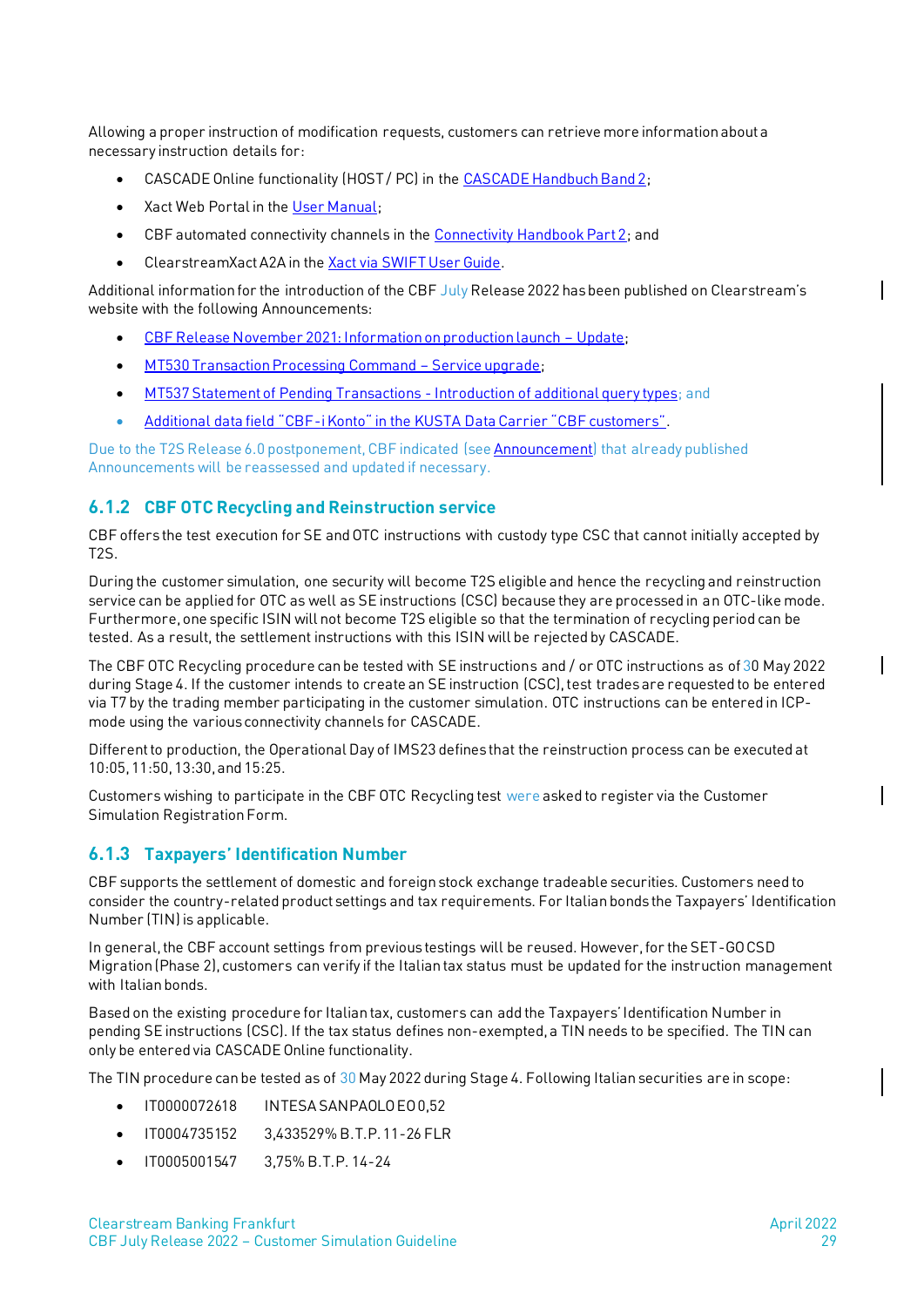Customers wishing to participate in the TIN procedure test were asked to register via the Customer Simulation Registration Form. The pending instructions in the relevant security need to be entered via T7 by the trading member participating in the customer simulation.

### <span id="page-29-0"></span>**6.1.4 Testing of SEME Concept**

The CBF Stock Exchange Transactions Interface (SETI) creates a unique identifier presented as Sender's Message Reference (SEME). The generation of the SEME follows a predefined concept. For more information, please refer to Appendix 5.

Customers are in the position to set up modification requests (MT530) before the reference has been provided in the LIMA settlement reporting to the customers. For verification of the new SEME concept, Clearstream will provide customers with a test tool based on Excel. The tool can be filled with all relevant parameters needed to validate the SEME that is built by customers. Stock exchange instructions (CSC) will be created as "already matched" instruction, that is the "Leg Type" initially starts with "A".

An updated version of the Excel file is available for download on the Clearstream website under [Testing and](https://www.clearstream.com/clearstream-en/products-and-services/connectivity-1-/cascade/testing-and-simulation)  [Simulation.](https://www.clearstream.com/clearstream-en/products-and-services/connectivity-1-/cascade/testing-and-simulation)

# <span id="page-29-1"></span>**6.2 End-to-end flow with trading location**

### <span id="page-29-2"></span>**6.2.1 Script based trading via Xontro**

In close collaboration, BrainTrade and CBF will offer a guided customer simulation for the trade execution via Xontro. Based on request of the market members, both entities agreed to offer a mutually test concept for the CBF July Release 2022 Customer Simulation.

In general, the end-to-end test will start with the trade execution via XONTRO using the testing environment IMS27. Via an automated interface, the trade confirmations will be transmitted in a production-like mode to CBF for further processing. The ISINs used are limited to:

- DE000A0Q8A07 CONCEPT AURELIA GLOBAL;
- DE000A1YCQD2 0,375% STADT HAMBURG LSA A.2/15;
- LU0274211480 DB X-TRACK.DAX ETF(DR)1C; and
- US6541061031 NIKE INC. B.

All instruments are in custody type CSCand allow settlement on UTEST. As capacity is reduced compared to production, there is a need to restrict the instructions presented. Therefore, customers must take into account that tests beyond the agreed scope cannot be supported and these trades will not be processed.

The testing is planned to be executed in Stage 4 between 7 June and 24 June 2022. During this time frame dedicated tests will be offered. These test steps are integrated in the customer simulation calendar defined in Chapter 5.

The test concept was being detailed by BrainTrade and CBF. The details of the test concept were updated by BrainTrade in March 2022 and can be found on the [BrainTrade website.](https://xontro.de/index.php?id=9&L=790) The following cornerstones are defined for CBF customers being a member of Xontro:

- Creation of orders for pre-defined ISINs using the existing XONTRO interface ("Fix-Anschluss");
- Price fixing ("Kursfeststellung") by XONTRO for pre-defined ISINs;
- Transmission of order executions ("Orderausführungsbestätigungen") and real-time trades via XONTRO; and
- Transmission of trade confirmations ("Geschäftsbestätigungen") towards CBF customer simulation environment (IMS23) based on an agreed test schedule.

BrainTrade enabled the framework for execution of trades, whereas CBF will ensure that the trade confirmations are processed in the future OTC-like mode via SETI. The settlement flows of the related instructions will be managed by CBF. Enabling the settlement of these SE instructions (CSC), CBF will validate the settlement accounts for trading members and the related broker accounts, the setup of ISINs and holdings. Therefore, a close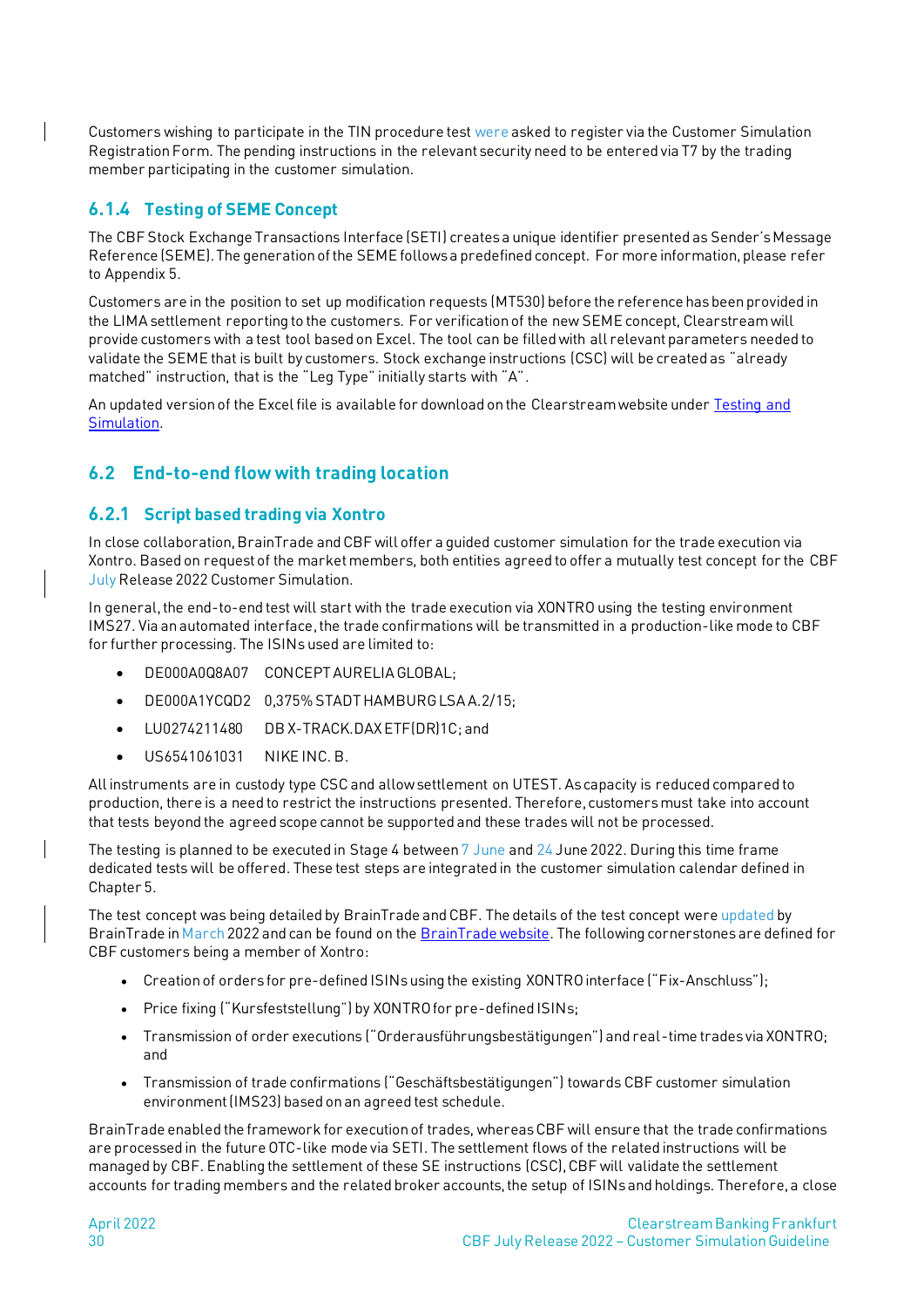alignment in the communication towards the market participants has been considered in the test plans of both entities.

Customers wishing to participate in this dedicated end-to-end test were requested to register using the Customer Simulation Registration Form by 18 March 2022. For more information on the form, please refer to Chapter 4.1.

#### <span id="page-30-0"></span>**6.2.2 Script based trading via Tradegate**

In close collaboration, Tradegate and CBF will offer a guided customer simulation for the trade execution via Tradegate. Based on request of the market members, both entities agreed to offer a mutually test concept for the CBF July Release 2022 Customer Simulation.

Via an automated interface, the trade confirmations will be transmitted in a production-like mode to CBF for further processing. The ISINs used are limited to:

- DE000A0KRJ36 ETFS COM.SEC.DZ06/UN.NGAS;
- DE000A0KRJ51 ETFS COM.SEC.DZ06/UN.SLVR;
- DE0006599905 MERCK KGAA O.N.;
- LU0274209237 DB X-TR.MSCI EUR.IDX.DR1C;
- LU0603942888 COMST.-SDAX TR UCIT. FTF I: and
- US72919P2020 PLUG POWER INC. DL-,01.

All instruments are in custody type CSCand allow settlement on UTEST. As capacity is reduced compared to production, there is a need to restrict the instructions presented. Therefore, customers must take into account that tests beyond the agreed scope cannot be supported and these trades will not be processed.

The testing is planned to be executed in Stage 4 between 7 June and 24 June 2022. During this time frame, dedicated tests will be offered. These test steps are integrated in the customer simulation calendar defined in Chapter 5.

The test concept was detailed by Tradegate and CBF. For further instructions CBF customers are advised to contac[t Support@tradegate.de](mailto:Support@tradegate.de) and are reachable on the telephone number +49 30 89606393.

Tradegate will enable the framework for execution of trades, whereas CBF will ensure that the trade confirmations are processed in the future OTC-like mode via SETI. The settlement flows of the related instructions will be managed by CBF. Enabling the settlement of these SE instructions (CSC), CBF will validate the settlement accounts for trading members and the setup of ISINs as well as holdings. The trade confirmations will be entered with Eingeber "1370". However, in SE instructions created by SETI the information is not provided any longer.

For each trade, Tradegate will act as counterparty (buyer / seller) with account "1031" using the settlement account "1116". In addition, it has been defined that Tradegate will present in their trade confirmations the Market Identification Code (MIC) with one of the following codes: XGAT, XGRM or empty.

A close alignment in the communication towards the market participants has been considered in the test plans of both entities.

Customers wishing to participate in this dedicated end-to-end test were requested to register using the Customer Simulation Registration Form by 18 March 2022. For more information on the form, please refer to Chapter 4.1.

#### <span id="page-30-1"></span>**6.3 Migration testing**

The objective of this test scenario is to enable customers to modify and delete pending SE instructions (CSC) that have been copied from production. In general, all settlement functionality and settlement reporting can be used to validate the future processing for SE instructions (CSC) via T2S / CASCADE. The scope of the settlement functionality can be found in Sectio[n 6.1.1](#page-27-2), Table 7.

The snapshot data may contain ISINs that are defined for corporate action events (Focus Days). Hence, customers need to decide whether they would like to consider these pending instructions as potential test case or bilaterally cancel the instruction prior to the notification date of the event. To keep balances for the corporate action events, instructions can be set on hold by the customers.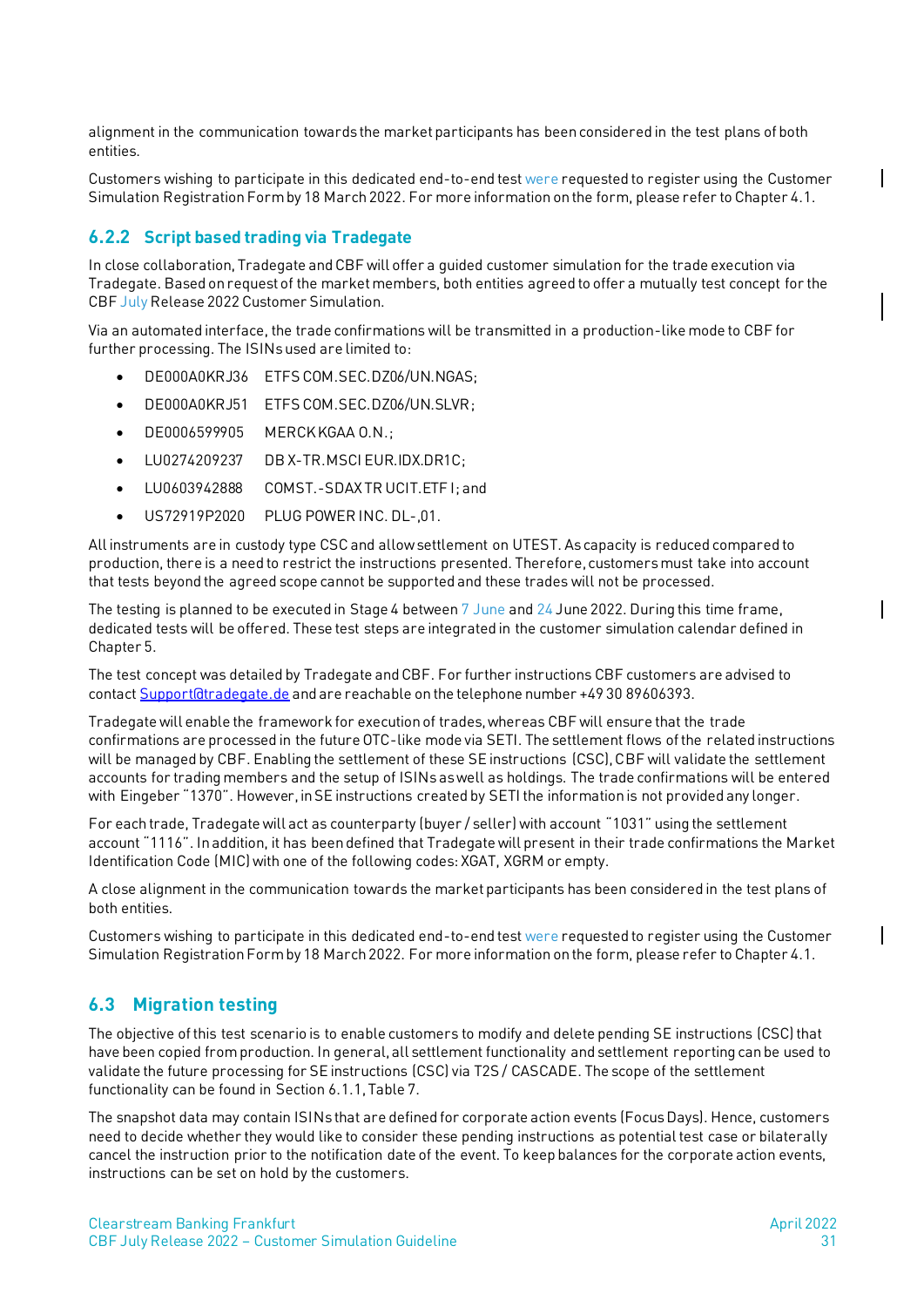# <span id="page-31-0"></span>**6.3.1 General information**

The aim of the migration test is to simulate the migration activities of Clearstream with regards to SET-GO CSD Migration (Phase 2). For more information on the transition weekend defined for production, please refer to the SET-GO Migration Guide that is aimed to be published by Clearstream end-April 2022.

Customers wishing to participate in the migration testing need to complete the Customer Simulation Registration Form (see Section 4.1). In order to retrieve the dedicated migration reporting, the SET-GO Migration Reporting Registration Form needs to be submitted, if not already submitted (see Section 4.2).

For migration testing, customers need to consider that the static data for accounts shall be in a production like stage. Customers were requested to verify the settings by 18 March 2022.

Different to the transition weekend defined for production, the migration tests will be executed during business days in slow motion. Two separate runs are scheduled for the migration testing:

- 26 April 2022 to 17 May 2022 (run 1); and
- 23 May 2022 to 25 May 2022 (run 2).

SE instructions (CSC) will be migrated production-like with predefined data resulting from the snapshot date of 18 March 2022 for run 1 and 22 April 2022 for run 2. To be in sync with CBF, customers are recommended to consider taking a data snapshot of their own production environments as of the same date and use the filter criteria defined by CBF. For more information, please refer to Section 3.2 "Snapshot data".

Migration testing is conducted in the following steps:

- 1. Predefined snapshot data containing the pending instructions SE ("Restanten") in custody type CSC and NCSC-T is loaded into LION (IMS23).These instruction details will be transmitted to UTEST where T2S will start the instruction lifecycle. That is, for each instruction a new Market Infrastructure Transaction Identification (MITI) number is created.
- 2. Once the test data are enabled in IMS23 and UTEST, MT537 "CBF Statement of Pending Transactions" is transmitted to customers, if the report configuration is set up.
- 3. The migration will start with a cancellation of pending LION instructions at UTEST. Once this step is completed, CBF will prepare the further migration.
- 4. Production-like, the pre-migration reports (number 1 and 2) are created and can be retrieved via Host Fileservice, if registered. For more details on the specification of the reports, please refer to Sectio[n 6.3.4](#page-32-2) "Migration reporting".
- 5. Pending SE instructions ("Restanten") are presented to SETI and forwarded to T2S. The lifecycle of SE instructions in OTC-like mode is started after the instructions have been accepted by the settlement platform. On customer demand, the pending SE instructions can be maintained via CBF automated connectivity channels and CASCADE Online functionality (HOST / PC).
- 6. After successful migration, the snapshot data of new trade confirmations ("Tagesgeschäfte") is presented to SETI and forwarded to T2S. The lifecycle of SE instructions in OTC-like mode is started after the instructions have been accepted by the settlement platform. Like in Step 5, the pending SE instructions can be maintained CBF automated connectivity channels and CASCADE Online functionality (HOST / PC).
- 7. Production-like, the post-migration report (Number 3) is created and can be retrieved via Host Fileservice, if registered. For more details on the specification of the reports, please refer to Section [6.3.4](#page-32-2) "Migration reporting".
- 8. The LION settlement reporting informing about the cancellation of pending SE instructions ("Restanten") in custody type CSC and NCSC-T is created. MT537 "CBF Statement of Pending Transactions" is transmitted to customers, if the report configuration is set up.

For more information regarding the schedule of the migration testing (run 1 and run 2), please refer to Chapter 5 "Customer simulation calendar".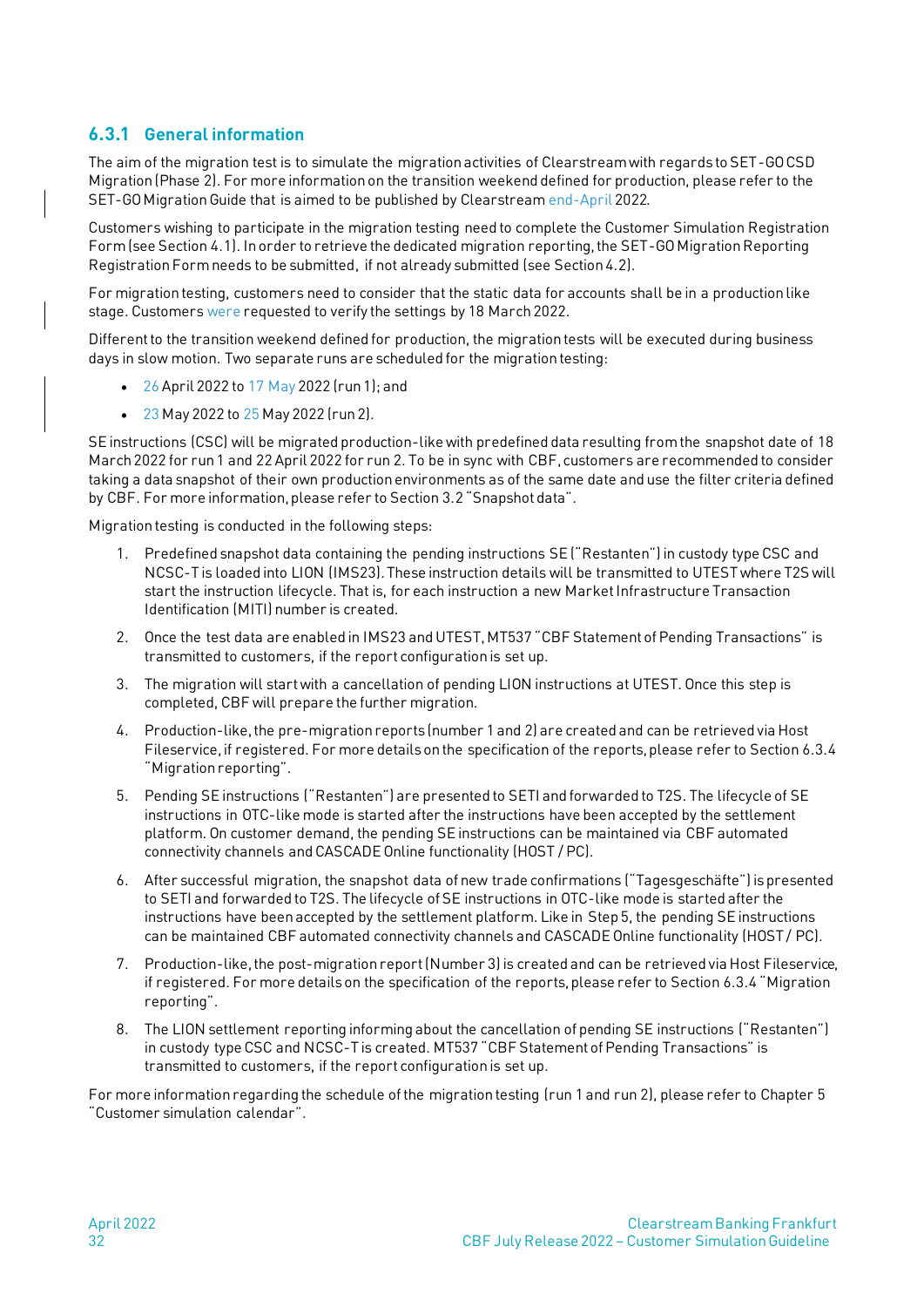In sum the migration tests encompass the following activities:

- Simulate production-like days as planned during the actual SET-GO Migration weekend;
- Verify the migration of pending SE instructions ("Restanten") in custody type CSC and NCSC-T; and
- Receive / retrieve the migration related reporting.

The migration testing will allow the presentation of the related migration reporting via Host Fileservice as well as the settlement reporting via LION to customers participating. While the reporting schedule for the migration reporting is explicitly defined, the UTEST operational day (T2S standardised schedule) applies. In addition, the IMS23 schedule for the distribution of settlement reporting remains unchanged. Please find more information about the daily test schedule in IMS23 which will be available on th[e Clearstream website](http://www.clearstream.com/) unde[r Testing and](https://www.clearstream.com/clearstream-en/products-and-services/connectivity-1-/cascade/testing-and-simulation)  [Simulation.](https://www.clearstream.com/clearstream-en/products-and-services/connectivity-1-/cascade/testing-and-simulation)

The test instructions resulting from the migration are not intended to complete the settlement lifecycle. If customers aim to achieve a successful settlement and there is a lack of securities, they need to contact the CBF Customer Readiness team vi[a T2S-Support@clearstream.com.](mailto:T2S-Support@clearstream.com) Support will be given on a best effort basis.

#### <span id="page-32-0"></span>**6.3.2 Pending instructions ("Restanten")**

The customer simulation includes the migration process in which all selected pending SE instructions ("Restanten") in custody type CSC and NCSC-T are being cancelled in LION (instruction type AA10) and will be reinstructed as already matched instruction to T2S. This applies also for pending instructions, which have been unilaterally cancelled. Migrated instructions will be displayed in CASCADE using the CBF instruction type AA01 / AA02.

Only if the customer and counterparty are registered for the migration testing, SE instructions (CSC) can be considered. The snapshot data will be taken from production and provided in IMS23 (LION) for migration testing activities. The data is retrieved on 18 March 2022 for the first migration testing (run 1) and on 22 April 2022 for the second migration testing (run 2). For more information about the snapshots, please refer to Sectio[n 3.2](#page-11-0) "[Snapshot](#page-11-0)  [data](#page-11-0)".

#### <span id="page-32-1"></span>**6.3.3 New trade confirmations ("Tagesgeschäfte")**

In general, the new trade confirmations ("Tagesgeschäfte") will be processed via SETI. They are available as new pending instructions in T2S (UTEST) and displayed in CASCADE (IMS23). Any newly created instructions will follow the T2S business validation to be introduced with T2S Release 6.0 and are presented for settlement, if applicable.

The new trade confirmations ("Tagesgeschäfte") of the migration tests are based on the corresponding production data taken from the snapshot day of 18 March 2022 and 22 April 2022 respectively. For the selection criteria, please refer to Section 3.2 "Snapshot data".

### <span id="page-32-2"></span>**6.3.4 Customer reporting**

#### <span id="page-32-3"></span>**Migration reporting**

During customer simulation, CBF will offer a dedicated migration reporting via Host Fileservice. This reporting reflecting the status of the pending SE instructions (CSC) can be retrieved by customers registered via the Host Fileservice website. Different to production, during customer simulation the migration reports available on Host Fileservice can only be retrieved via the website. Access is available under:

[www.deutsche-boerse.com](http://www.deutsche-boerse.com/)/ Logins / More Logins / Market Data + Services / Host file service

or via direct link:

<https://deutsche-boerse.com/dbg/app/open/hostfileservice?lang=en>

For customers that already have access to the Host Fileservice, there is no action required as credentials remain unchanged. Customers having no access need to contac[t secuadmin@deutsche-boerse.com.](mailto:secuadmin@deutsche-boerse.com)

All customers registered will receive up to three migration reports providing a comprehensive overview regarding the status of their SE instructions. Please find more information about the migration reports in the table below: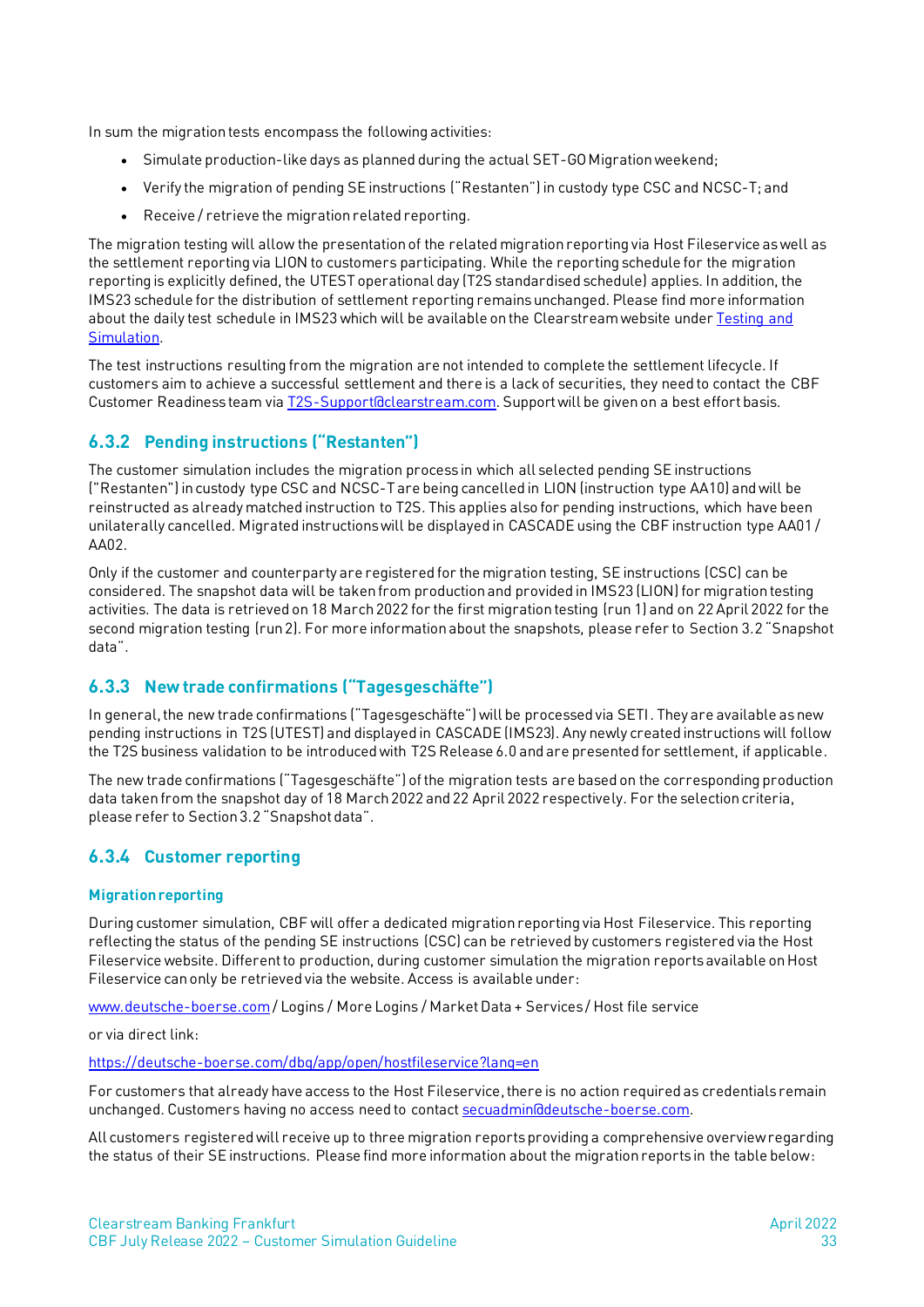| # | <b>Report purpose</b>                                                                                                                                                                                                                                              | <b>Availablity</b>                     | <b>Header English</b>                          | <b>Header German</b>                                       | <b>System</b> |
|---|--------------------------------------------------------------------------------------------------------------------------------------------------------------------------------------------------------------------------------------------------------------------|----------------------------------------|------------------------------------------------|------------------------------------------------------------|---------------|
|   | The list contains all pending SE<br>instructions (CSC) that are<br>selected for the migration<br>process. These instructions have<br>already been cancelled in LION<br>and will be forwarded to T2S.                                                               | Immediately<br>after LION<br>migration | List of to be<br>migrated trades               | Liste der zu<br>migrierenden<br>Geschaefte                 | <b>LION</b>   |
| 2 | The list contains all pending SE<br>instructions (CSC) that have not<br>been selected for the migration<br>process. The lifecycle of these<br>instructions ends with the<br>cancellation in LION. They will not<br>be forwarded into the new OTC-<br>like process. | Immediately<br>after LION<br>migration | List of not<br>migrated trades                 | Liste der nicht<br>migrierten<br>Geschaefte                | <b>LION</b>   |
| 3 | The list contains those SE<br>instructions (CSC) from the report<br>1 that have either been rejected by<br>SETI or they are in SETI recycling<br>process. An error code is<br>displayed for each instruction<br>documenting the reason for the<br>rejection.       | After SETI<br>migration                | List of not<br>successfully<br>migrated trades | Liste der nicht<br>erfolgreich<br>migrierten<br>Geschaefte | LION / SETI   |

#### Table 8: Dedicated migration reporting

All three migration reports will be provided as defined in the customer simulation calendar via Host Fileservice. Please see Appendix 4 for detailed examples of the migration reports. For more information on the migration reporting for the SET-GO CSD Migration (Phase 2) go-live, please refer to the relevant SET-GO Customer Migration Guide which is planned to be published end-April 2022.

#### <span id="page-33-0"></span>**LIONreporting**

During the migration testing planned for Stage 4, the standard LION reports will be available via the various CBF connectivity channels (SWIFT, MQ, File Transfer (FT)). Customers will receive LION reporting upon the message subscription created in IMS23. Like in production, customers are requested to check if the existing message configuration allow a reporting of cancelled instructions during the migration test. Customers shall consider that only MT537 "Statement of Pending Transactions" will contain information about dedicated cancellation status. The cancellation codes displayed in MT537 are "LC – LOESCHUNG DURCH CBF" and "LG – LOESCHUNG DURCH CBF VOM VORTAG".

Once the selected pending SE instructions (CSC) has been cancelled the instructions are marked for the final deletion in LION. The schedule below defines the cancellation codes displayed in MT537 that is provided for migration run 1 and run 2.

| SET-GO<br><b>Migration</b><br><b>run</b> | <b>LION Cancellation Code</b><br><b>LC - LOESCHUNG DURCH</b><br><b>CBF</b> | <b>LION Cancellation Code</b><br><b>LG - LOESCHUNG DURCH</b><br><b>CBF VOM VORTAG</b> | No further LION<br>reporting as of |
|------------------------------------------|----------------------------------------------------------------------------|---------------------------------------------------------------------------------------|------------------------------------|
|                                          | 10 May 2022                                                                | 11 May 2022                                                                           | 12 May 2022                        |
|                                          | 24 May 2022                                                                | 25 May 2022                                                                           | 26 May 2022                        |

Table 9: LION reporting schedule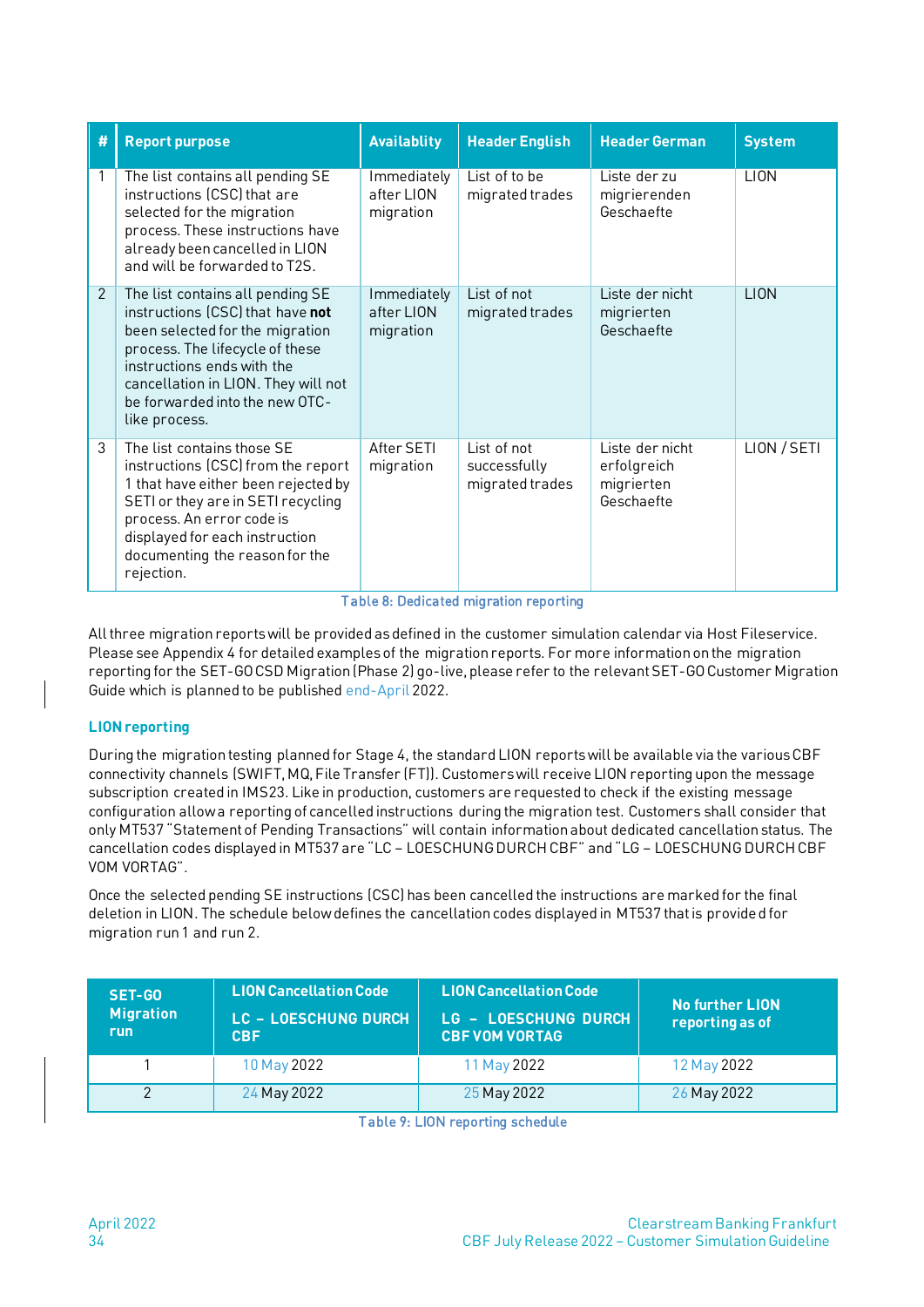# <span id="page-34-0"></span>**6.4 Corporate actions**

During guided customer simulation period, Clearstream offers its customers test cases on focus days for corporate actions. These test cases require special preparation and therefore cannot be offered on a daily basis. Customers must decide about their active participation in one or more of these focus days. The participation in the test cases will be enabled if the Customer Simulation Registration Form for CBF July Release 2022 was provided by the latest on 18 March 2022.

The corporate action test cases are designed to show the harmonised processing for OTC and SE instructions using KADI. Clearstream will prepare non-income and income events for testing related to instructions resulting from corporate actions, market claims, the transmission of Corporate Action Announcement (MT564) and the related Corporate Action Confirmation (MT566), if applicable. New announcements and updates are sent in real time.

Allowing customers a verification of the existing KADI functionality and testing of corporate action processing, Clearstream will set up several event types. For a successful test, pending instructions in the relevant security need to be entered via T7 by the trading member participating in the customer simulation. In Stage 4, the following event types will be offered twice:

- Interest payment (INTR);
- Redemption (REDM);
- Dividend payment (DVCA);
- Bonus shares (BONU); and
- Conversion (CONV).

In addition, the corporate action testing will be supplemented with reorganisation events, in which the underlying CSC security is transformed to a NCSC security. The transformation is processed by cancellation of the underlying pending matched instruction and creation of a new instruction with changed ISIN and / or nominal. Two mergers (MRGR) with securities proceeds are offered, if trades have been entered via T7 by the trading member participating in the customer simulation.

The KADI test case following the new T2S rules introduced with Release 6.0 does not need any updated account setup. For both test scenarios, the holdings created for the SET-GO CSD Migration (Phase 2) can be used.

As of Monday, 4 July 2022, T2S will accept customer settlement instructions with ISO transaction code "CLAI" specifying a nominal deferring from the security master data stored in T2S. Between 30 May and 29 June 2022, customers wishing to test the new T2S validation can send market claims or transformations (of market claims) instructions with ISO transaction code "CLAI" and with nominals deferring from the T2S master data for any of the non-income corporate actions (BONU, CONV, MRGR with resulting CSD security). Settlement instructions can be entered in ICP mode via all CBF connectivity channels (A2A and U2A) or in DCP mode.

Whereas instructions with ISO transaction code "CLAI" and a differing nominal to T2S master data will be accepted by T2S, instructions with any other T2S eligible ISO transaction code will be rejected. Customers wishing to receive a rejection as a negative test of the new rule can enter settlement instructions with a preferred ISO transaction code different to "CLAI" and with a nominal deferring from the T2S master data. The rejection will show one of the following error messages:

• Customers acting in ICP mode receive the error messages from the inbound interfaces:

KV0604F - Nominal must be a multiple of the smallest denomination // The nominal must be a multiple of the smallest denomination; and

KV6103F - Nominal is less than the minimum transfer unit // Nominal is less than the minimum transfer unit.

• Customers acting in DCP mode receive a rejection from T2S indicating reason codes

MUNO - the indication MVSQ606 - The Settlement Quantity of the Settlement Instruction is neither a multiple of Settlement Unit Multiple nor a Deviating Settlement Unit; and

MINO - the message MVSQ604 - The Settlement Quantity of the Settlement Instruction is lower than the Minimum Settlement Unit.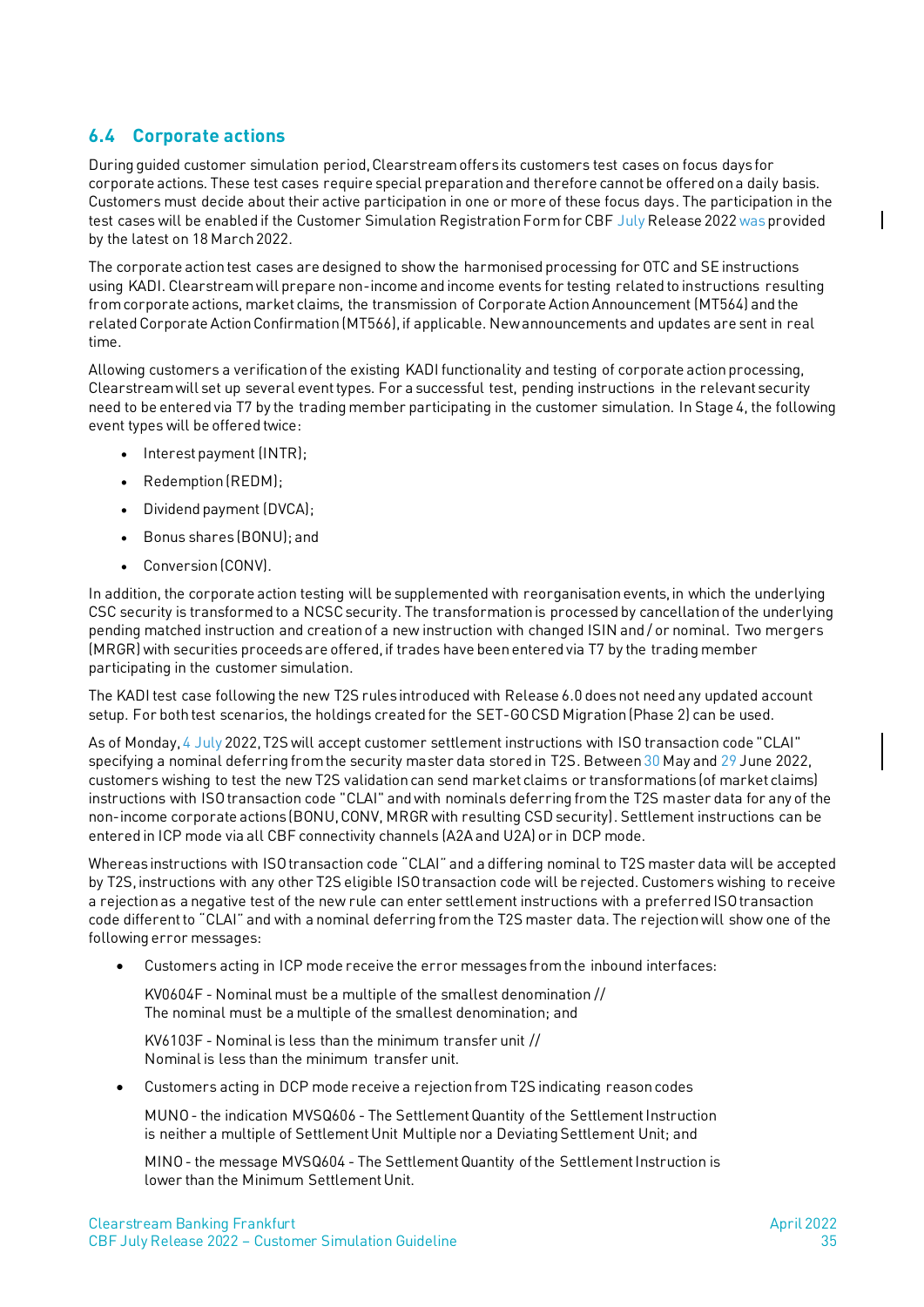For the receipt of the rejection (MT548) out of the negative test, correct Connectivity customer settings need to be in place.

All Focus Days will be executed based on the conditions outlined in Section 4.6 "KADI services environment settings". On the following pages, event-driven details are defined for all offered corporate event types.

### <span id="page-35-0"></span>**6.4.1 Test narratives for test cycle 1**

| <b>Focus Day</b>              | Interest payment (CBF in its role as Issuer CSD)                                                                       |
|-------------------------------|------------------------------------------------------------------------------------------------------------------------|
| Event type                    | TA110 - Mandatory event                                                                                                |
| <b>SWIFT event ID</b>         | <b>INTR</b>                                                                                                            |
| <b>ISIN</b>                   | DE000A169HW2                                                                                                           |
| <b>Security description</b>   | 1,45 IKB DT.IND.BK.MTN 16/22                                                                                           |
| Instrument type               | Bond                                                                                                                   |
| <b>Notification date</b>      | 3 June 2022                                                                                                            |
| <b>Payment details</b>        | $Interest rate: 0.5\%$ :<br>payment will be executed in Euro upon receipt of funds.                                    |
| Record date                   | 8 June 2022                                                                                                            |
| Value / payment date          | 9 June 2022                                                                                                            |
| <b>Event-specific details</b> | The cash distribution will be initiated on record date and forwarded to T2S<br>approximately at 09:30 on payment date. |

| <b>Focus Day</b>            | <b>Final redemption (CBF in its role as Issuer CSD)</b>                                                                |
|-----------------------------|------------------------------------------------------------------------------------------------------------------------|
| Event type                  | TA130 - Mandatory event                                                                                                |
| <b>SWIFT event ID</b>       | REDM                                                                                                                   |
| <b>ISIN</b>                 | DE000A169HW2                                                                                                           |
| <b>Security description</b> | 1,45 IKB DT.IND.BK.MTN 16/22                                                                                           |
| Instrument type             | Bond                                                                                                                   |
| <b>Notification date</b>    | 3 June 2022                                                                                                            |
| <b>Payment details</b>      | Redemption amount 100%;<br>payment will be executed in Euro upon receipt of funds.                                     |
| <b>Record date</b>          | 8 June 2022                                                                                                            |
| <b>Maturity date</b>        | 9 June 2022                                                                                                            |
| Value / payment date        | 9 June 2022                                                                                                            |
| Event-specific details      | The cash distribution will be initiated on record date and forwarded to T2S<br>approximately at 09:30 on payment date. |
|                             | The security withdrawal will be initiated after successful cash distribution.                                          |
|                             | The test case will support the transformation procedure.                                                               |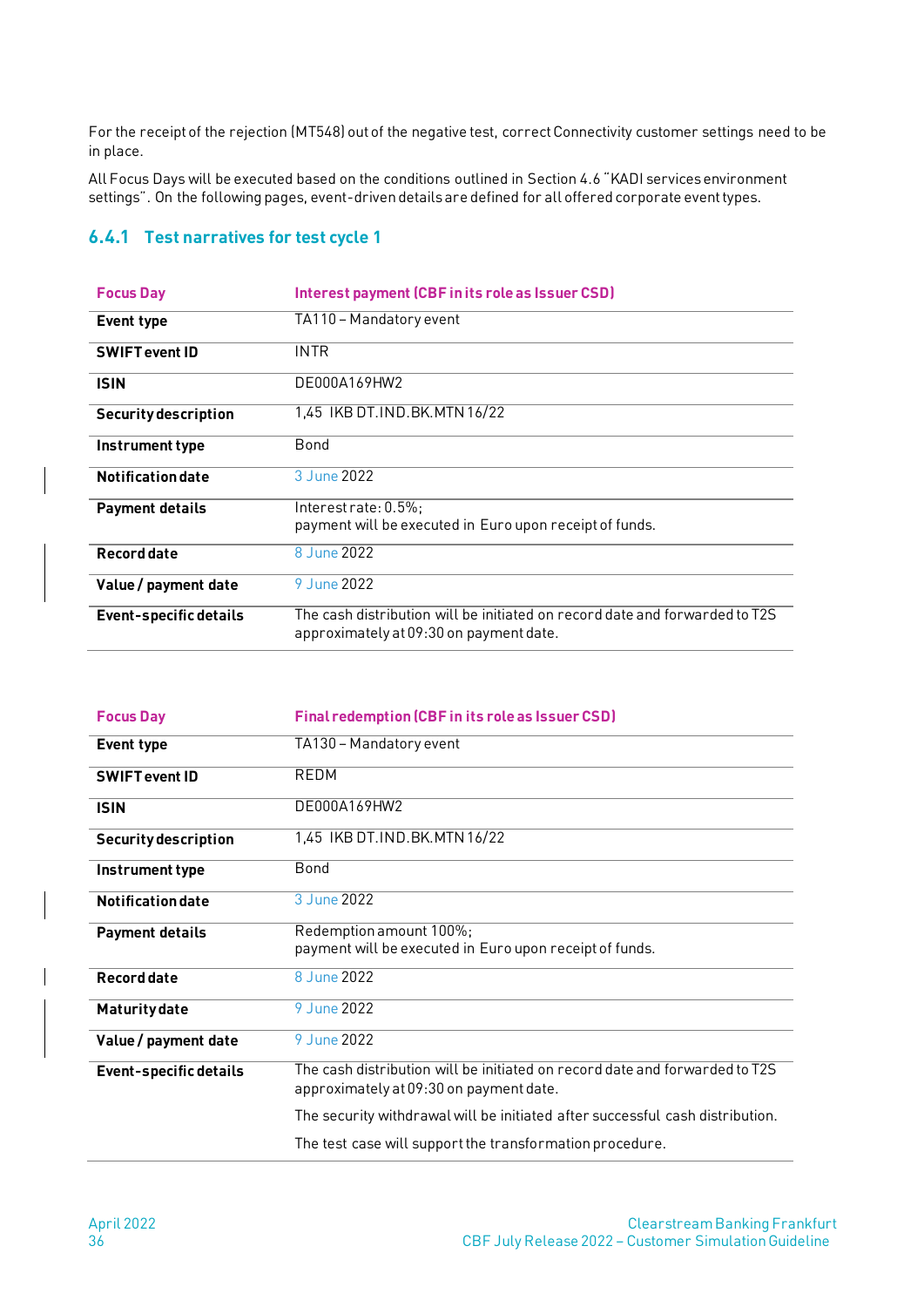| <b>Focus Day</b>            | Dividend payment (CBF in its role as Issuer CSD)                                                                                 |
|-----------------------------|----------------------------------------------------------------------------------------------------------------------------------|
| Event type                  | TA120 - Mandatory event                                                                                                          |
| <b>SWIFT event ID</b>       | <b>DVCA</b>                                                                                                                      |
| <b>ISIN</b>                 | DE000TUAG000                                                                                                                     |
| <b>Security description</b> | TUI AG NA O.N.                                                                                                                   |
| Instrument type             | Equity                                                                                                                           |
| <b>Notification date</b>    | 3 June 2022                                                                                                                      |
| <b>Payment details</b>      | Dividend amount: $0.51E$ ;<br>payment will be executed in EUR upon receipt of funds.                                             |
| Ex-date                     | 8 June 2022                                                                                                                      |
| Record date                 | 9 June 2022                                                                                                                      |
| Value / payment date        | 10 June 2022                                                                                                                     |
| Event-specific details      | The cash distribution will be initiated on record date and forwarded to T2S<br>approximately at 09:30 on payment date.           |
|                             | The test case will support the market claim and reverse market claim<br>procedure and will be subject to German withholding tax. |

| <b>Focus Day</b>            | <b>Bonus shares (CBF in its role as Issuer CSD)</b>                                                                |
|-----------------------------|--------------------------------------------------------------------------------------------------------------------|
| Event type                  | TA211 – Mandatory event                                                                                            |
| <b>SWIFT event ID</b>       | <b>BONU</b>                                                                                                        |
| <b>ISIN</b>                 | DE000A0WMPJ6                                                                                                       |
| <b>Security description</b> | AIXTRON SENAO.N.                                                                                                   |
| Instrument type             | Equity                                                                                                             |
| <b>Notification date</b>    | 7 June 2022                                                                                                        |
| Issuance details            | Ratio 1:1                                                                                                          |
| Ex-date                     | 9 June 2022                                                                                                        |
| <b>Record date</b>          | 10 June 2022                                                                                                       |
| Value / payment date        | 13 June 2022                                                                                                       |
| Event-specific details      | The security distribution will be initiated on record date and forwarded to<br>the T2S on the end of business day. |
|                             | The test case will support the market claim and reverse market claim<br>procedure.                                 |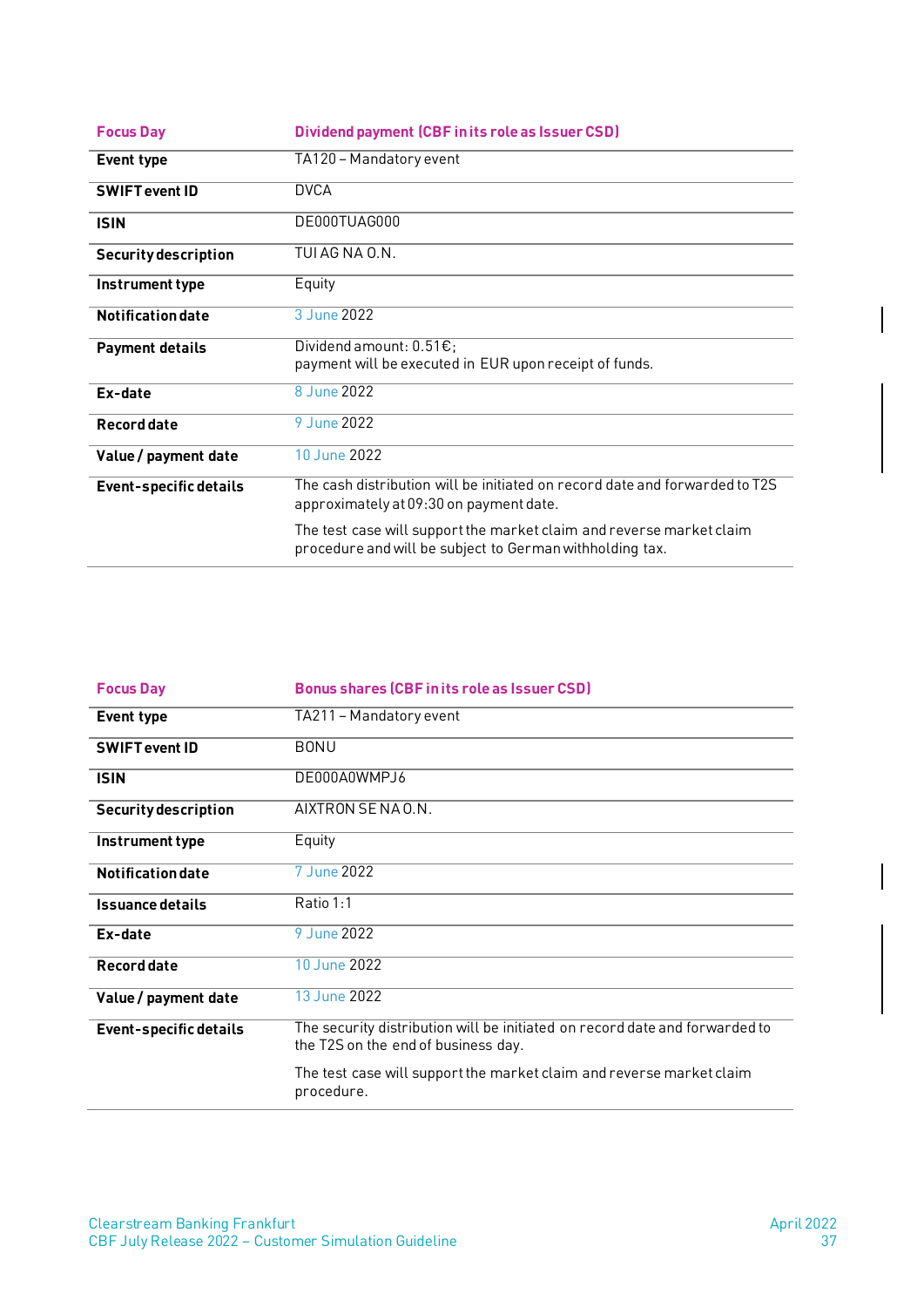| <b>Focus Day</b>              | <b>Conversion (CBF in its role as Issuer CSD)</b>                                                                  |
|-------------------------------|--------------------------------------------------------------------------------------------------------------------|
| Event type                    | TA232 - Mandatory event                                                                                            |
| <b>SWIFT event ID</b>         | CONV                                                                                                               |
| <b>ISIN</b>                   | DE0008491002                                                                                                       |
| <b>Security description</b>   | <b>UNIFONDS</b>                                                                                                    |
| Instrument type               | Equity                                                                                                             |
| <b>Notification date</b>      | 8 June 2022                                                                                                        |
| <b>Issuance details</b>       | Ratio 1:1                                                                                                          |
| Ex-date                       | 10 June 2022                                                                                                       |
| Record date                   | 13 June 2022                                                                                                       |
| Value / payment date          | 14 June 2022                                                                                                       |
| <b>Event-specific details</b> | Transformation to DE000A0F5UF5                                                                                     |
|                               | The security distribution will be initiated on record date and forwarded to<br>the T2S on the end of business day. |
|                               | The test case will support the transformation procedure.                                                           |

# <span id="page-37-0"></span>**6.4.2 Test narratives for test cycle 2**

| <b>Focus Day</b>            | Interest payment (CBF in its role as Issuer CSD)                                                                       |
|-----------------------------|------------------------------------------------------------------------------------------------------------------------|
| <b>Event type</b>           | TA110 - Mandatory event                                                                                                |
| <b>SWIFT event ID</b>       | <b>INTR</b>                                                                                                            |
| <b>ISIN</b>                 | DE000A182VS4                                                                                                           |
| <b>Security description</b> | 0,875 VONOVIA FINANCE 16/22 MTN 10.06.G                                                                                |
| Instrument type             | Bond                                                                                                                   |
| <b>Notification date</b>    | 15 June 2022                                                                                                           |
| <b>Payment details</b>      | $Interest rate: 0.5\%$<br>payment will be executed in Euro upon receipt of funds.                                      |
| Record date                 | 17 June 2022                                                                                                           |
| Value / payment date        | 20 June 2022                                                                                                           |
| Event-specific details      | The cash distribution will be initiated on record date and forwarded to T2S<br>approximately at 09:30 on payment date. |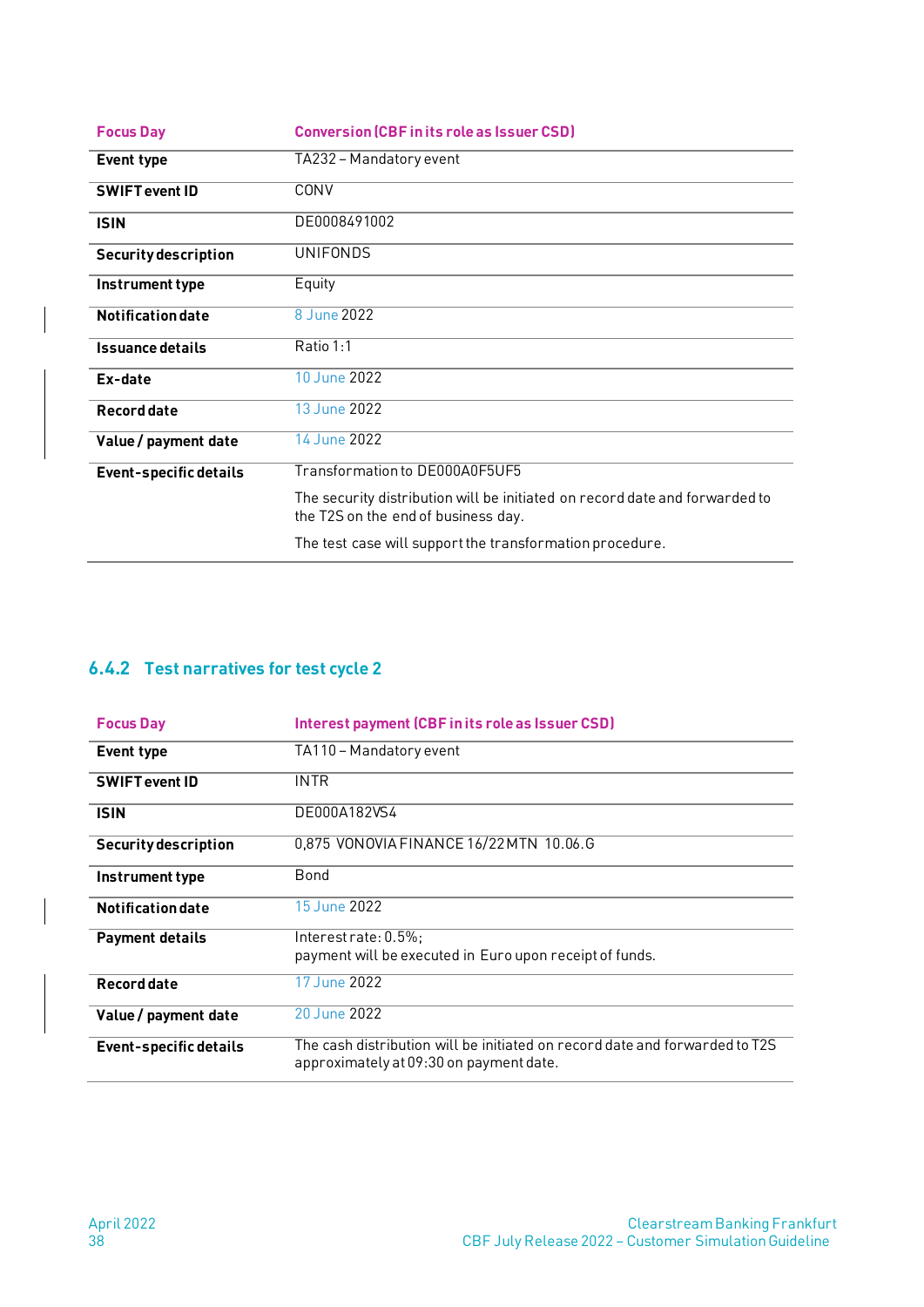| <b>Focus Day</b>            | <b>Final redemption (CBF in its role as Issuer CSD)</b>                                                                |
|-----------------------------|------------------------------------------------------------------------------------------------------------------------|
| Event type                  | TA130 - Mandatory event                                                                                                |
| <b>SWIFT event ID</b>       | REDM                                                                                                                   |
| <b>ISIN</b>                 | DE000A182VS4                                                                                                           |
| <b>Security description</b> | 0,875 VONOVIA FINANCE 16/22 MTN 10.06.G                                                                                |
| Instrument type             | Bond                                                                                                                   |
| <b>Notification date</b>    | 15 June 2022                                                                                                           |
| <b>Payment details</b>      | Redemption amount 100%;<br>payment will be executed in Euro upon receipt of funds.                                     |
| Record date                 | 17 June 2022                                                                                                           |
| <b>Maturity date</b>        | 20 June 2022                                                                                                           |
| Value / payment date        | 20 June 2022                                                                                                           |
| Event-specific details      | The cash distribution will be initiated on record date and forwarded to T2S<br>approximately at 09:30 on payment date. |
|                             | The security withdrawal will be initiated after successful cash distribution.                                          |
|                             | The test case will support the transformation procedure.                                                               |

| <b>Focus Day</b>            | Dividend payment (CBF in its role as Issuer CSD)                                                                           |
|-----------------------------|----------------------------------------------------------------------------------------------------------------------------|
| Event type                  | TA120 - Mandatory event                                                                                                    |
| <b>SWIFT event ID</b>       | <b>DVCA</b>                                                                                                                |
| <b>ISIN</b>                 | DE000HLAG475                                                                                                               |
| <b>Security description</b> | HAPAG-LLOYD AG NA O.N.                                                                                                     |
| Instrument type             | Equity                                                                                                                     |
| <b>Notification date</b>    | 15 June 2022                                                                                                               |
| <b>Payment details</b>      | Dividend amount: $0.51E$ ;<br>payment will be executed in EUR upon receipt of funds.                                       |
| Ex-date                     | 17 June 2022                                                                                                               |
| Record date                 | 20 June 2022                                                                                                               |
| Value / payment date        | 21 June 2022                                                                                                               |
| Event-specific details      | The cash distribution will be initiated on record date and forwarded to T2S<br>approximately at 09:30 on payment date.     |
|                             | The test case will support the market and reverse market claim procedure<br>and will be subject to German withholding tax. |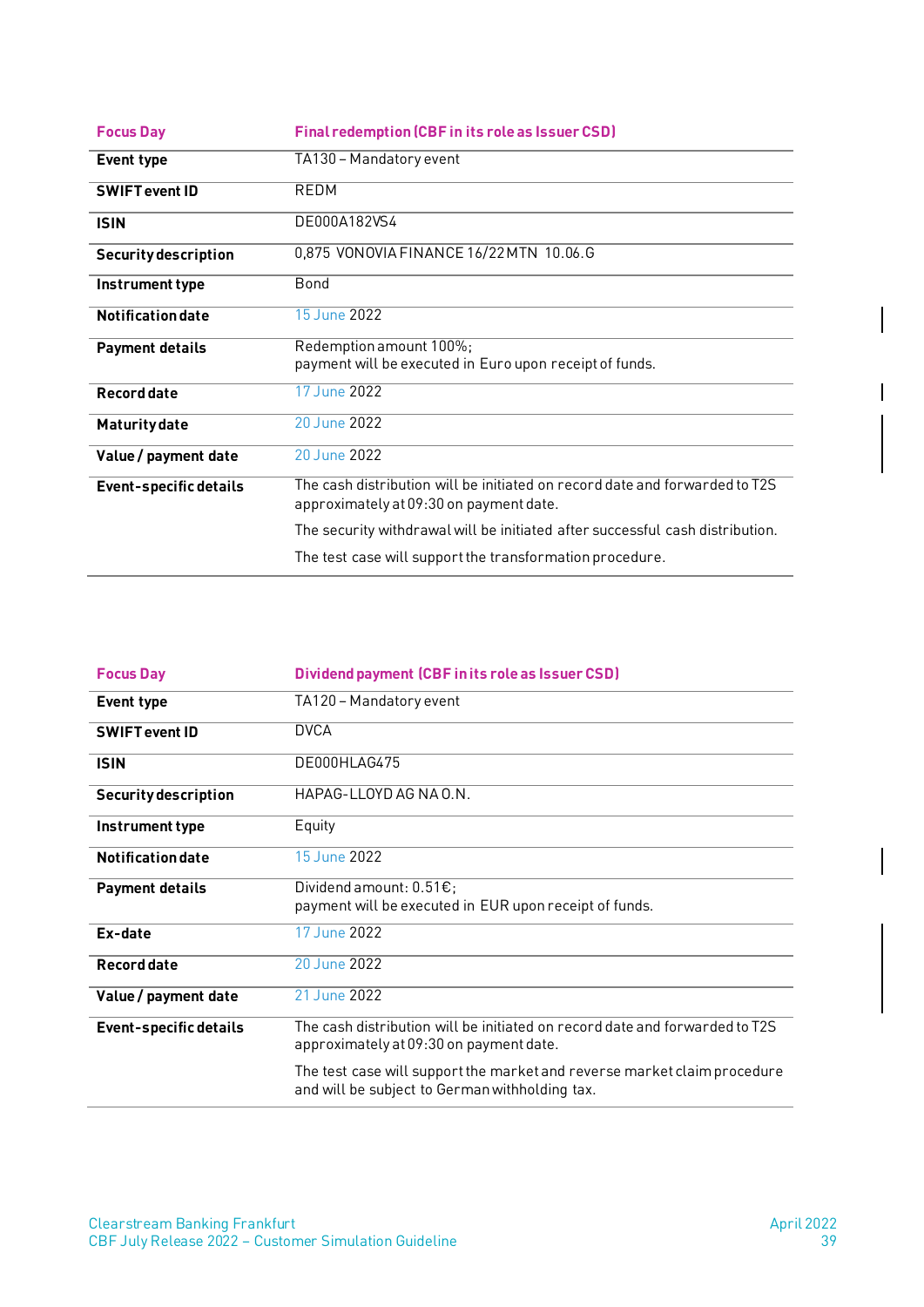| <b>Focus Day</b>              | <b>Bonus shares (CBF in its role as Issuer CSD)</b>                                                                |
|-------------------------------|--------------------------------------------------------------------------------------------------------------------|
| Event type                    | TA211 – Mandatory event                                                                                            |
| <b>SWIFT event ID</b>         | <b>BONU</b>                                                                                                        |
| <b>ISIN</b>                   | DE000A0D9PT0                                                                                                       |
| <b>Security description</b>   | MTU AERO ENGINES NA 0.N.                                                                                           |
| Instrument type               | Equity                                                                                                             |
| Notification date             | 15 June 2022                                                                                                       |
| Issuance details              | Ratio 1:1                                                                                                          |
| Ex-date                       | 20 June 2022                                                                                                       |
| Record date                   | 21 June 2022                                                                                                       |
| Value / payment date          | 22 June 2022                                                                                                       |
| <b>Event-specific details</b> | The security distribution will be initiated on record date and forwarded to<br>the T2S on the end of business day. |
|                               | The test case will support the market and reverse market claim<br>procedure.                                       |

| <b>Focus Day</b>              | <b>Conversion (CBF in its role as Issuer CSD)</b>                                                                  |
|-------------------------------|--------------------------------------------------------------------------------------------------------------------|
| <b>Event type</b>             | TA232 – Mandatory event                                                                                            |
| <b>SWIFT event ID</b>         | CONV                                                                                                               |
| <b>ISIN</b>                   | DE000ETFL102                                                                                                       |
| <b>Security description</b>   | DK MSCI JAPAN LC                                                                                                   |
| Instrument type               | Equity                                                                                                             |
| <b>Notification date</b>      | 17 June 2022                                                                                                       |
| Issuance details              | Ratio 1:1                                                                                                          |
| Ex-date                       | 21 June 2022                                                                                                       |
| Record date                   | 22 June 2022                                                                                                       |
| Value / payment date          | 23 June 2022                                                                                                       |
| <b>Event-specific details</b> | Transformation to DE000A0E5UE5                                                                                     |
|                               | The security distribution will be initiated on record date and forwarded to<br>the T2S on the end of business day. |
|                               | The test case will support the transformation procedure.                                                           |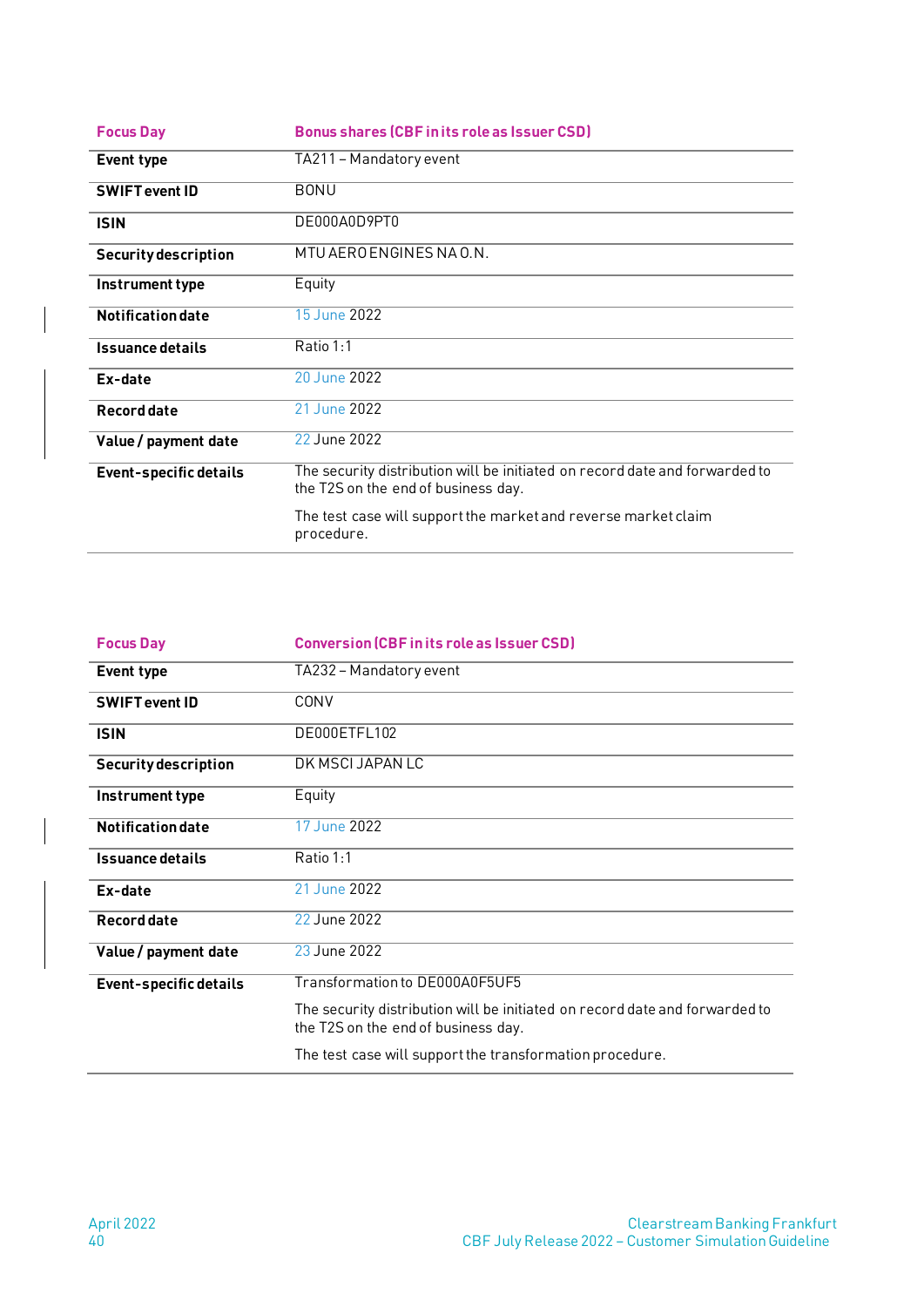# <span id="page-40-0"></span>**6.4.3 Transformation for reorganisation events**

| <b>Focus Day</b>            | Merger (CBF in its role as Issuer CSD)                                                                                                    |
|-----------------------------|-------------------------------------------------------------------------------------------------------------------------------------------|
| Event type                  | TA232 - Mandatory event                                                                                                                   |
| <b>SWIFT event ID</b>       | MRGR                                                                                                                                      |
| <b>ISIN</b>                 | DE000ETFL110                                                                                                                              |
| <b>Security description</b> | DEKAIBOXX EU.LI.S.D 1-10 UCITS ETF                                                                                                        |
| Instrument type             | Equity                                                                                                                                    |
| <b>Notification date</b>    | 8 June 2022                                                                                                                               |
| <b>Issuance details</b>     | Ratio 1:1                                                                                                                                 |
| Ex-date                     | 10 June 2022                                                                                                                              |
| Record date                 | 13 June 2022                                                                                                                              |
| Value / payment date        | 14 June 2022                                                                                                                              |
| Event-specific details      | Transformation to LU0271695388                                                                                                            |
|                             | The security distribution will be initiated on record date and forwarded to<br>the NCCIP CBF-i account on the end of business day.        |
|                             | The test case will support the transformation procedure.                                                                                  |
|                             | Pending SE trades in the underlying security need to be entered via T7 by<br>the trading member participating in the customer simulation: |

| <b>Focus Day</b>              | Merger (CBF in its role as Issuer CSD)                                                                                                    |
|-------------------------------|-------------------------------------------------------------------------------------------------------------------------------------------|
| Event type                    | TA232 - Mandatory event                                                                                                                   |
| <b>SWIFT event ID</b>         | MRGR                                                                                                                                      |
| <b>ISIN</b>                   | DE000ETFL128                                                                                                                              |
| <b>Security description</b>   | DEKAIBOXX EU.LI.S.D 1-3 UCITS ETF                                                                                                         |
| Instrument type               | Equity                                                                                                                                    |
| <b>Notification date</b>      | 17 June 2022                                                                                                                              |
| <b>Issuance details</b>       | Ratio 1:1                                                                                                                                 |
| Ex-date                       | 21 June 2022                                                                                                                              |
| Record date                   | 22 June 2022                                                                                                                              |
| Value / payment date          | 23 June 2022                                                                                                                              |
| <b>Event-specific details</b> | Transformation to LU0390221256                                                                                                            |
|                               | The security distribution will be initiated on record date and forwarded to<br>the NCCIP CBF-i account on the end of business day.        |
|                               | The test case will support the transformation procedure.                                                                                  |
|                               | Pending SE trades in the underlying security need to be entered via T7 by<br>the trading member participating in the customer simulation: |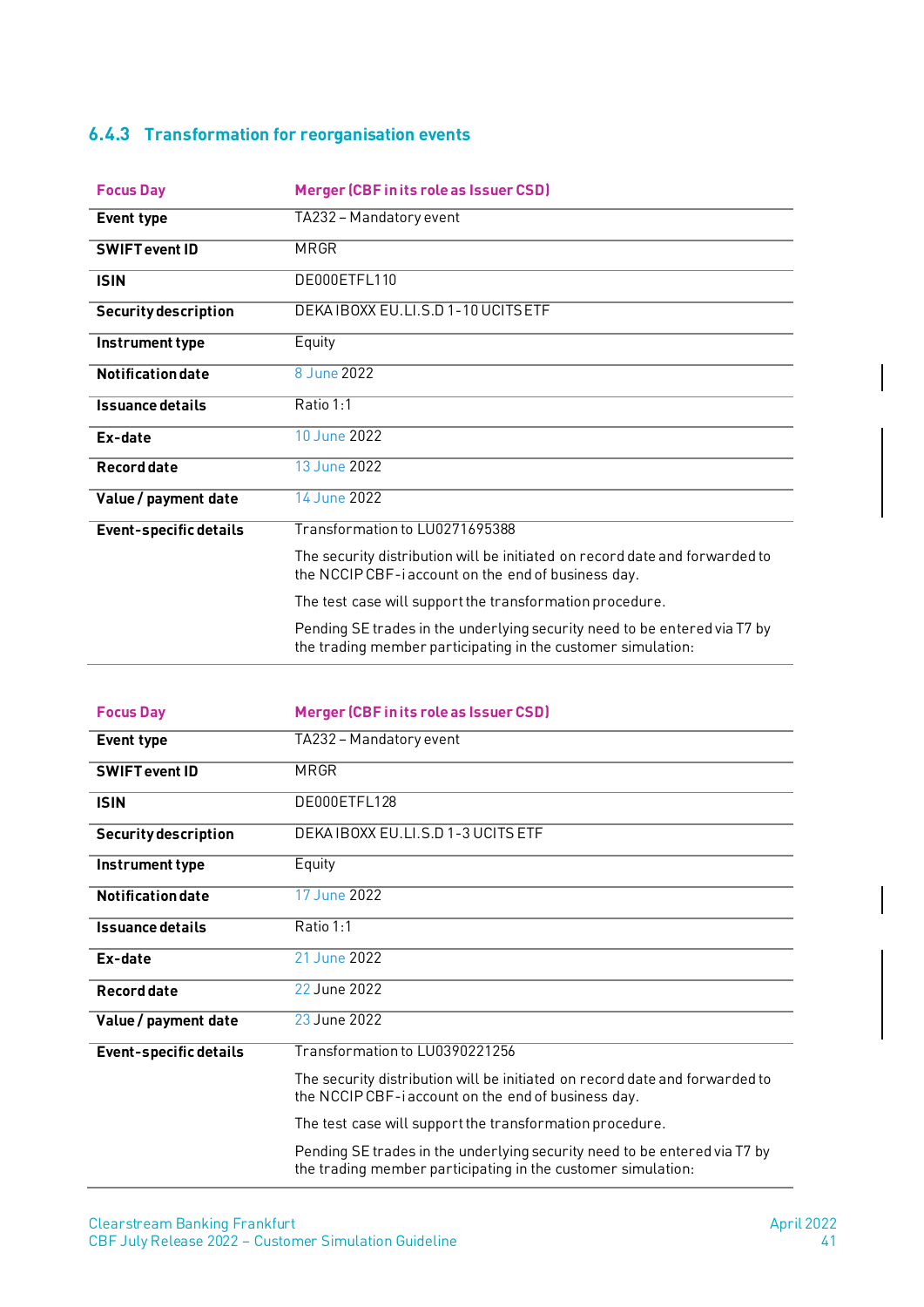### <span id="page-41-0"></span>**6.5 Auto-Admission procedures for CBF New Issues**

The CBF Auto-Admission service is designed to support issuers and their agent. In the "Auto-Admission Report" securities are listed for which an OTC instruction has been created by the customer and / or Stock Exchange trade confirmations have been received but Clearstream has not made the underlying securities eligible. Clearstream will enable newly issued securities and make the ISINs eligible on T2S.

During the customer simulation, only issuer and their agents using the Auto-Admission service in production can register for a regression testing. At present, the CBF service is designed for the business types OTC instructions that have been created by the customer and / or Stock Exchange trade confirmations, for which Clearstream has still not made the underlying securities eligible.

If the customer intends to create an SE instruction (CSC), test trades are requested to be entered via T7 by the trading member participating in the customer simulation. OTC instructions can be entered in ICP-mode using the various connectivity channels for CASCADE. Different to production, the Operational Day of IMS23 defines that OTC and SE instructions can be issued in the morning of a testing day. The test execution will be supported between 13 June 2022 and 24 June 2022. Therefore, customers are advised to agree with the CBF Customer Readiness team on the Trade Date for SE instruction and Intended Settlement Date (ISD) for OTC instructions.

Customers wishing to participate in the Auto-Admission procedures test are asked to register via the Customer Simulation Registration Form. CBF will support the test execution for one ISIN in each business type. On customer demand, further ISINs can be set up on best effort basis.

# **6.6 KUSTA Data Carrier**

A new data field "CBF-i Konto" will be added in the KUSTA Data Carrier "CBF Customers" as well as in the customer account master file ("Internet File"). The field will be added with number 20 at the end of the file. It will show the alphanumeric five-digit Creation account used for the settlement of the customer's stock exchange trades in NCSC securities. More information regarding the functional enhancement can be found inthe following Announcement: Additional data field "CBF-[i Konto" in the KUSTA Data Carrier "CBF customers"](https://www.clearstream.com/clearstream-en/products-and-services/settlement/d22019-3026986).

In order to allow customers a verification of the future format and structure, the following test files will be available on the website unde[r Testing and Simulation](https://www.clearstream.com/clearstream-en/products-and-services/connectivity-1-/cascade/testing-and-simulation) on 7 June 2022:

- KUSTA Data Carrier "CBF Customers" Full Mode;
- KUSTA Data Carrier "CBF Customers" Delta Mode; and
- Internet File containing information for "CBF Customers".

The test files will be protected by a password which interested customers can request by email via [T2S-](mailto:T2S-Support@clearstream.com)[Support@clearstream.com](mailto:T2S-Support@clearstream.com) until 20 May 2022. CBF will sent the password to the nominated SPOC on 31 May 2022.

Each test file will be created according to the requirements for dedicated test scenarios. Therefore, each file contains specific data. The files must be viewed independently, that is, the data is neither harmonised nor compatible.

The content of these files does not represent the data stored in the CBF Customer Simulation environment (IMS23). A modification of customer data in this environment would lead to inconsistencies and would have a negative impact on further customer test activities. Therefore, customers must not compare the data shown in IMS23 with the test data in the files.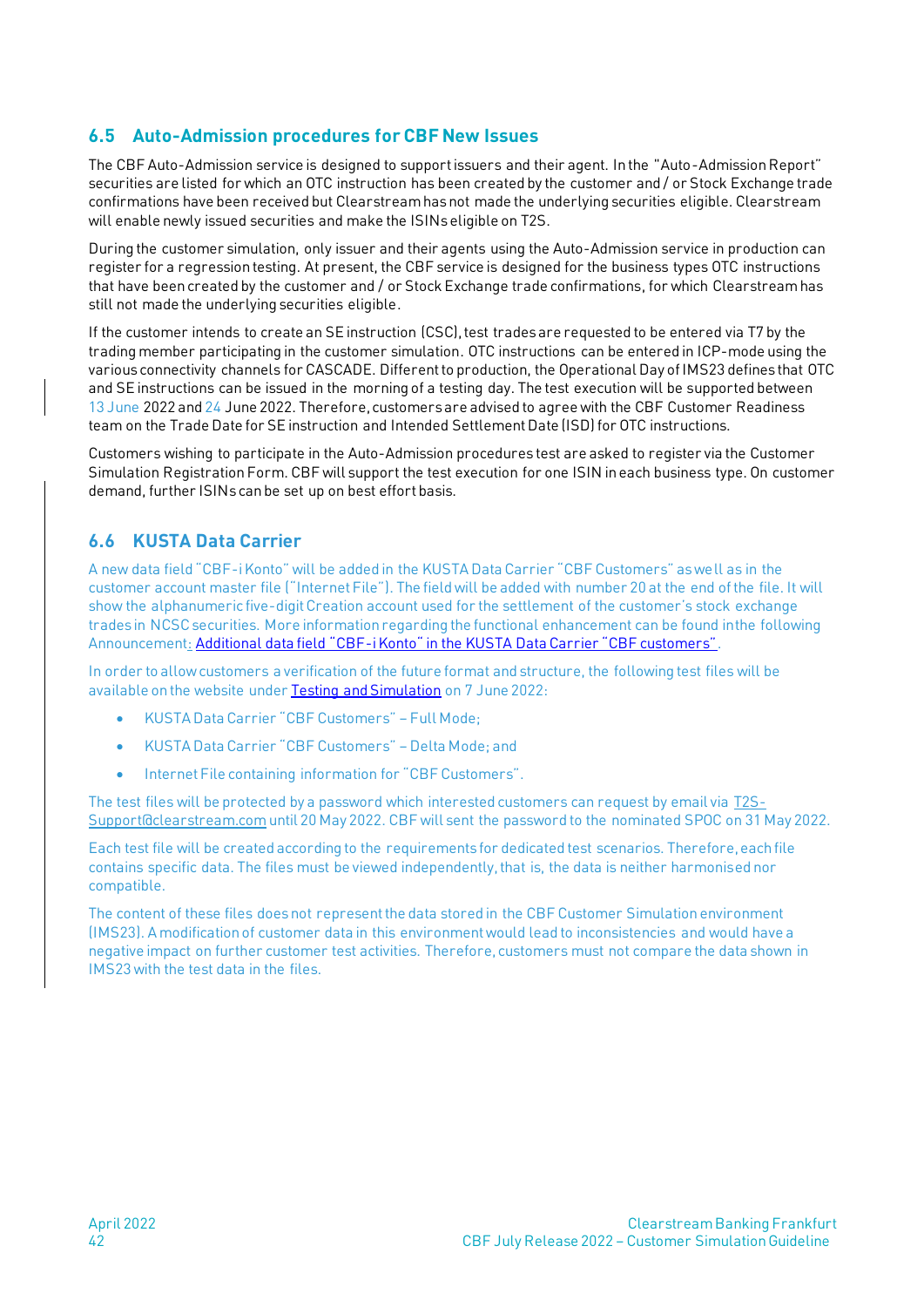# <span id="page-42-0"></span>**7. Execution of test cases – free simulation**

In contrast to the guided simulation, customers can perform test cases on their demand during the free simulation using T7. In general, the free simulation is not limited to the simulation activities for the project SET-GO. Customers are encouraged to analyse which additional test cases have to be executed to confirm their readiness by considering their specific business setup and corresponding usage of CBF and CBL services. The guided test cases defined by CBF may have to be enriched that the readiness for the SET-GO Migration CSD (Phase 2) is given. CBF suggests customers acting as Settlement Agent and / or Head Office to execute a minimum number of basic test cases (regression) for stock exchange instructions in custody type NCSC. In addition, it is recommended to these customers to consider a wider focus of operational or organisational procedures during the simulation for example, liquidity management, as the processing via SET-GO might also impact these aspects.

Customers wishing to test the T2S Release 6.0 CRs with no new CBF software modifications, but with a potential impact on their own systems and processes can send test instructions on their demand.

### <span id="page-42-1"></span>**7.1 Instruction management**

Clearstream offers the free simulation to provide customers with the opportunity to test the interaction of their applications with CBF and CBL. Customers can actively enter test trades via T7 to verify the stock exchange instruction management for SE instructions (CSC) via CASCADE Online functionality (HOST / PC) and / or CBF automated connectivity channels. The standard reporting will be provided via connectivity channels (SWIFT, MQ, File Transfer (FT)) in IMS23. Customers acting in DCP mode can also receive the reporting via the T2S Pre-Production environment (UTEST).

Customers have the option to enter and modify instructions with references from the revised number range in IMS23. The current referencing for LION transactions will be decommissioned. In the future, CASCADE instruction references will be assigned for instructions resulting from stock exchange trades. More details can be found in the following Announcement: **Instruction references - Reallocation of number ranges**. Customers can execute test cases on their demand.

If test cases for securities need to be executed in IMS23, UTEST or OCCT that are not mentioned in this document, security holdings can be created by CBF Customer Readiness team on customer's request on best effort basis. The position will be enabled on the settlement account which has been defined in the Customer Simulation Registration Form. If it will be necessary to create holdings, customers are requested to provide their requests a week prior to the aimed test execution day. This will allow CBF to check and validate if the position can be set up. CBF will inform customers about the result of the investigation. If the holding can be set up, it will be created using Clearstream's customer simulation account (4424 or 64424). CBF will advise on the ISD.

### <span id="page-42-2"></span>**7.2 Scope**

The free simulation meaning end-to-end test will be offered from 30 May 2022 via T7 during Stage 4. On the same date, regression tests for stock exchange instructions in custody type NCSC can be performed. Customers can enter test trades via T7 to verify instruction management for SE instructions (NCSC) via Xact Web Portal or ClearstreamXact A2A. The CBF Customer Readiness team selected two securities, AU000000ORE0 (OROCOBRE LTD) and CNE100000296 (BYD CO. LTD H), for this purpose. In these two securities, holdings (nominal 100,000) will be created by the SET-GO Customer Readiness team, if no balance is recorded in the settlement account. The same applies to the cash balances in Euro, where 1,000,000 will be credited.

Furthermore, the IMS23 / UTEST is opened for instructions presented by C7 SCS and can be used to enter domestic and cross-border test instructions on customer demand. Customers are responsible for the creation, preparation,and execution of these test cases.

The service offering is based on the following guiding principles:

- No volume tests are allowed.
- Customers have to execute test trades via T7 test environment.
- Customers are responsible that the holdings in predefined ISINswill remain. This is requested to ensure a successful participating in Focus Days.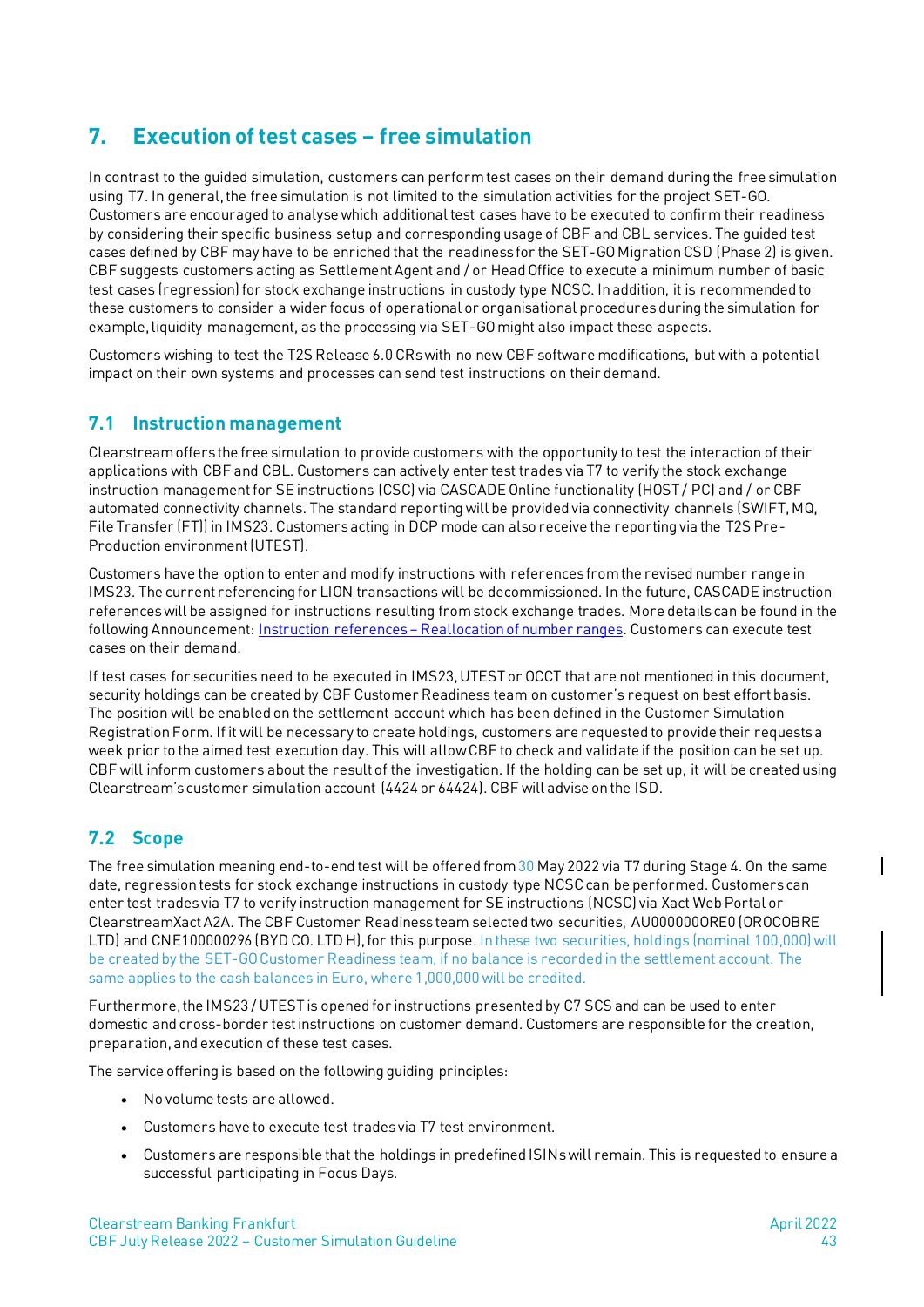- Instruction maintenance for trades in non-cleared stock exchange trades will be offered. The modification of instructions can be requested using CASCADE functionality for CSC / NCSC-T securities or via ClearstreamXact for NCSC securities.
- CBF does not monitor the execution of test cases created for free simulation. Customers are responsible for organising the scope of their testing in their organisation.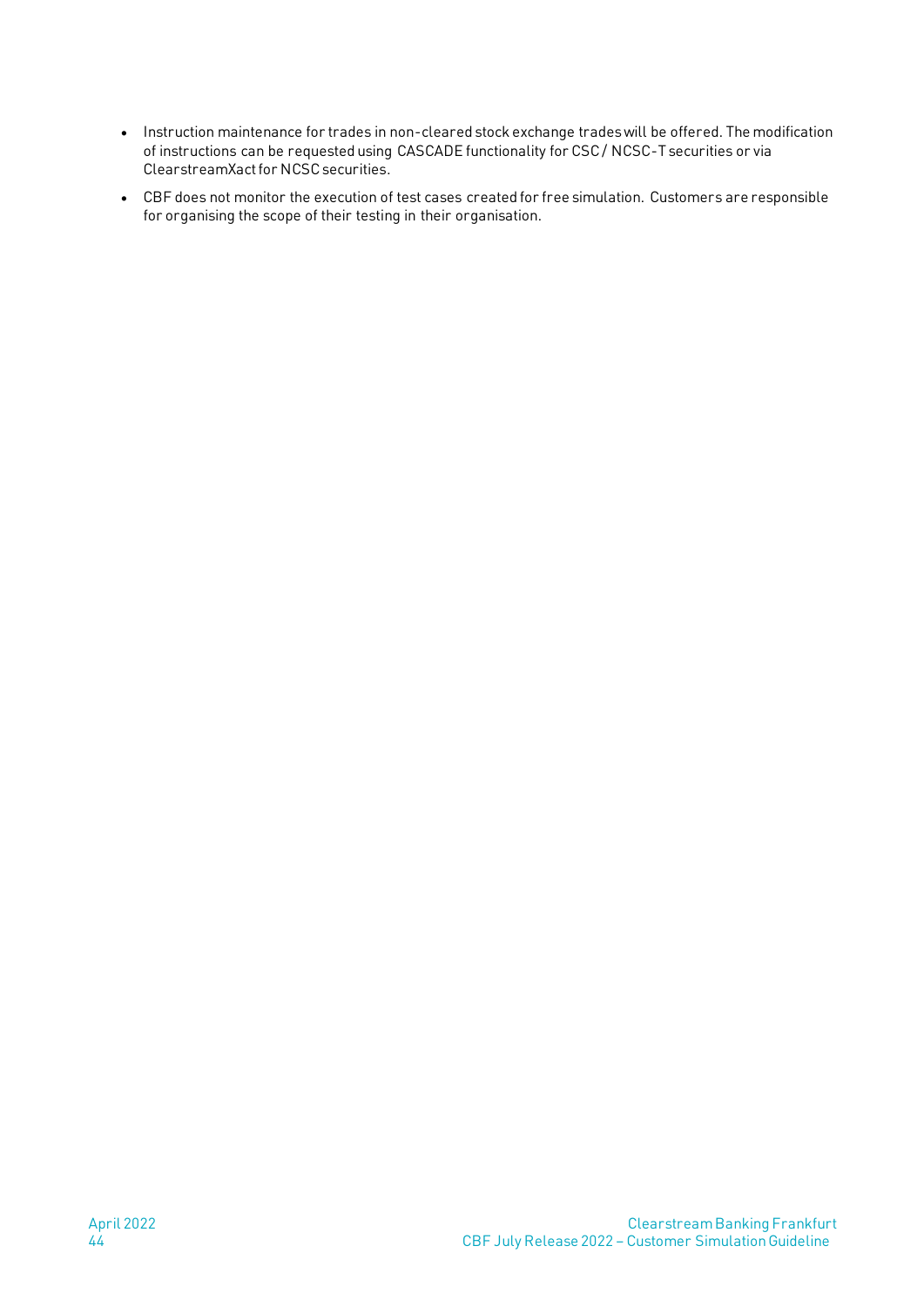# <span id="page-44-0"></span>**8. Contacts**

The following team at Clearstream will answer your questions regarding the Clearstream environment used for the SET-GOor T2S Release 6.0 test execution and necessary set up requirements. In addition, any questions regarding SET-GO specific functions and procedures for the migration of stock exchange instruction in OTC-like mode can be addressed.

All issues encountered by customers with Clearstream or related SET-GO functionality during the simulation should be reported to the email below. For this reason, Clearstream asks its customers to use the "Issue Declaration Form" which will be published on the Clearstream website under [Testing and Simulation.](https://www.clearstream.com/resource/blob/1316880/8c99a3d62a1fc18ff4dd87a883c80522/t2s-issue-declaration-form-customer-simulation-data.pdf) Clearstream collects all raised items, analyses them, and reverts back to customers.

#### CBF Customer Readiness team

Email[: T2S-Support@clearstream.com](mailto:T2S-Support@clearstream.com)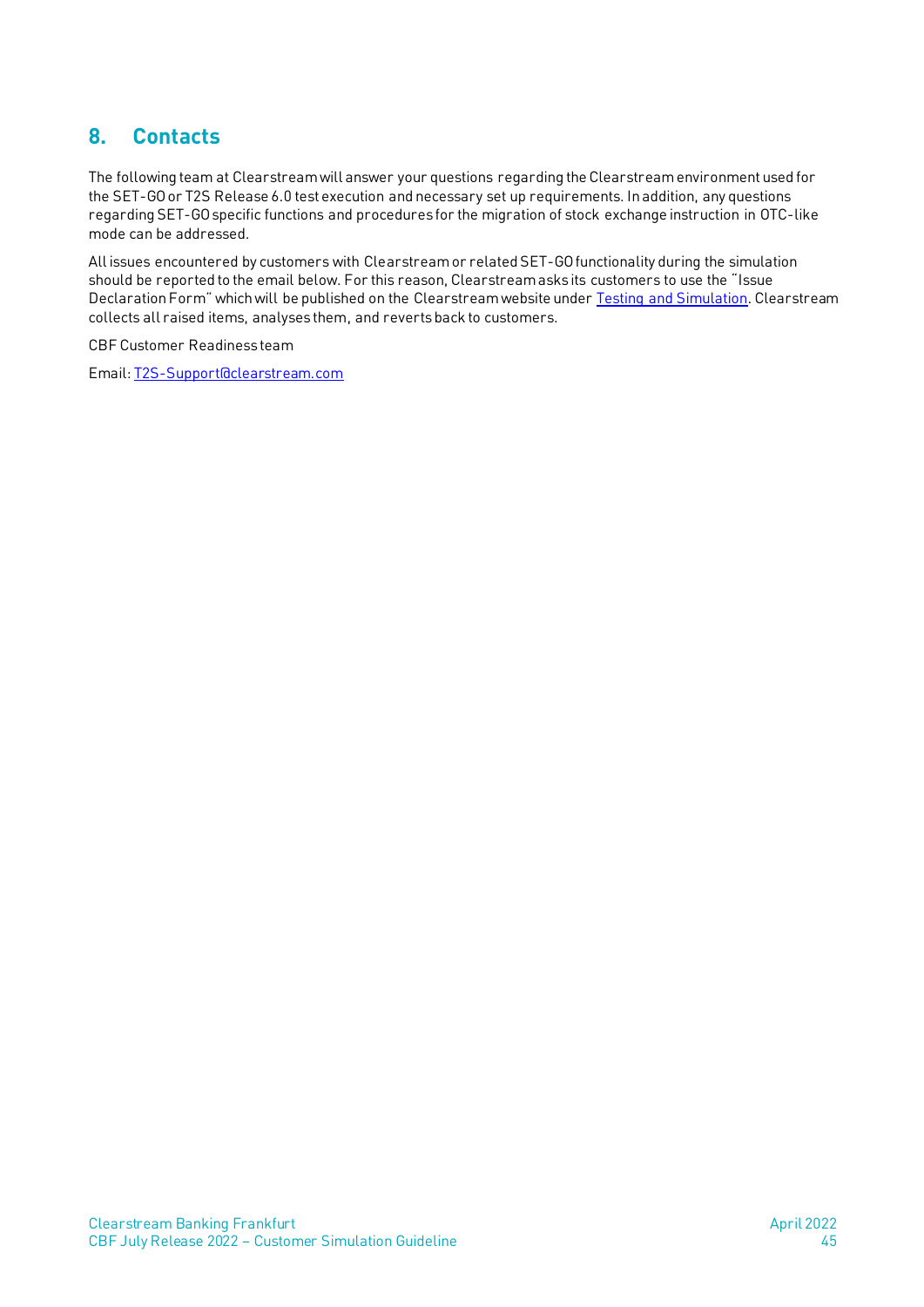# <span id="page-45-0"></span>**Glossary**

| <b>Acronym or abbreviation</b> | <b>Description</b>                                                   |  |  |  |
|--------------------------------|----------------------------------------------------------------------|--|--|--|
| <b>AA01 / AA02</b>             | CBF instruction types for business types OTC and non-CCP trades      |  |  |  |
| A2A                            | Application to application                                           |  |  |  |
| <b>BIC</b>                     | Bank identifier code                                                 |  |  |  |
| <b>CBF</b>                     | Clearstream Banking Frankfurt (CSD)                                  |  |  |  |
| CBF-i                          | CBF international 6-series account                                   |  |  |  |
| <b>CBL</b>                     | Clearstream Banking Luxembourg (ICSD)                                |  |  |  |
| <b>CRDM</b>                    | Common Reference Data Management                                     |  |  |  |
| <b>CCP</b>                     | Central counter party                                                |  |  |  |
| <b>CSC</b>                     | Collective safe custody                                              |  |  |  |
| <b>CSD</b>                     | <b>Central Securities Depository</b>                                 |  |  |  |
| <b>DCA</b>                     | <b>Dedicated Cash Account</b>                                        |  |  |  |
| <b>DCP</b>                     | Direct Connected Participant                                         |  |  |  |
| <b>CR</b>                      | Change request                                                       |  |  |  |
| <b>ECAG</b>                    | Eurex Clearing AG                                                    |  |  |  |
| <b>ECB</b>                     | European Central Bank                                                |  |  |  |
| <b>EoD</b>                     | End of day                                                           |  |  |  |
| <b>ESMIG</b>                   | Eurosystem Single Market Infrastructure Gateway                      |  |  |  |
| FoP                            | Free of payment                                                      |  |  |  |
| FT.                            | File Transfer                                                        |  |  |  |
| <b>ICP</b>                     | Indirect Connected Participant                                       |  |  |  |
|                                | International Central Securities Depository                          |  |  |  |
| <b>ICSD</b>                    | CBF simulation environment                                           |  |  |  |
| <b>IMS23</b>                   |                                                                      |  |  |  |
| <b>IMS27</b>                   | CBF pre-production environment                                       |  |  |  |
| <b>ISD</b>                     | <b>Intended Settlement Date</b>                                      |  |  |  |
| <b>ISIN</b>                    | International Securities Identification Number                       |  |  |  |
| <b>KADI</b>                    | Kapitaldienste                                                       |  |  |  |
| <b>LION</b>                    | Lieferfreigabe Online                                                |  |  |  |
| <b>MIC</b>                     | Market Identifier Code                                               |  |  |  |
| <b>MITI</b>                    | Market Infrastructure Transaction Identification                     |  |  |  |
| <b>MT</b>                      | Message type                                                         |  |  |  |
| <b>NCSC</b>                    | Non-collective safe custody in accordance with German depository law |  |  |  |
| <b>NCSC-T</b>                  | Non-collective safe custody ISINs eligible for settlement in T2S     |  |  |  |
| <b>OCCT</b>                    | <b>CBL</b> test environment                                          |  |  |  |
| <b>OTC</b>                     | Over the counter                                                     |  |  |  |
| PBI                            | <b>T2S Problem Ticket</b>                                            |  |  |  |
| <b>PFoD</b>                    | Payment free of delivery instruction                                 |  |  |  |
| <b>SCS</b>                     | Securities clearing service                                          |  |  |  |
| <b>SE</b>                      | Stock exchange                                                       |  |  |  |
| <b>SE instructions (CSC)</b>   | Stock exchange instructions with custody type CSC and NCSC-T         |  |  |  |
| <b>SEME</b>                    | Sender's Message Reference                                           |  |  |  |
| <b>SETI</b>                    | <b>Stock Exchange Transaction Interface</b>                          |  |  |  |
| SET-GO                         | Stock Exchange Transactions Go OTC                                   |  |  |  |
| <b>SPOC</b>                    | Single Point Of Contact                                              |  |  |  |
| <b>SWIFT</b>                   | Society for Worldwide Interbank Financial Telecommunication          |  |  |  |
| T <sub>2</sub> S               | <b>TARGET-2 Securities</b>                                           |  |  |  |
| T7                             | Trading system for Eurex and Xetra market including local exchanges  |  |  |  |
| <b>TDP</b>                     | <b>Transformation Detection Period</b>                               |  |  |  |
| U <sub>2</sub> A               | User to application                                                  |  |  |  |
| <b>UTEST</b>                   | T2S pre-production environment                                       |  |  |  |
| <b>WKN</b>                     | Wertpapierkennnummer                                                 |  |  |  |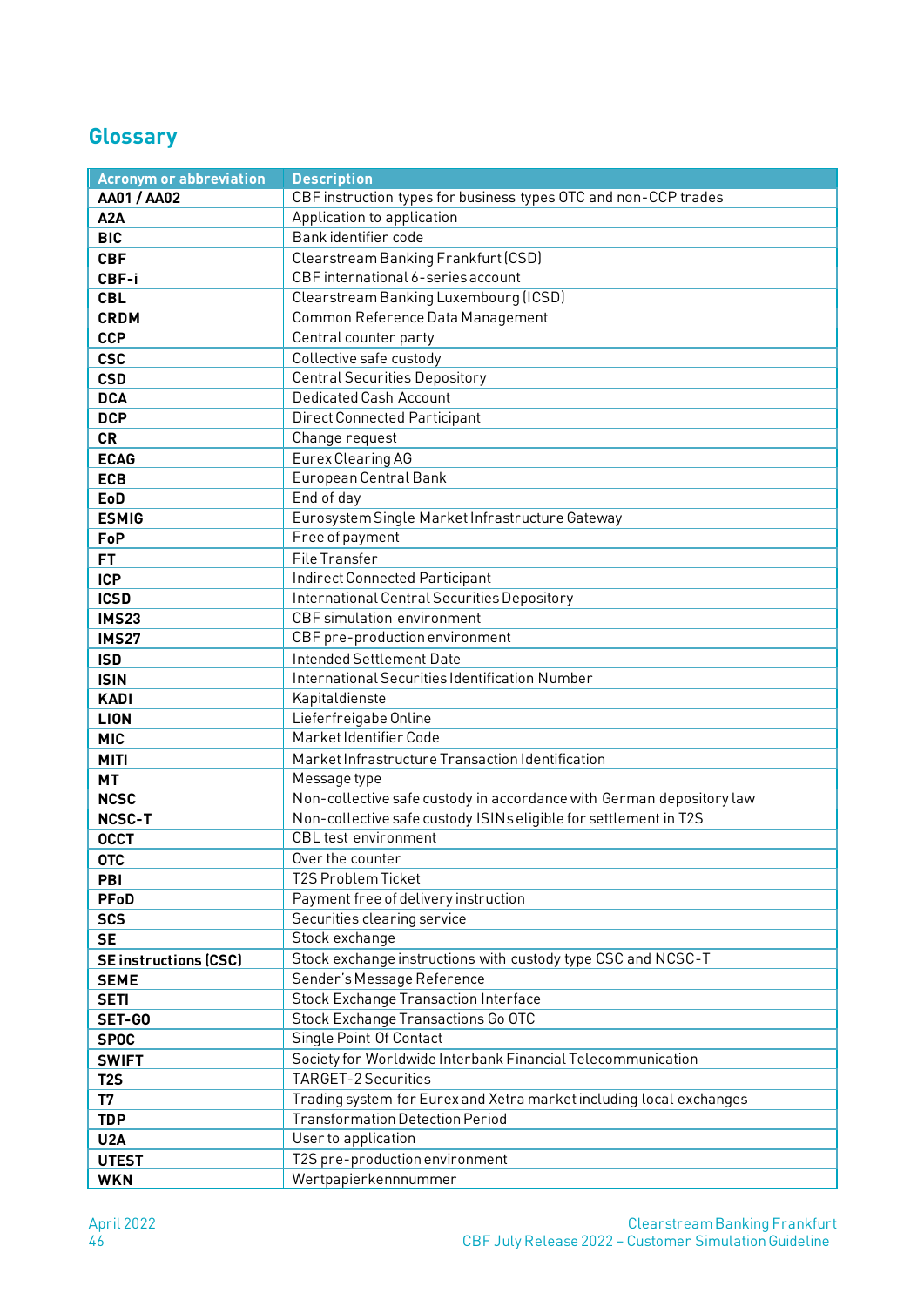# <span id="page-46-0"></span>**Appendix 1 – Daily test schedules**

#### <span id="page-46-1"></span>**CBF customer simulationenvironment (IMS23)**

Please find more information about the daily test schedule in IMS23 on the [Clearstream website.](https://www.clearstream.com/resource/blob/1316874/2b8fe5b2aea4e32df2b4f96108c922da/cbf-customer-simulation-environment-ims23-generic-processing-schedule-data.pdf) The document will be updated in April 2022.

# <span id="page-46-2"></span>**Appendix 2 - T2S Deployment Schedule**

#### <span id="page-46-3"></span>**T2S Deployment Packages**

With Announcemen[t Information on the production launch in June 2022](https://www.clearstream.com/clearstream-en/products-and-services/settlement/d22003-2916000) - T2S Release 6.0, CBF outlined the scope elements of the upcoming T2S Release in July 2022. The announcement summarises the related T2S Change Requests (Overview CRs Version 1.0) and resolution of Problem Tickets (Version 1.0). The description shows if CBF customers acting in ICP and / or DCP mode might be impacted.

The table below shows the software deployment dates for the related T2S CRs and PBIs that might have an impact on CBF customers acting in ICP and/or DCP mode. During the preparation of the test cases, customers can consider that all T2S software components will be available with the start of the CBF customer simulation period:

| <b>Related number</b> | CR / PBI  | Package      | <b>Deployment</b><br>to UTEST                                                                                                                                                                                                                                                          | Detailed test coverage in UTEST |  |  |  |
|-----------------------|-----------|--------------|----------------------------------------------------------------------------------------------------------------------------------------------------------------------------------------------------------------------------------------------------------------------------------------|---------------------------------|--|--|--|
| T2S-0557-SYS          | <b>CR</b> | $\mathbf{1}$ | 29.04.2022                                                                                                                                                                                                                                                                             | Planned                         |  |  |  |
| T2S-0611-SYS          | <b>CR</b> | $\mathbf{1}$ | 29.04.2022                                                                                                                                                                                                                                                                             | Planned                         |  |  |  |
| T2S-0699-SYS          | CR        | 1            | 29.04.2022                                                                                                                                                                                                                                                                             | Planned                         |  |  |  |
| T2S-0700-SYS          | CR        | $\mathbf{1}$ | 29.04.2022                                                                                                                                                                                                                                                                             | Planned                         |  |  |  |
| T2S-0701-SYS          | CR        | 1            | 29.04.2022                                                                                                                                                                                                                                                                             | Planned                         |  |  |  |
| T2S-0705-SYS          | CR        | $\mathbf{1}$ | 29.04.2022                                                                                                                                                                                                                                                                             | Planned                         |  |  |  |
| T2S-0706-SYS          | CR        | 1            | 29.04.2022                                                                                                                                                                                                                                                                             | Planned                         |  |  |  |
| T2S-0707-SYS          | <b>CR</b> | $\mathbf{1}$ | 29.04.2022                                                                                                                                                                                                                                                                             | Planned                         |  |  |  |
| T2S-0722-SYS          | CR        | 1            | 29.04.2022                                                                                                                                                                                                                                                                             | Planned                         |  |  |  |
| T2S-0726-SYS          | CR        | $\mathbf{1}$ | 29.04.2022                                                                                                                                                                                                                                                                             | Planned                         |  |  |  |
| T2S-0739-SYS          | <b>CR</b> | 1            | 29.04.2022                                                                                                                                                                                                                                                                             | Planned                         |  |  |  |
| T2S-0741-SYS          | CR        | $\mathbf{1}$ | 29.04.2022                                                                                                                                                                                                                                                                             | Planned                         |  |  |  |
| T2S-0742-SYS          | <b>CR</b> | 1            | 29.04.2022                                                                                                                                                                                                                                                                             | Planned                         |  |  |  |
| T2S-0750-SYS          | <b>CR</b> | $\mathbf{1}$ | 29.04.2022                                                                                                                                                                                                                                                                             | Planned                         |  |  |  |
| T2S-0758-SYS          | CR        | 1            | 29.04.2022                                                                                                                                                                                                                                                                             | Planned                         |  |  |  |
| T2S-0760-SYS          | CR        | $\mathbf{1}$ | 24.04.2022                                                                                                                                                                                                                                                                             | Planned                         |  |  |  |
| PBI 216431            | Problem   | $6 - 10$     |                                                                                                                                                                                                                                                                                        |                                 |  |  |  |
| PBI 216464            | Problem   | $6 - 10$     | The latest Service Transition Plan defines that in<br>UTEST the packages 6-10 are planned for release<br>defects only. A package can be introduced on 29 April,<br>13, 20 and 27 May and on 3 June 2022. Once T2S<br>detailed the planning, CBF will update this table<br>accordingly. |                                 |  |  |  |
| PBI 218144            | Problem   | $6 - 10$     |                                                                                                                                                                                                                                                                                        |                                 |  |  |  |
| PBI 218996            | Problem   | $6 - 10$     |                                                                                                                                                                                                                                                                                        |                                 |  |  |  |
| PBI 219233            | Problem   | $6 - 10$     |                                                                                                                                                                                                                                                                                        |                                 |  |  |  |
| PBI 219549            | Problem   | $6 - 10$     |                                                                                                                                                                                                                                                                                        |                                 |  |  |  |

Table 10 – T2S software deployment date for CRs and PBIs in UTEST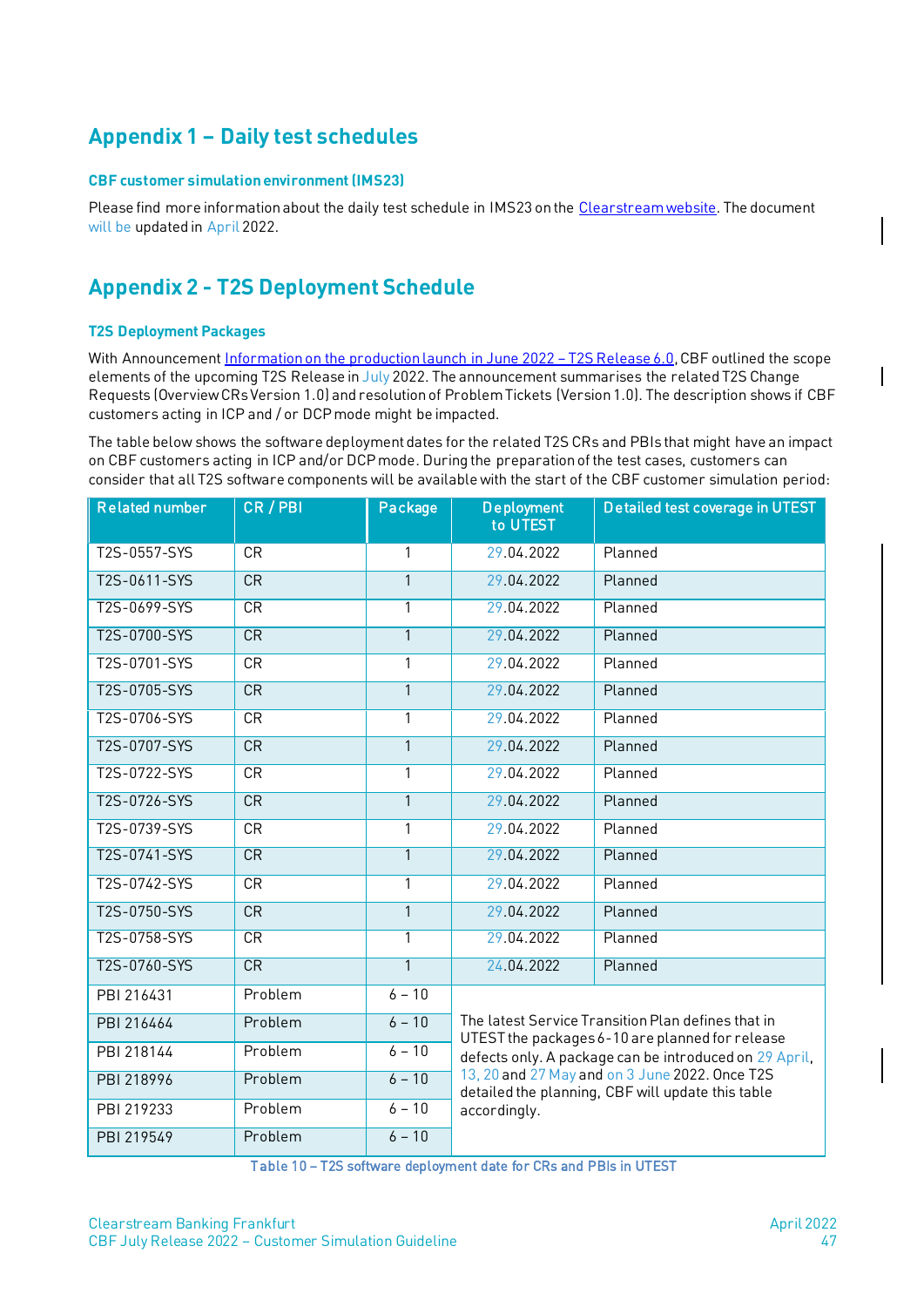# <span id="page-47-0"></span>**Appendix 3 - Domestic OTC settlement instructions**

#### <span id="page-47-1"></span>**CASCADE Instruction Type AA01 and AA02**

The following table provides general information for OTC settlement instructions (AA01 / AA02). Customers need to consider that for non-cleared SE instructions the initial creation is done by SETI:

General information for settlement Domestic OTC free of payment and against payment Euro instructions in NTS cycles and RTS (OTC DFoP / RFoP, PFoD debit / credit, DvP / RvP Euro and DwP / RwP Euro) Instruction entry Reporting type Report, if ordered by customers for IMS23 Send date / online availability **Type** DFoP/ DvP (DwP) RFoP/ RvP (RwP) **CASCADE -HOST / PC** KVEE-WE/ OTC enter delivery KVEK /  $\overline{OTC}$  – unverified instructio ns – verify KVEE-MI /  $OTC$ enter receipt KVEK / OTC – unverified instructio ns – verify PFoD debit as RvP with nominal = 0 PFoD credit as DvP with nominal =  $\Omega$ **ISO 15022 (ICP)** MT542/ MT543 MT540/ MT541 see DvP (PFoD DELI / RvP (PFoD RECE) **ISO 20022 (DCP)**  $s$ ese. 023 DELI with FREE or with APMT and CRDT sese.023 RECE with FREE or with APMT and DBIT see DvP / RvP ISO 15022 (ICP) MT548 (Status reporting) Real-time MT545 - MT547 (Deliver / Receive Free confirmation - Deliver / Receive against payment confirmation Real-time MT578 (Settlement Allegement) Real-time MT535 (Statement of Holdings) End of Day (EoD) MT536 (Statement of settled Transactions / Clearing & Settlement Statement (C&S Statement) End of Day (EoD): complete or at predefined sending times (Delta) MT537 (Pending CASCADE OTC instructions) Daytime: hourly Night-time: At predefined times or events MT586 (Statement of Allegements) Daytime: hourly Night-time: at predefined times or events CASCADE **HOST** CASCADE-PC KVDU-ID (movements) KVBA-BB (Positions per ISIN) KVAI (Pending verified instructions) movements / positions - movements – booked movements - final positions OTC-pending instructions CASCADE Online opening hours ISO 20022 (DCP) See Connectivity Handbook DCP

Table 11 – OTC instruction flow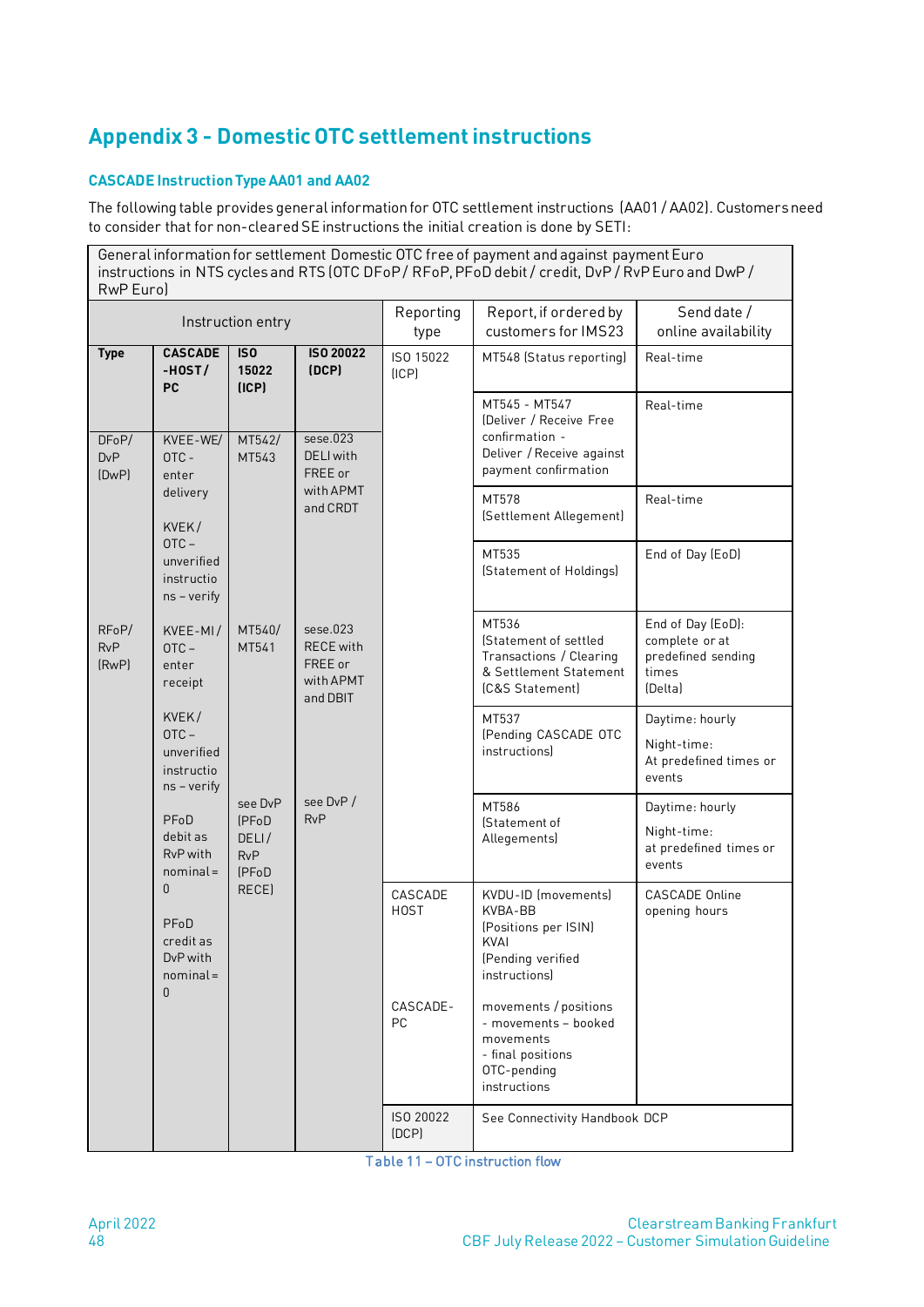# <span id="page-48-0"></span>**Appendix 4 – Examples of the migration reports**

<span id="page-48-1"></span>**List of to be migrated trades (J\_26M000)– Layout of SET-GO ICSD Migration (Phase 1) remains unchanged**

| CLEARSTREAM BANKING AG             |               |                        |                | ESCHBORN, 06.04.2021 |
|------------------------------------|---------------|------------------------|----------------|----------------------|
| MERGENTHALERALLEE 61               |               |                        | <b>TELEFON</b> | $+49-69-211-11177$   |
|                                    |               |                        | TELEFAX        | $+49-69-211-611177$  |
| TEST EXAMPLE LIMITED               |               |                        |                |                      |
| ONE EXAMPLE SQUARE                 |               |                        |                |                      |
| LONDON E1234AB<br><b>GB</b>        |               |                        |                |                      |
| BANK-NUMMER: 3456 BIC: ABCDE12XXX  |               |                        |                |                      |
|                                    |               |                        |                |                      |
|                                    |               | CURR. DATE: 06.04.2021 |                |                      |
|                                    |               | PAGE: 1                |                |                      |
| LIST OF TO BE MIGRATED TRADES      |               |                        |                |                      |
| THE CANCELLATION IS DONE BY CBF    |               |                        |                |                      |
| <b>CURRENCY: EUR</b>               |               |                        |                |                      |
| <b>PURCHASE</b><br>CTDY, TYPE: AKV |               |                        |                |                      |
| SEC.CD                             | TR-DATE       | <b>NOMINAL</b>         | ORIG-NOM       | CASH AMOUNT CP-A     |
| TR.NOBRKR                          | VAL/SET-D     | PART-NOM               | <b>INFO</b>    | ERROR-NO             |
| KYG875721485                       | 14.05.14      | 240                    | 240            | 651,957086           |
| 2766737501                         | 16.05.14      | 13                     | LV XE TB       |                      |
|                                    |               |                        |                |                      |
|                                    |               |                        |                |                      |
|                                    | <b>NUMBER</b> | <b>NOMINAL</b>         |                | <b>CASH AMOUNT</b>   |
| <b>TOTAL</b>                       | 1             |                        | 13             | 651,95               |

Description of fields:

- NOMINALE / NOMINAL: remaining to be settled
- TEIL-NOM / PART-NOM: pending partial release (LION "Bemerkung": TB)
- URSPR-NOM / ORIG-NOM: always filled with original quantity
- Cancellation request for one leg only will be flagged with LION "Bemerkung":
- LK ("Löschung durch Käufer")
- LV ("Löschung durch Verkäufer")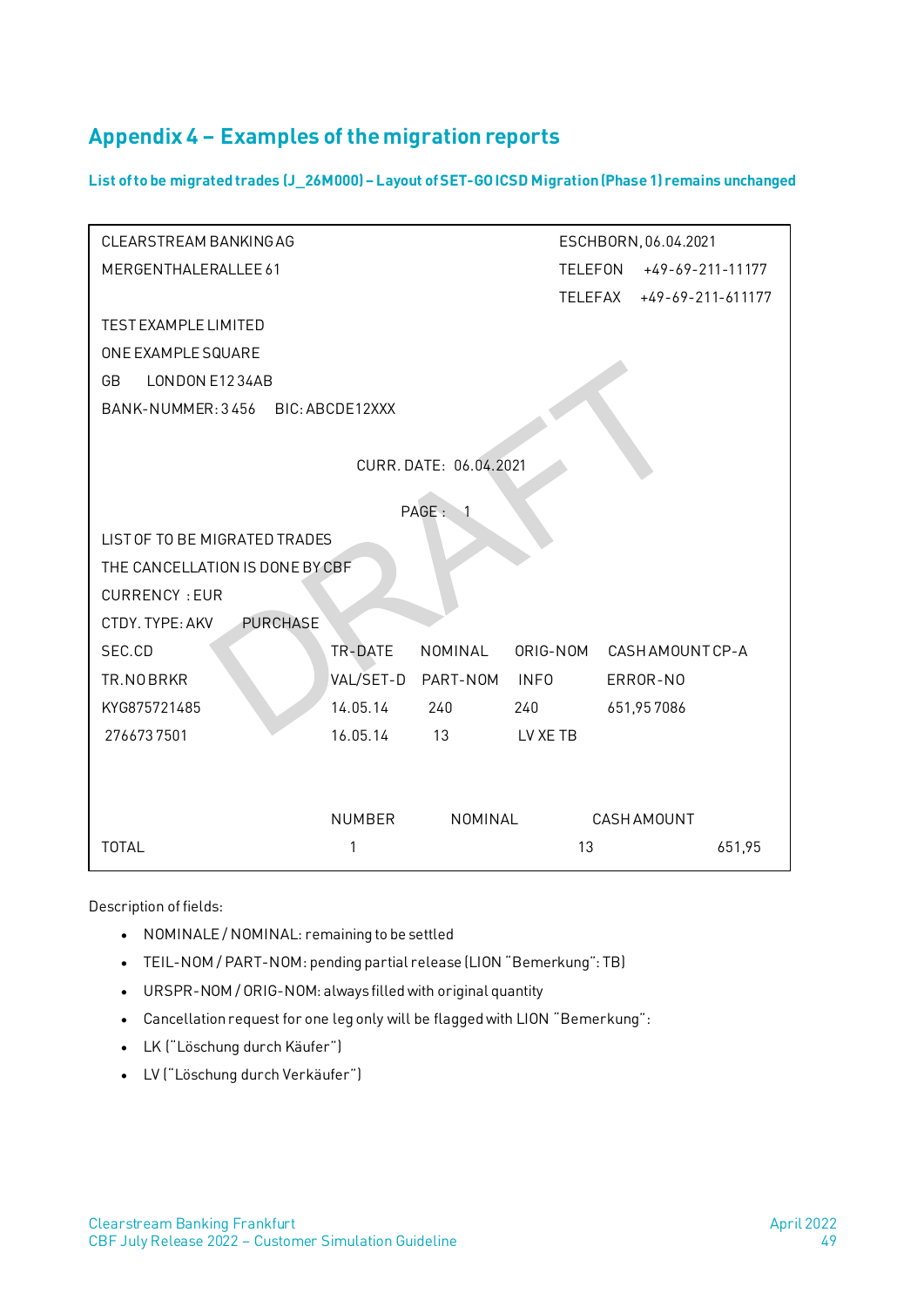#### <span id="page-49-0"></span>**List of not migrated trades (J\_26M000) - Layout of SET-GO ICSD Migration (Phase 1) remains unchanged**

| <b>CLEARSTREAM BANKING AG</b><br>ESCHBORN, 06.04.2021 |                 |                        |             |                     |  |
|-------------------------------------------------------|-----------------|------------------------|-------------|---------------------|--|
| MERGENTHALERALLEE 61                                  |                 |                        | TELEFON     | $+49-69-211-11177$  |  |
|                                                       |                 |                        | TELEFAX     | $+49-69-211-611177$ |  |
| TEST EXAMPLE LIMITED                                  |                 |                        |             |                     |  |
| ONE EXAMPLE SQUARE                                    |                 |                        |             |                     |  |
| LONDON E1234AB<br><b>GB</b>                           |                 |                        |             |                     |  |
| BANK-NUMMER: 3456                                     | BIC: ABCDE12XXX |                        |             |                     |  |
|                                                       |                 |                        |             |                     |  |
|                                                       |                 | CURR. DATE: 06.04.2021 |             |                     |  |
|                                                       |                 |                        |             |                     |  |
|                                                       | PAGE:           | 1                      |             |                     |  |
| <b>LIST OF NOT MIGRATED TRADES</b>                    |                 |                        |             |                     |  |
| DELETED BY BOTH COUNTERPARTS OR CANCELLED             |                 |                        |             |                     |  |
| <b>CURRENCY: EUR</b>                                  |                 |                        |             |                     |  |
| CTDY. TYPE: AKV<br><b>PURCHASE</b>                    |                 |                        |             |                     |  |
| SEC.CD                                                | TR-DATE         | NOMINAL                | ORIG-NOM    | CASH AMOUNT CP-A    |  |
| TR.NOBRKR                                             | VAL/SET-D       | PART-NOM               | <b>INFO</b> | ERROR-NO            |  |
| CA74386V1004                                          | 28.03.12        | 600                    | 600         | 5.312,04 2099       |  |
| 2502652099                                            | 02.04.12        |                        | LB VZ       |                     |  |
|                                                       |                 |                        |             |                     |  |
|                                                       | <b>NUMBER</b>   |                        | NOMINAL     | CASH                |  |
| <b>AMOUNT</b>                                         |                 |                        |             |                     |  |
| <b>TOTAL</b>                                          | 1               |                        | 600         | 5.312,04            |  |
|                                                       |                 |                        |             |                     |  |

Description of fields:

- NOMINALE / NOMINAL: remaining to be settled
- TEIL-NOM / PART-NOM: pending partial release
- URSPR-NOM / ORIG-NOM: always filled with original quantity
- LION "Bemerkung":
	- o LB ("Löschung beidseitig")
	- o LT ("Löschung beidseitig Vortag")
	- o ST ("Storno")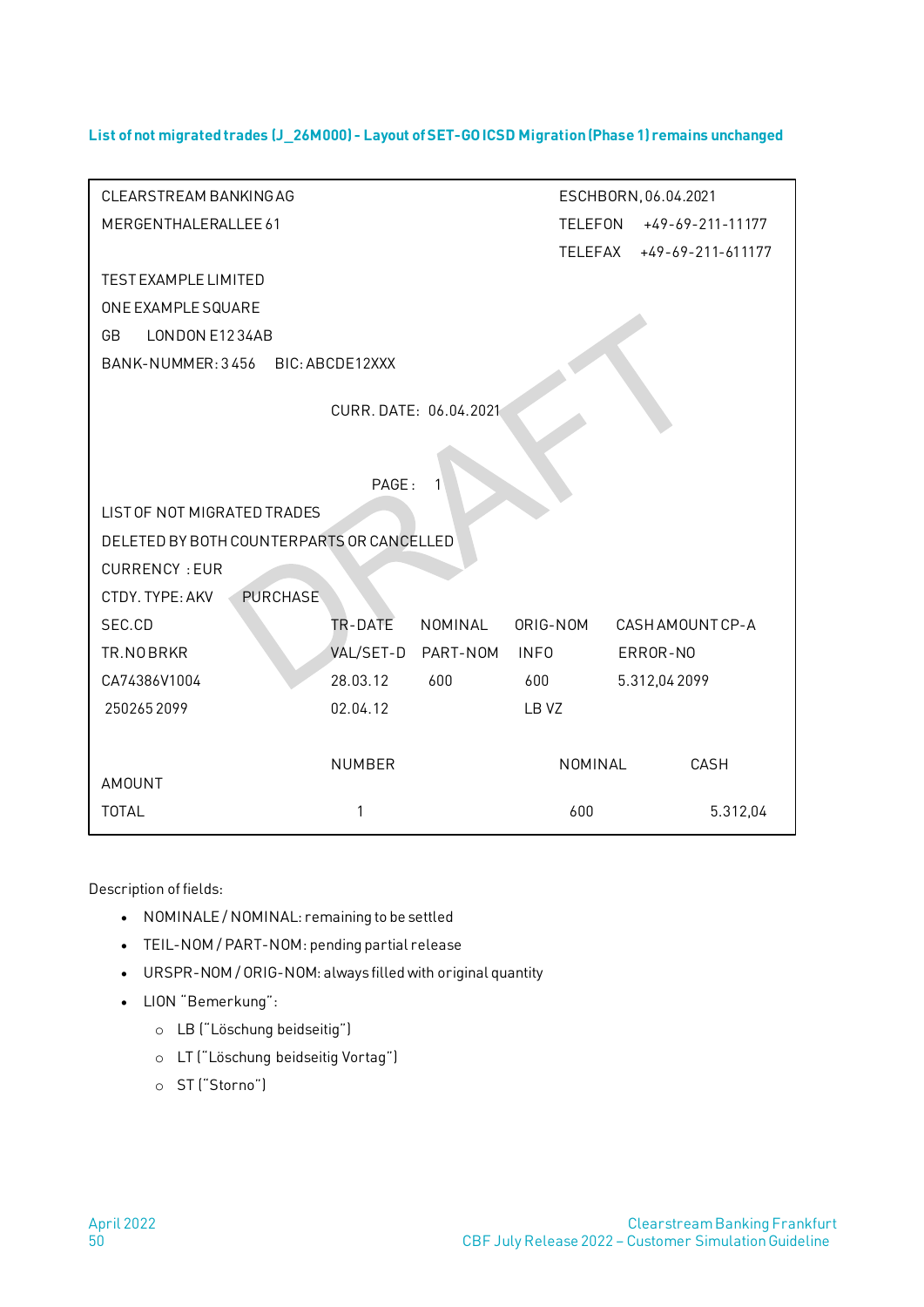<span id="page-50-0"></span>**List of not successfully migrated trades (J\_26P000) - Layout of SET-GO ICSD Migration (Phase 1) remains unchanged**

| <b>CLEARSTREAM BANKINGAG</b><br>ESCHBORN, 06.04.2021 |                                      |                        |             |                  |                     |
|------------------------------------------------------|--------------------------------------|------------------------|-------------|------------------|---------------------|
| MERGENTHALERALLEE 61                                 | <b>TELEFON</b><br>$+49-69-211-11177$ |                        |             |                  |                     |
|                                                      |                                      |                        | TELEFAX     |                  | $+49-69-211-611177$ |
| <b>TEST EXAMPLE LIMITED</b>                          |                                      |                        |             |                  |                     |
| ONE EXAMPLE SQUARE                                   |                                      |                        |             |                  |                     |
| LONDON E1234AB<br>GB.                                |                                      |                        |             |                  |                     |
| BANK-NUMMER: 3456                                    | BIC: ABCDE12XXX                      |                        |             |                  |                     |
|                                                      |                                      | CURR. DATE: 06.04.2021 |             |                  |                     |
|                                                      | PAGE:                                | $\mathbf{1}$           |             |                  |                     |
| LIST OF NOT SUCCESSFULLY MIGRATED TRADES             |                                      |                        |             |                  |                     |
| FINALLY REJECTED OR IN RECYCLING                     |                                      |                        |             |                  |                     |
| <b>CURRENCY: EUR</b>                                 |                                      |                        |             |                  |                     |
| CTDY. TYPE: AKV<br><b>PURCHASE</b>                   |                                      |                        |             |                  |                     |
| SEC.CD                                               | TR-DATE                              | NOMINAL                | ORIG-NOM    | CASH AMOUNT CP-A |                     |
| TR.NOBRKR                                            | VAL/SET-D                            | PART-NOM               | <b>INFO</b> | ERROR-NO         |                     |
| KYG875721485                                         | 14.05.14                             | 240                    | 240         | 651,957086       |                     |
| 2766737501                                           | 16.05.14                             | 13                     | LV XE TB    | SE1010F          |                     |
|                                                      |                                      |                        |             |                  |                     |
|                                                      | <b>NUMBER</b>                        | NOMINAL                |             | CASHAMOUNT       |                     |
| <b>TOTAL</b>                                         | 1                                    |                        | 13          |                  | 651,95              |

Description of fields:

- NOMINALE / NOMINAL: remaining to be settled
- TEIL-NOM / PART-NOM: pending partial release
- URSPR-NOM / ORIG-NOM: always filled with original quantity

A list with the respective error and information codes will be provided in the SET-GO Migration Guide CSD Migration (Phase 2).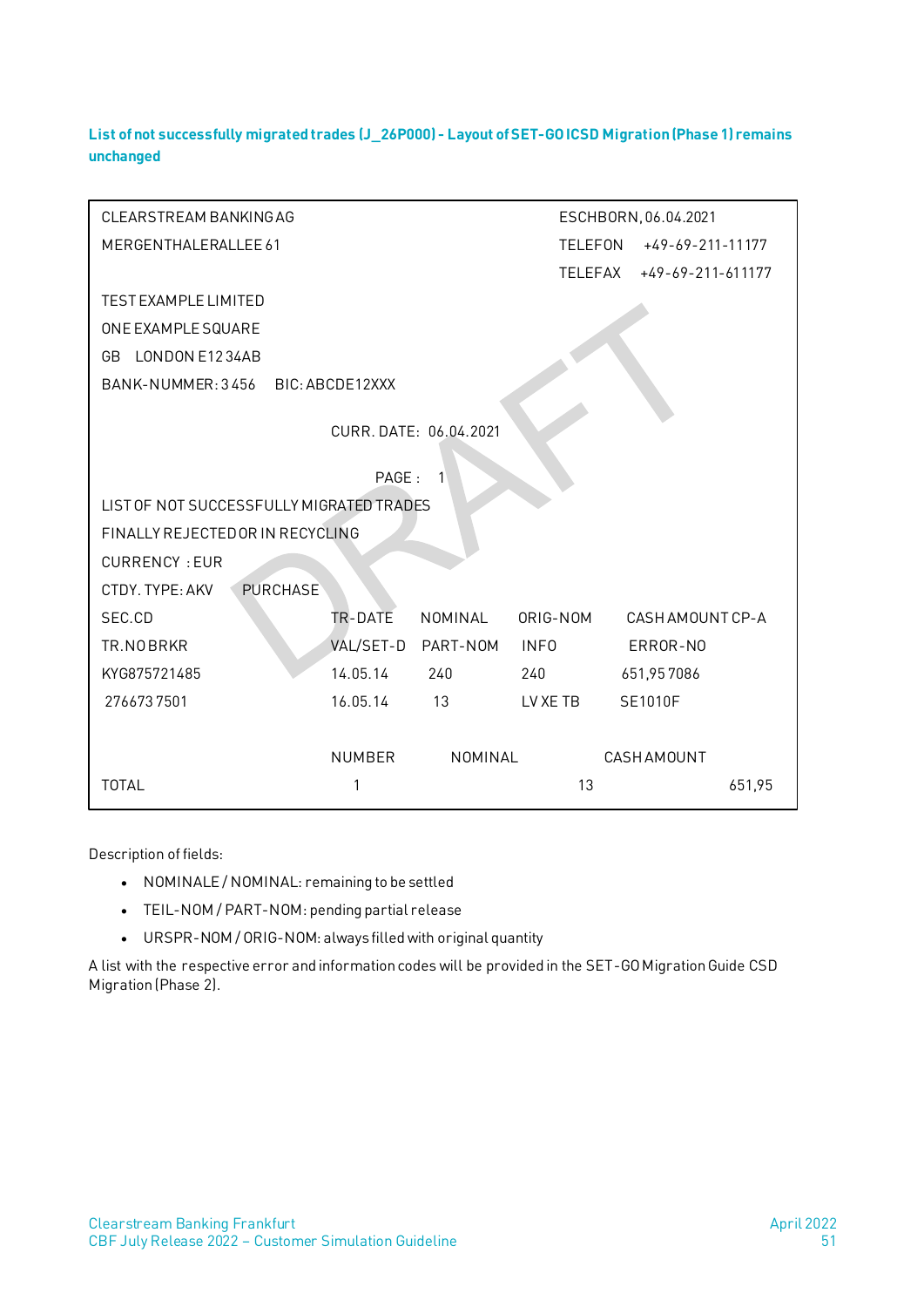# <span id="page-51-0"></span>**Appendix 5 – SEME Concept**

#### <span id="page-51-1"></span>**Composition of Sender's Message Reference ("SEME")**

This section defines the calculation of "Function of Date and Trade Number" (digit 10-16):

The input parameters for the calculation of digits 10-16 are:

- Input date in YYMMDD format
- Trade Number in *nnnnnnn* format (7-digit number)

#### **Step 1: Transform input date in YYMMDD format into a number DATE**

• Formula: DATE(YYMMDD) = (DD-1) + 31 \* (MM-1) + 372 \* (YY modulo 20)

#### **Step 2: Generate a second number RESULT out of DATE and TRADE NUMBER**

 $Formula \cdot \text{RESUI} = 10,000,000 \cdot \text{DATF} + \text{TRADE NUMBER}$ 

#### **Step 3: Represent RESULT in base 36**

- Represent RESULT in base 36 via 7 coefficients a 0 a 6 so that:
- $-$  RESULT = a 0 + a 1 \*36 + a 2 \*36^2 + a 3 \*36^3 + ... + a 6 \*36^6
- $-$  Where each coefficient can take values between 0 and 35: a\_n = 0, ..., 35

#### **Step 4: Fill digits 10 – 16 according to the coefficients from the base 36 representation of RESULT:**

Define mapping array to derive the character from coefficient a\_n

Character set to be used:

- $-0-9A-Z$
- ‒ Where 0-9 are represented as 0-9
- $-$  Where 10, 11, 12, ... is represented as A, B, C, ...
- ‒ Where 35 is represented as Z.
- ‒ Then digits 10 16 are mapped as follows (note that coefficient are mapped in backward order, i.e. coefficient a\_0 is mapped in the last digit 16, then coefficient a\_1 is mapped into digit 15, etc., until coefficient a\_6 is mapped into digit 10:
- $-$  Mapping logic:  $a_n = \rightarrow$  Value $(a_n)$
- $-$  Where Value = {0, 1, 2, 3, 4, 5, 6, 7, 8, 9, A, B, ..., Y, Z}
- ‒ Fill digits from coefficients a\_n in backward order
- $-$  a\_0  $\rightarrow$  Value (a\_0) mapped to digit 16
- $-$  a  $1 \rightarrow$  Value (a 1) mapped to digit 15
- $-$  a\_2  $\rightarrow$  Value (a\_3) mapped to digit 14
- $-$  a  $3 \rightarrow$  Value (a 4) mapped to digit 13
- $-$  a\_4  $\rightarrow$  Value (a\_5) mapped to digit 12
- $-$  a\_5  $\rightarrow$  Value (a\_6) mapped to digit 11
- $-$  a\_6  $\rightarrow$  Value (a\_7) mapped to digit 10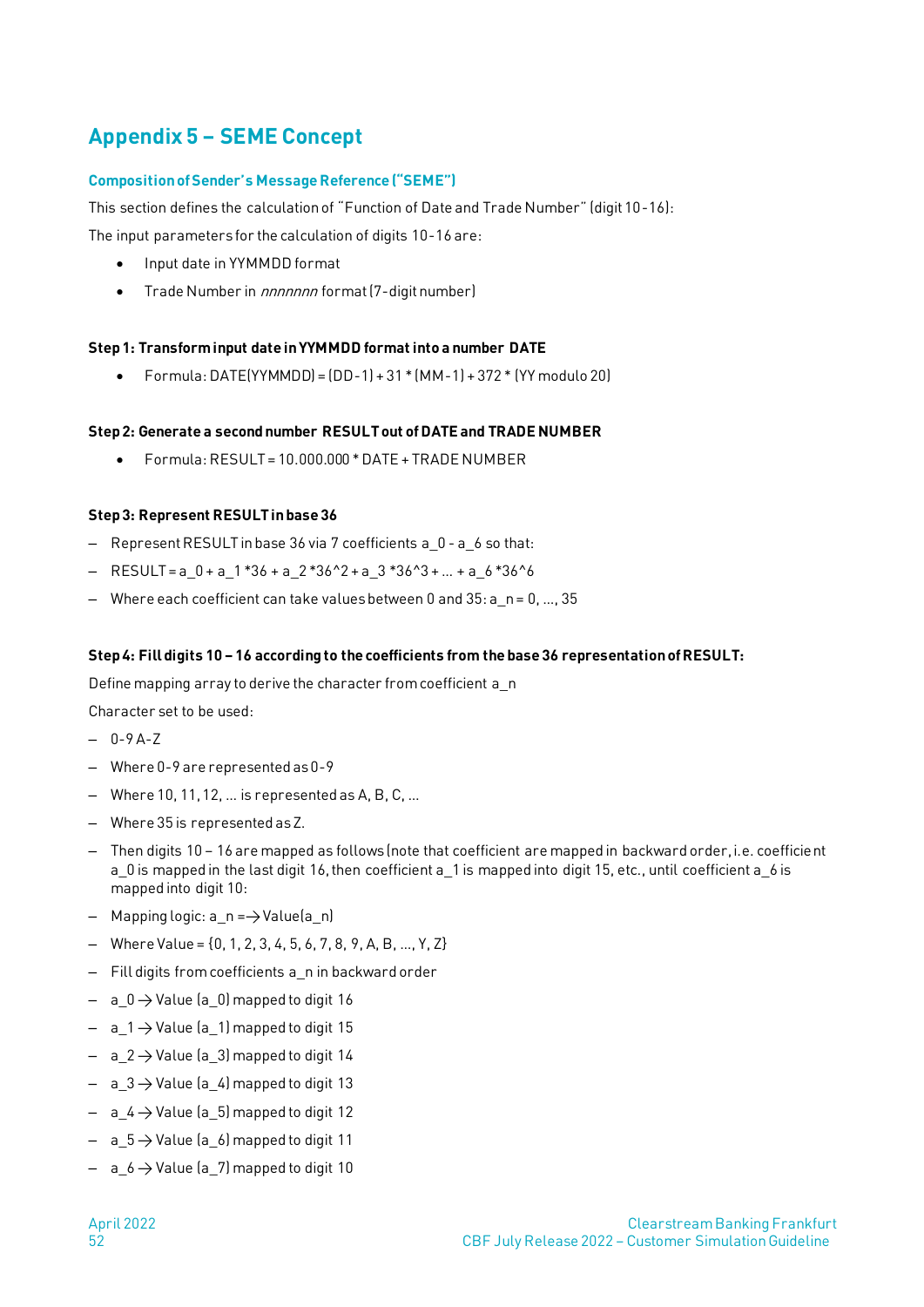#### **Calculation example:**

Trade Number = 1234567 Input Date = 11.04.2032, that is, 320411 in YYMMDD format.  $\Rightarrow$  DATE(320411) = 10 + 3\*31 + 12\*372 = 10 + 93 + 4464 = 4567  $\Rightarrow$  RESULT = 45671234567  $= 23 + 4 *36 + 2 *36^2 + 17 *36^3 + 11 *36^4 + 35 *36^5 + 20 *36^6$ i.e. (a0, a1, a2, a3, a4, a5, a6) = (23, 4, 2, 17, 11, 35, 20)

With the array Value = {0, 1, 2, 3, 4, 5, 6, 7, 8, 9, A, B, …, Y, Z} We have  $-$  Digit 16 = Value(a0 = 23) = N

- ‒ Digit 15 = Value(a1 = 4) = 4
- ‒ Digit 14 = Value(a2 = 2) = 2
- $-$  Digit 13 = Value(a3 = 17) = H
- $-$  Digit 12 = Value(a4 = 11) = B
- $-$  Digit 11 = Value(a5 = 35) = Z
- $-$  Digit 10 = Value(a6 = 20) = K

 $\Rightarrow$  SEME = "SD581005EKZBH24N"